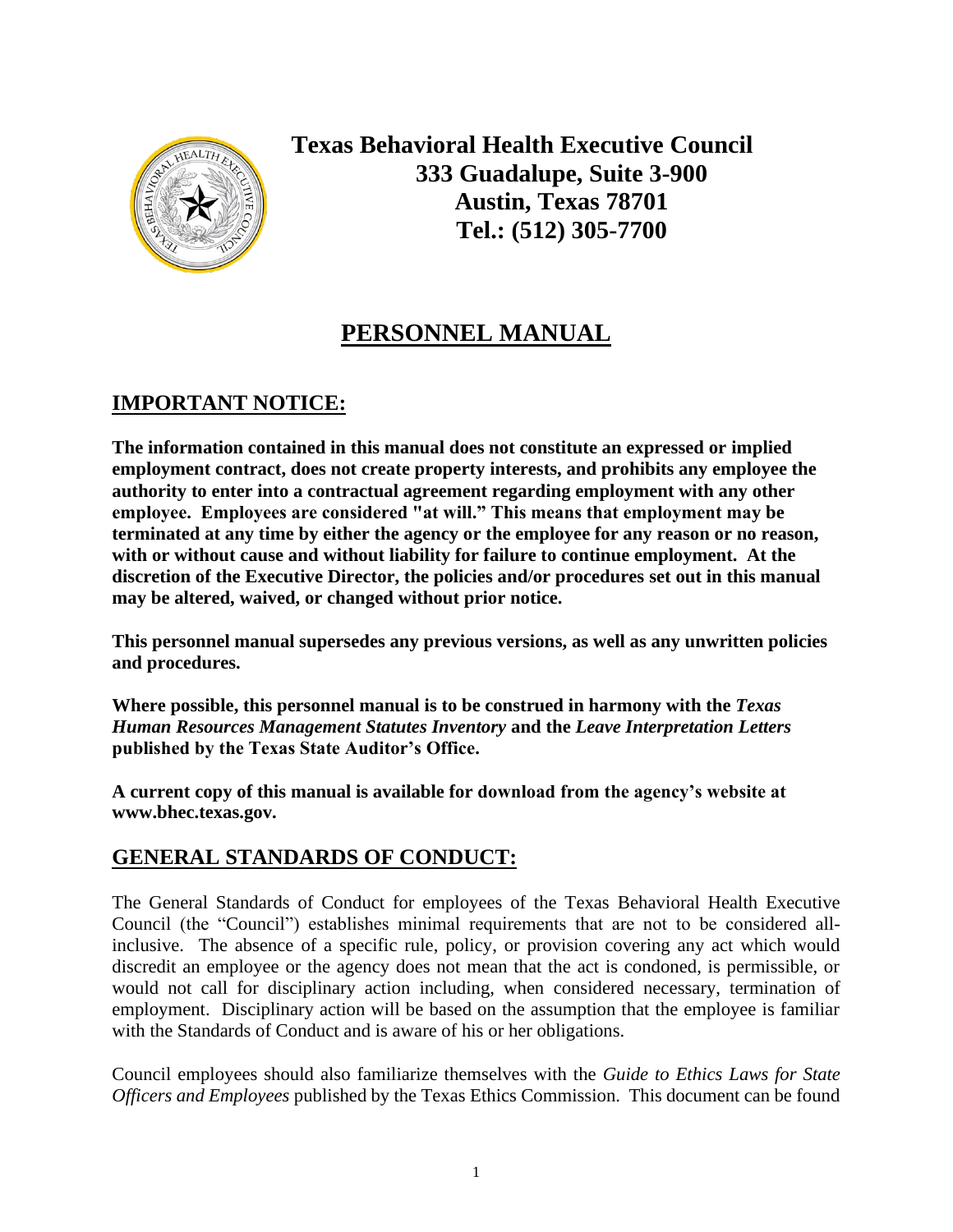on the Texas Ethics Commission's website. Council employees are required to conduct themselves in accordance with the ethical laws governing state employees, and any disciplinary action arising out of a violation of these laws will be based upon the presumption that the employee was familiar with those laws.

Council employees may not have any interest in or engage in any business or professional activity or incur any obligation, which is in substantial conflict with the proper discharge of duties in the public interest.

Council employees are free to engage in outside employment or business activities provided that the activity (1) is not prohibited by any statute, regulation, order or directive, (2) does not deal with matters under this agency's jurisdiction, (3) would not use public or confidential information obtained from the Council and (4) will not impair the employee's ability, availability, capacity or efficiency in performing official duties in the agency.

Employees must conscientiously perform their duties for the agency and the public. They are required to respond readily to the direction of their supervisors, to cooperate fully with all properly constituted authorities, and do their work promptly and accurately. Differences or disagreements with fellow employees or supervisors should be handled properly through the chain of command.

All basic identifying information and all information contained in an employee's application for employment is public information under the Texas Public Information Act. Personnel information that may be released to the public is as follows: name; address; telephone number; sex; job title and classification; rate of pay; annual salary; ethnicity; linguistic and cultural background, dates of employment; educational background; date of birth; and prior employment. In accordance with §552.024, Subchapter B, Texas Government Code, employees may request the public not have access to their social security number, date of birth, home address, telephone number, emergency contact information or information indicating whether you have family members. Other personnel information available to the public is information about job performance, reasons for dismissal, demotion or promotion or resignation.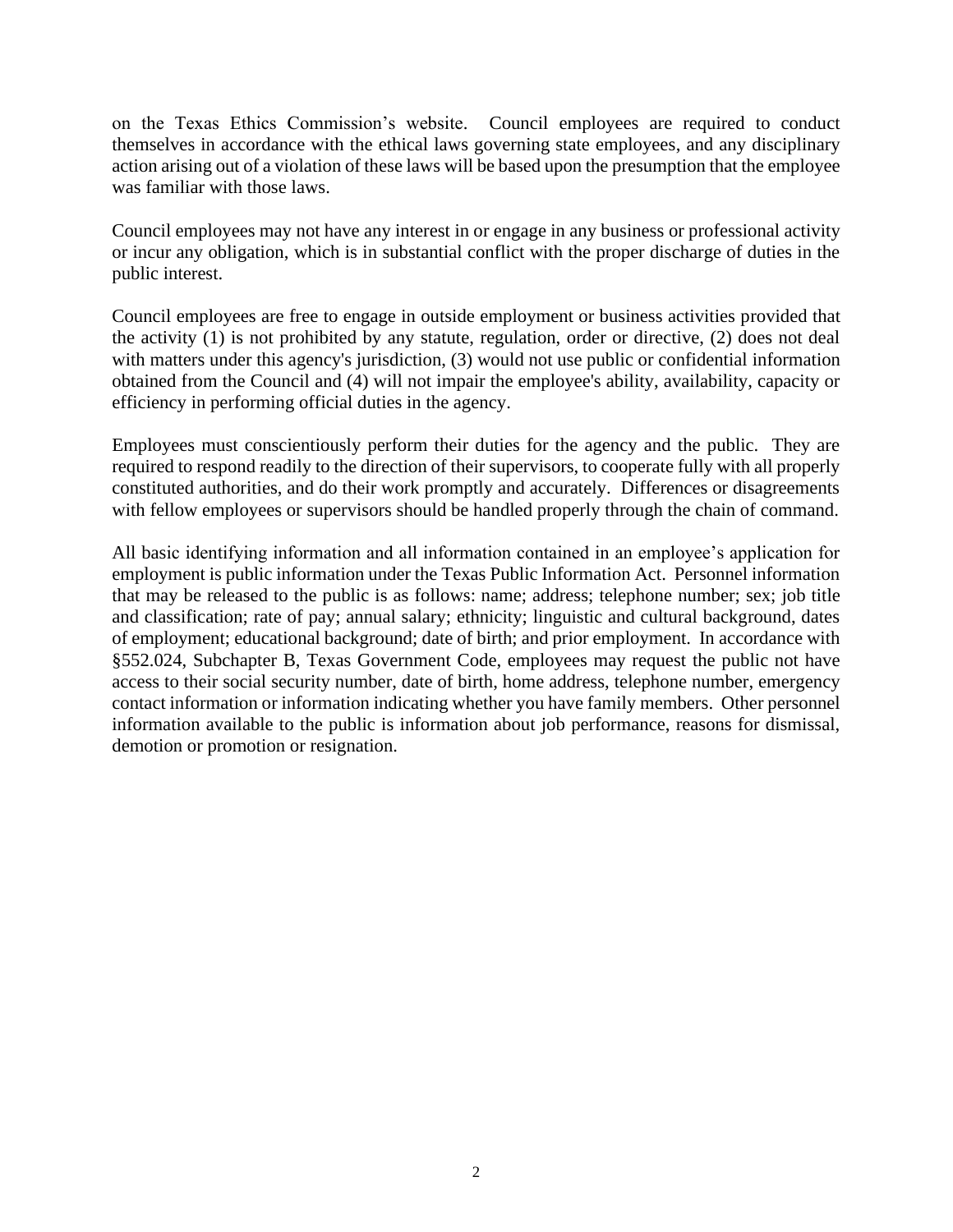Table of Contents

| I.               |  |
|------------------|--|
| 1.               |  |
| 2.               |  |
| 3.               |  |
| 4.               |  |
| 5.               |  |
| 6.               |  |
| 7.               |  |
| 8.               |  |
| 9.               |  |
| 10.              |  |
| 11.              |  |
| 12.              |  |
| 13.              |  |
| 14.              |  |
| 15.              |  |
| 16.              |  |
| 17.              |  |
| 18.              |  |
| 19.              |  |
| 20.              |  |
| 21.              |  |
| 22.              |  |
| 23.              |  |
| 24.              |  |
| 25.              |  |
| 26.              |  |
| 27.              |  |
| 28.              |  |
| П.               |  |
| 1.               |  |
| 2.               |  |
| 3.               |  |
| $\overline{4}$ . |  |
| 5.               |  |
| 6.               |  |
| 7.               |  |
| 8.               |  |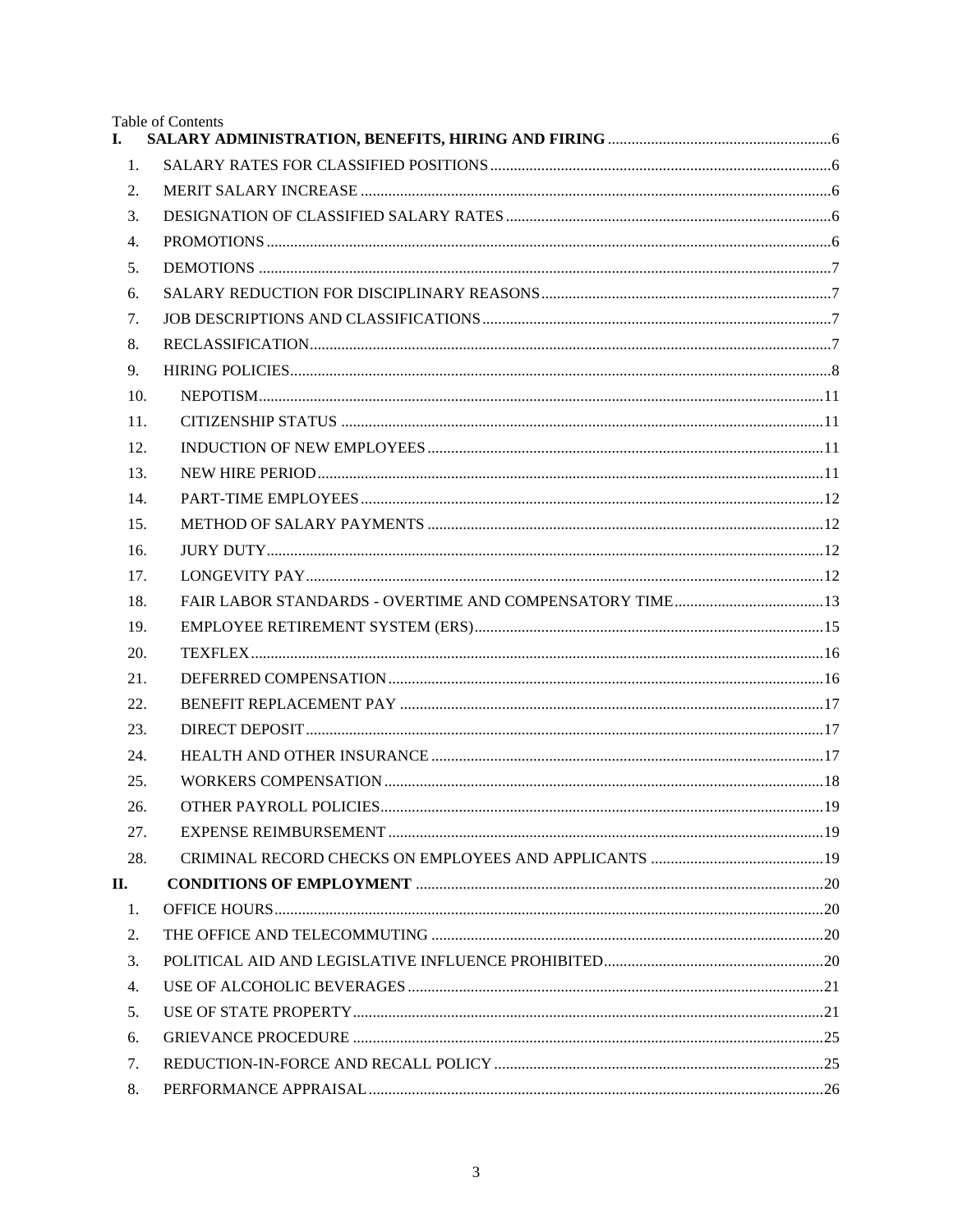| 9.   |  |
|------|--|
| 10.  |  |
| 11.  |  |
| 12.  |  |
| 13.  |  |
| 14.  |  |
| 15.  |  |
| 16.  |  |
| 17.  |  |
| 18.  |  |
| 19.  |  |
| 20.  |  |
| 21.  |  |
| 22.  |  |
| 23.  |  |
| 24.  |  |
| 25.  |  |
| 26.  |  |
| 27.  |  |
| 28.  |  |
| 29.  |  |
| 30.  |  |
| 31.  |  |
| 32.  |  |
| III. |  |
| 1.   |  |
| 2.   |  |
| 3.   |  |
| 4.   |  |
| 5.   |  |
| 6.   |  |
| 7.   |  |
| 8.   |  |
| 9.   |  |
| 10.  |  |
| 11.  |  |
| 12.  |  |
| 13.  |  |
| 14.  |  |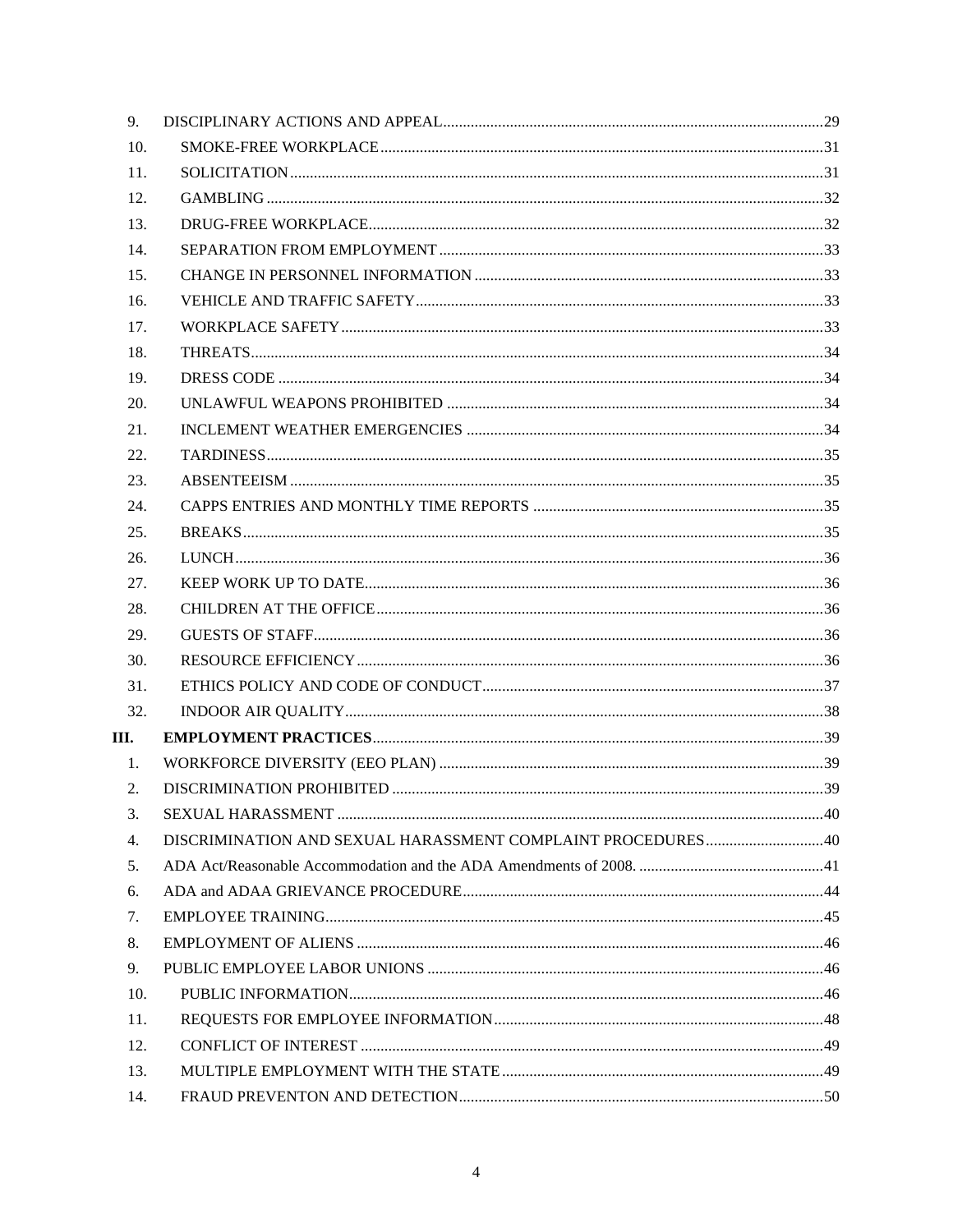| IV.            |  |
|----------------|--|
| 1.             |  |
| 2.             |  |
| 3.             |  |
| 4.             |  |
| 5 <sub>1</sub> |  |
| 6.             |  |
| 7.             |  |
| 8.             |  |
| 9.             |  |
| 10.            |  |
| 11.            |  |
| 12.            |  |
| 13.            |  |
| 14.            |  |
| 15.            |  |
| 16.            |  |
| 17.            |  |
|                |  |
|                |  |
|                |  |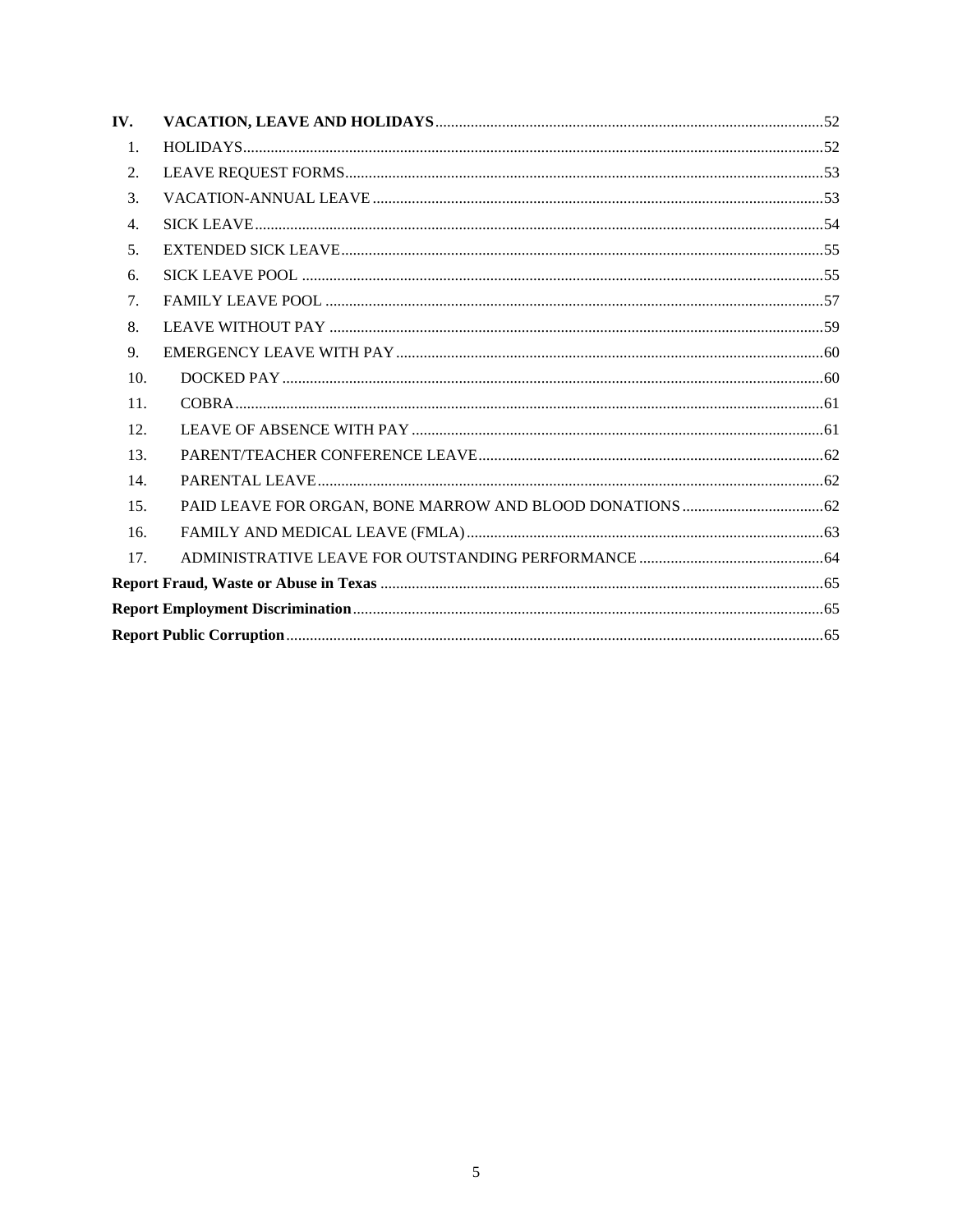# <span id="page-5-0"></span>**I. SALARY ADMINISTRATION, BENEFITS, HIRING AND FIRING**

## <span id="page-5-1"></span>**1. SALARY RATES FOR CLASSIFIED POSITIONS**

Salary rates for classified positions are in accordance with the current classified salary schedule. No salary adjustment may result in an employee receiving an annual salary rate in excess of the maximum rate of the salary group of the classified position.

# <span id="page-5-2"></span>**2. MERIT SALARY INCREASE**

The Executive Director may grant merit salary increases to classified employees whose job performance and productivity is consistently above what is normally expected or required. Merit raises will be considered during the fiscal year for all classified employees. To be eligible for a merit salary increase, employees must meet the following criteria:

- A. The employee must be employed by the agency in a classified position for at least six (6) continuous months prior to the merit salary increase;
- B. At least six (6) months have elapsed since the employee's last promotion, demotion, or merit salary increase; and,
- C. The granting of a merit salary increase must include specific justification and documentation to substantiate its award.

## <span id="page-5-3"></span>**3. DESIGNATION OF CLASSIFIED SALARY RATES**

The Council shall classify positions for employment in accordance with the provisions of the Position Classification Plan (GOVT. CODE 654.003) and Article IX of the General Appropriations Act. It is specifically provided that agencies may utilize classified position titles as appropriate. The Executive Director may determine the rate within the salary pay group for personnel employed under the Position Classification Plan.

## <span id="page-5-4"></span>**4. PROMOTIONS**

- A. A promotion is a change in classification title that provides a higher minimum salary rate, requires higher qualifications, and involves a higher level of responsibility.
- B. An employee promoted to a position in Salary Schedule A will receive at least a \$30 per month increase to the base salary for a full-time employee or the minimum salary rate of the new salary group, whichever is higher. An employee promoted to a position in Salary Schedule B will receive at least a 3.4 percent increase or the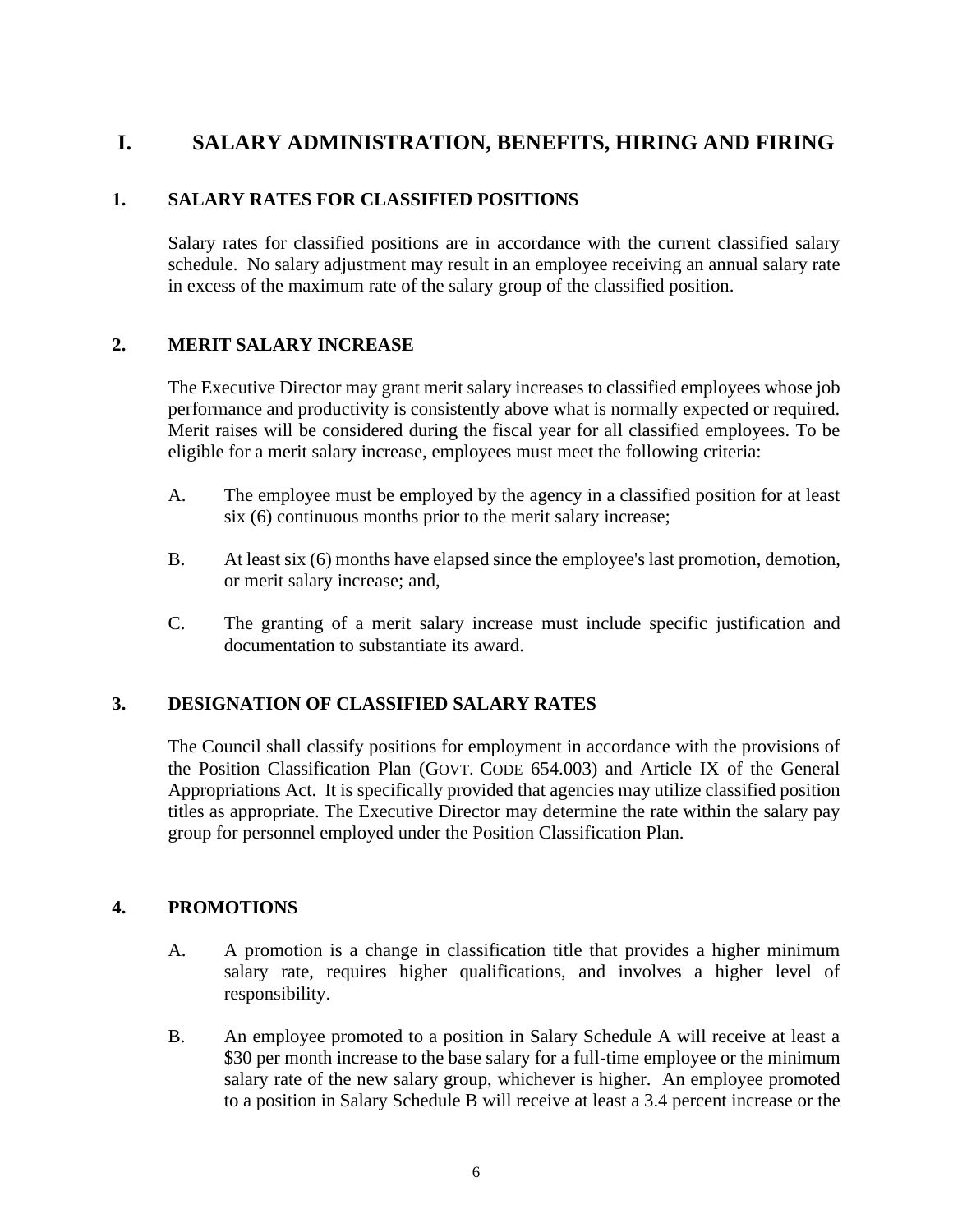minimum salary rate of the new salary group, whichever is higher. In addition, agency administrators have the discretion to grant a promoted employee a salary amount up to and including the maximum rate of the new salary group.

#### <span id="page-6-0"></span>**5. DEMOTIONS**

- A. A demotion is a change from one classification title to another classification title in a salary group with a lower minimum salary rate. The salary of a demoted employee in Salary Schedule A will be reduced at least \$30 per month from the base salary for full-time employees. The salary of a demoted employee in Salary Schedule B will be reduced by at least 3.4 percent.
- B. An agency is not required to reduce a demoted employee's salary if the demotion was accepted in lieu of a layoff or if the employee applied for and accepted a position in a lower salary group.

## <span id="page-6-1"></span>**6. SALARY REDUCTION FOR DISCIPLINARY REASONS**

The Executive Director may reduce a classified employee's salary for disciplinary reasons to a rate in the designated salary group no lower than the minimum rate. The employee's pay may be restored to any rate in the range up to and including his/her prior rate as such employee's performance improves.

## <span id="page-6-2"></span>**7. JOB DESCRIPTIONS AND CLASSIFICATIONS**

All positions shall have an agency job description that includes the regular duties of the employee holding the position. The Executive Director has the right to assign other duties to appropriate employees in accordance with all applicable state and federal laws. Council job classifications are based strictly on job descriptions. The Council will promptly write descriptions and analyze job descriptions whenever new positions are created or the duties of an existing position are significantly changed. The Council will annually review job descriptions to ensure that they comply with the job classification schedule.

#### <span id="page-6-3"></span>**8. RECLASSIFICATION**

A. All positions will be reviewed annually for compliance with the Position Classification Act and to verify that the duties performed by the employee conform to the classification assigned the position. Reclassification may occur as a result of classification audits, program reorganization by the Executive Director or the creation of new classifications by the State Classification Officer.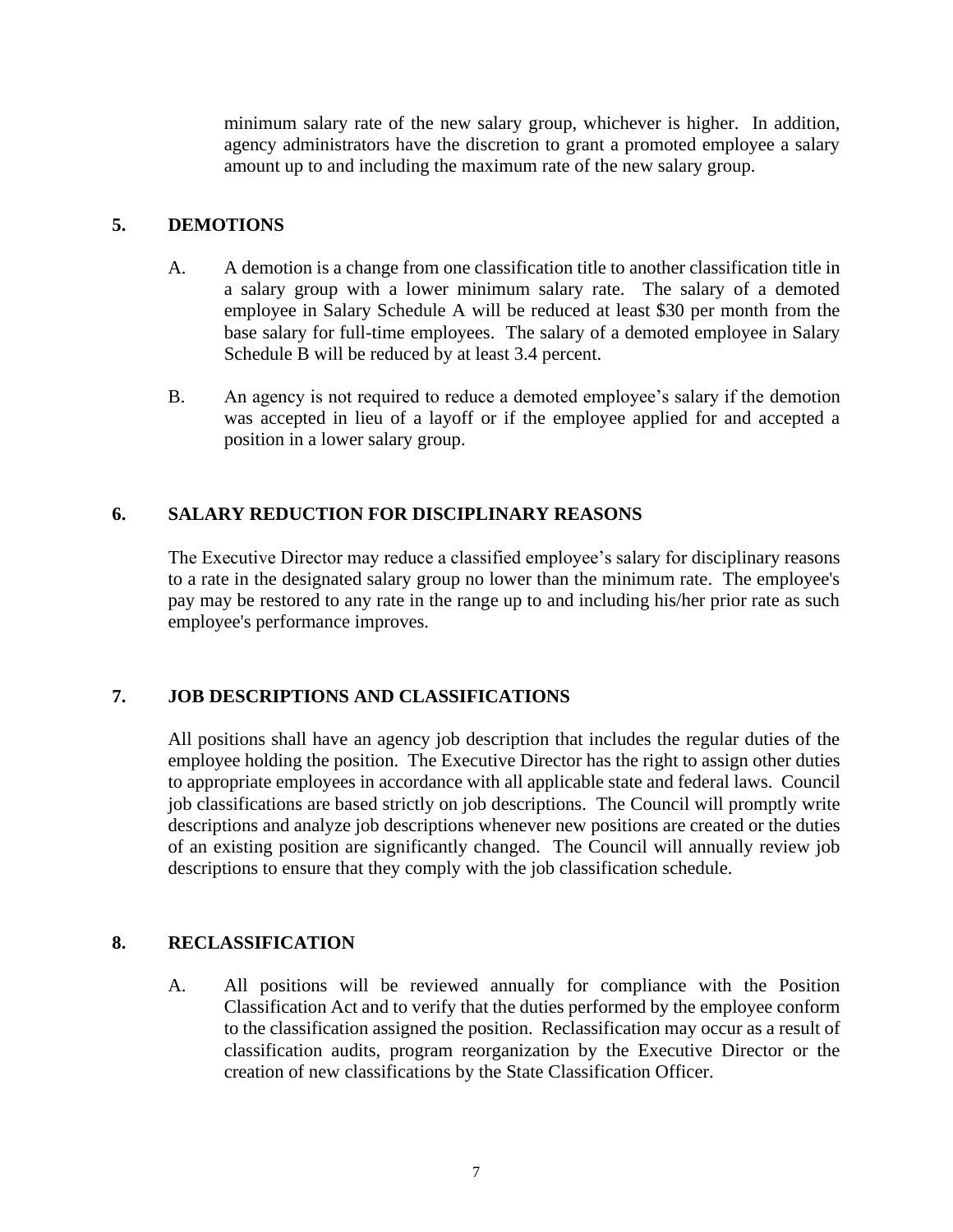- B. On an annual basis, the Executive Director will review all job descriptions and determine whether each is an accurate reflection of the duties and responsibilities that the employee has at the time. If the review determines that a reclassification is warranted, the Executive Director will consider and approve the reclassification and make any necessary corrections in the appropriate job descriptions.
- C. A classified employee whose position is reclassified to a higher salary group will receive the minimum rate in the higher salary group or the salary he or she would have received without the reclassification, whichever is higher. Salaries of employees may not be increased more than 6.8 percent for the purpose of maintaining desirable salary relationships among employees in the affected positions.

#### <span id="page-7-0"></span>**9. HIRING POLICIES**

- A. Oversight of the Particular Selection Process: The Executive Director will be responsible for overseeing the selection process for vacant positions and ensuring agency compliance with its selection procedures and all EEO requirements.
- B. The Council will maintain a comprehensive list of recruitment sources, including organizations representing minorities, women, and individuals with disabilities. All sources on the recruitment list will be sent a copy of the job vacancy notice, except when the vacancy is to be filled by promotion only, re-employment of former employees, or transfer of current employees. The agency will also post job vacancy notices on WorkinTexas.com.
- C. State Classification Job Descriptions as created by the State Auditor's Office comply with Chapter 654 of the Government Code. If the Agency modifies the State Classification Job Descriptions, the modifications must establish the quantifiable, objective, job related qualifications for the position to be filled by the agency. Modified job descriptions shall define all the functions that take 10% or more of the position's time, minimum qualifications and preferred qualifications in objective, job related, measurable and consistently applied terms. Functions shall list knowledge, skills and abilities including factual understanding and practical skills required or desired. Minimum qualifications are experience and education necessary to accomplish the tasks and responsibilities of the position. Experience refers to required or desired work experience and training needed for effective performance in the position. Education refers to the formal academic or vocational education required or desired for effective performance in the position. Experience and education should be substituted for each other to minimize a statistically measurable disproportionate impact on a particular class of employees. Preferred qualifications are experience and education desired to accomplish the tasks and responsibilities of the position. Preferred qualifications shall remain secondary in focus for selection and shall be able to be justified on the basis of business necessity or legitimate business objectives. Modified job descriptions need to be approved by the Executive Director.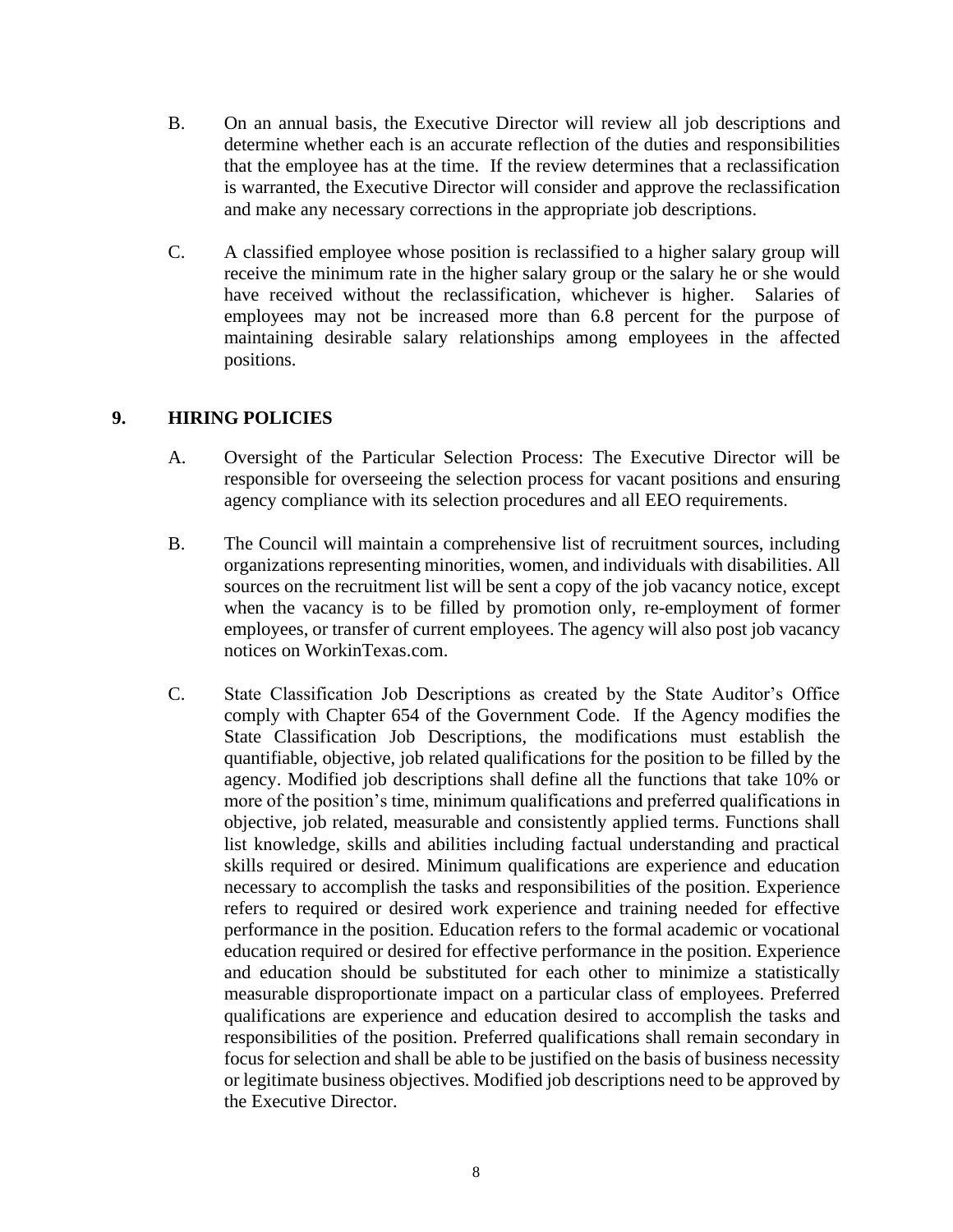- D. The job vacancy notice shall be developed from the job description and posted for at least ten working days. With the approval of the Executive Director, a job vacancy may be posted on an emergency basis for not less than five working days. Job vacancy notices will contain application deadlines, application procedures, and approved preferred qualifications.
- E. As soon as possible after a job vacancy occurs or is filled, the Chief Financial Officer will complete and deliver to the Texas Workforce Commission (TWC) the appropriate information prescribed by TWC pertaining to the job vacancy or placement.
- F. Before the posting of any agency position, initial and final selection criteria and their corresponding points shall be established. There will be no screening of applications before the initial and final selection criteria are established. These standardized criteria must be applied consistently between applicants. References will not be required with any application. References will only be obtained after the best applicant for the position has been selected. The applicant may then be asked to provide references. If requested and provided that the references are acceptable, the applicant can then be offered the position. Criteria not mentioned in the official posted job description shall not be used as a point of assessment.
- G. Applicants for a posted job vacancy shall submit a State of Texas Uniform Application for Employment and may submit a resume and other supporting materials. In no case, however, shall a resume be accepted in lieu of a standard application form. To be considered, the application must be received by the agency by the closing date of the job vacancy notice. The accuracy of statements contained in applications or resumes shall be certified by the signature of the applicant.
- H. Immediately following the closing date of the job vacancy notice, all applicants for the vacant position will be listed on an applicant log. The applicant log must, at a minimum, reflect the applicant's name, date of receipt of the application, whether the applicant was interviewed and hired, whether a rejection letter was sent, and have a copy of the interview selection matrix and questions used in the selection process.
- I. Applications, resumes, transcripts, letters of reference, and other similar documents submitted by applicants for the vacant position shall be retained in accordance with the agency's Texas State Record Retention Schedule or as required by the Civil Rights Division of the Texas Workforce Commission or the U. S. Equal Employment Opportunity Commission. Interview questions, answers, and notes will also be maintained.
- J. To determine who is eligible for interviews, all applicants will be screened using an approved (by the Executive Director) screening device or matrix based on quantifiable, lawful, job-related experience and educational qualifications as set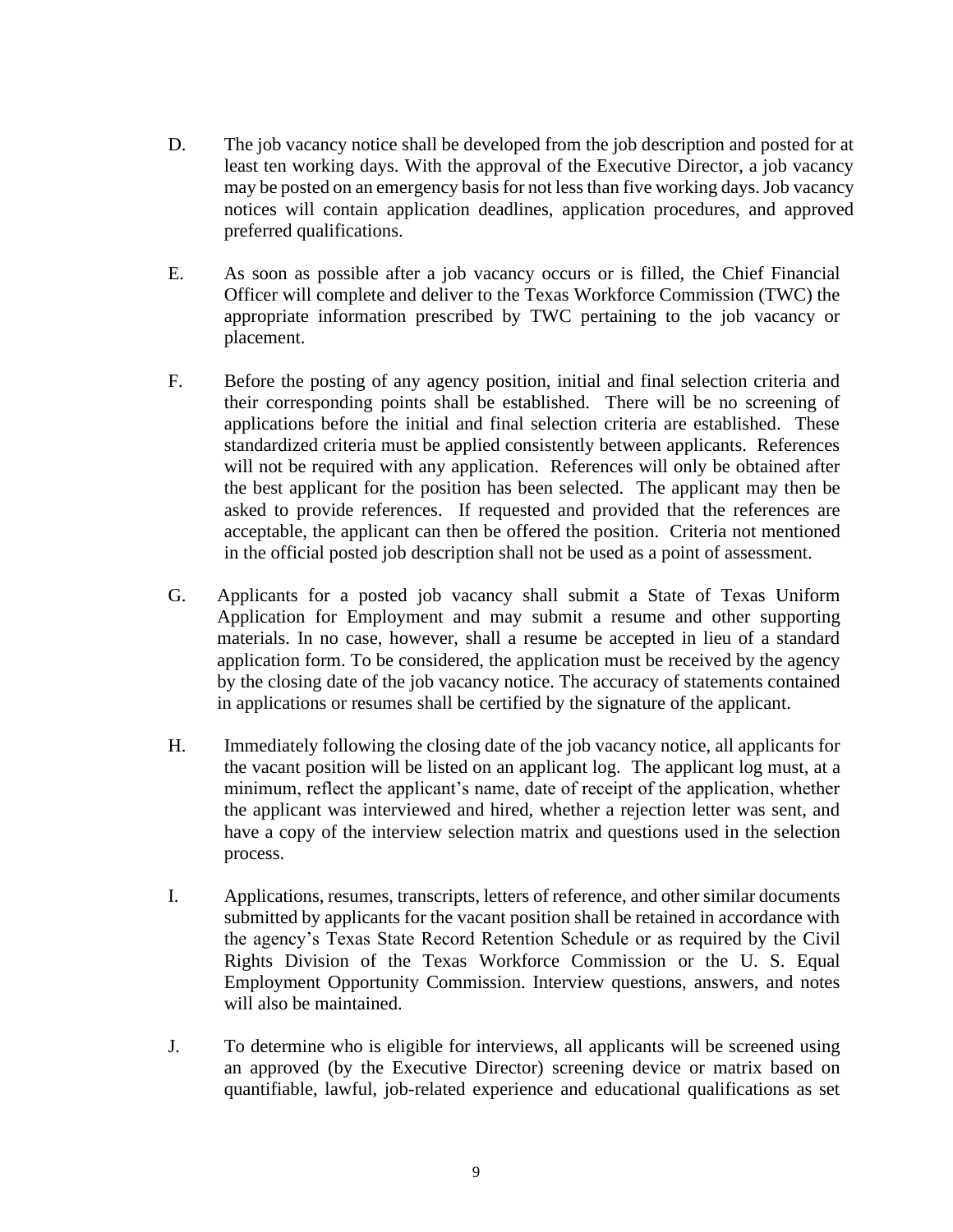forth in the job description. Directions on how to complete a matrix are provided on the matrix.

- K. If only current employees may apply for the vacant position, additional criteria may include job performance evaluations based on quantifiable measures and length of service with the agency.
- L. Applicants will be ranked based on their cumulative scores and the top applicants will be selected for interviews.
- M. The Executive Director will develop the interview questions, which shall be asked of all candidates interviewed.
	- i. Before interviews are conducted, all interview questions should be reviewed and approved for EEO compliance.
	- ii. Interview questions should focus on the applicant's professional and technical ability or knowledge to perform the particular job for which the candidate has applied. Appropriate answers should be anticipated prior to the interview that can be quantified for ranking applicants. Interview questions must be consistently applied, and related to the tasks and functions of the job as set forth in the job description. Interviewers should document answers for each candidate. The total score should be calculated for each interviewee.
- N. A second interview may be conducted. The nature and approval of the questions for the second interview should comply with the same requirements as the initial interview.
- O. If certain qualifications or work experiences are preferred, reviewed for EEO compliance and approved, the Executive Director may quantify these factors and add them to the total cumulative score. The candidate receiving the highest cumulative score on the approved rating schedule (application screening device, interview questions, exercises and/or tests) should be selected for the vacant position. The Executive Director will be responsible for verifying references, completing documentation, and communicating with the selected applicant to complete the hiring process. The Executive Director retains full authority for hiring a candidate to fill the vacant position.
- P. All instruments used in the hiring process will be reviewed by the Executive Director to ensure compliance with agency policies and procedures and EEO laws.
- Q. In general, the agency uses the whole-application approach which is a holistic approach to identify the best qualified applicants for the job based on information provided in the application and interviews.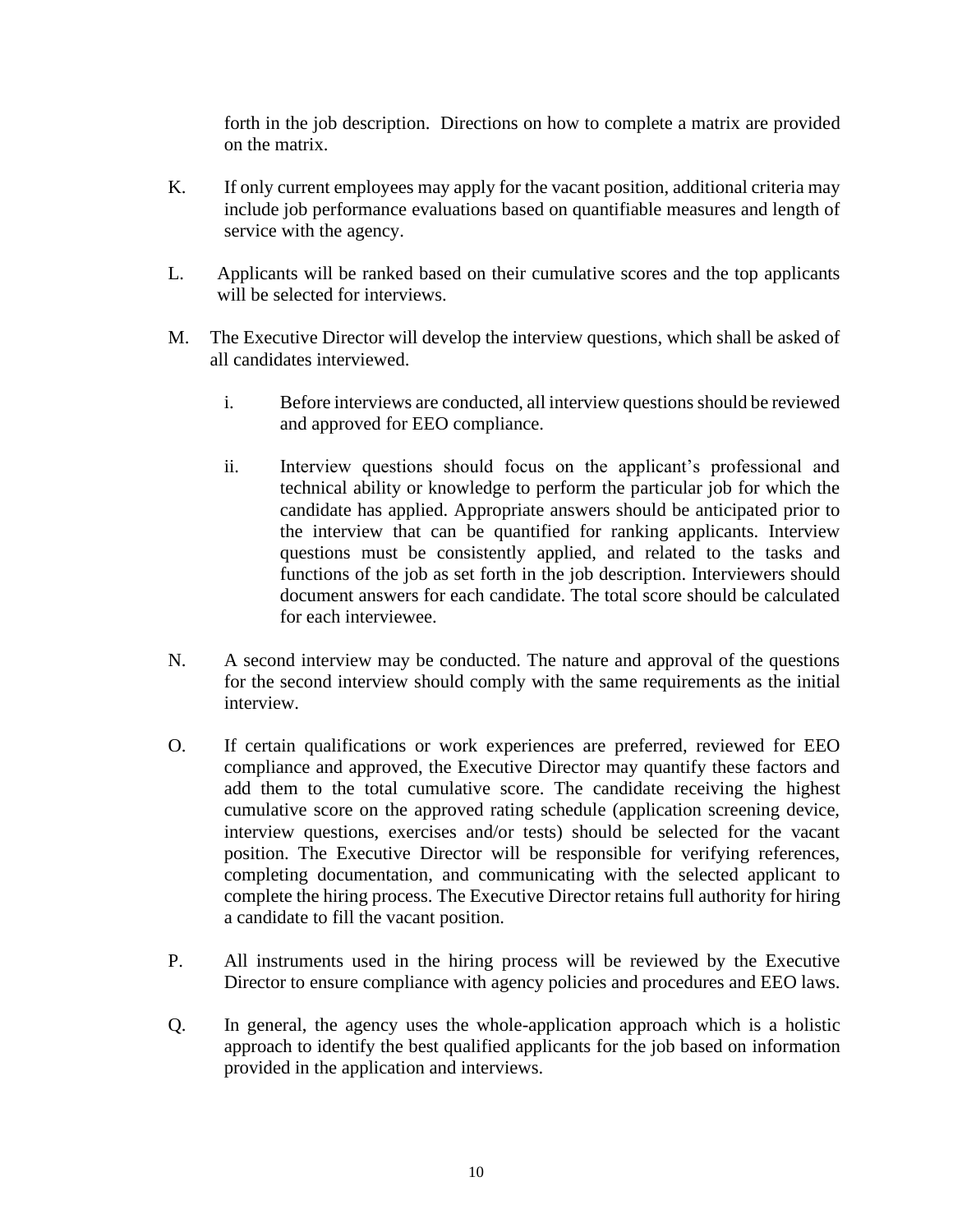#### <span id="page-10-0"></span>**10. NEPOTISM**

- A. Relatives may not report directly to the same supervisor or supervising relatives. No applicant for a position will be employed by the agency if the person would be in the chain of command of a relative. In addition, no relative may be in a position to affect the work, assignment or compensation of a relative or to otherwise exercise influence over the employment of a relative. Any person affected by this section must notify the Executive Director of the relationship as soon as they become aware that they are a relative of an applicant or potential employee. If the person affected is the Executive Director, the Executive Director must notify the Council of the relationship before the person is offered employment at the agency. The agency employee responsible for screening the applications is responsible for informing the Executive Director if an application indicates any relationship covered by this section with a current employee.
- B. For purposes of this policy, a relative is defined as: parent (biological or adoptive), spouse, child (biological, adopted, stepchild, legal ward), grandparent or grandchild, brother or sister (biological or adopted), aunt or uncle, nieces, nephews, or first cousins; as well as any relationship defined above created as an in-law relationship by marriage or any person living in the same household as an employee.

#### <span id="page-10-1"></span>**11. CITIZENSHIP STATUS**

The Immigration Reform and Control Act of 1986 (I.R.C.A.) requires that any employee, including citizens as well as non-citizens, certify his or her citizenship status within three business days after hiring.

#### <span id="page-10-2"></span>**12. INDUCTION OF NEW EMPLOYEES**

Upon their first workday, all new employees will be informed as to their responsibilities and benefits as employees of the Council. New employees should be made to understand that they are welcome members of the agency's team and that every effort will be made to help them achieve their fullest potential in their new job. All new employees will be given the Personnel Manual and sign a statement of receipt.

#### <span id="page-10-3"></span>**13. NEW HIRE PERIOD**

Employees will be on new hire or probationary status until they have completed six (6) months service with the agency. Such new hire status employees are entitled to use the grievance procedure, but during their new hire periods they may be discharged or laid off at the sole discretion of the agency.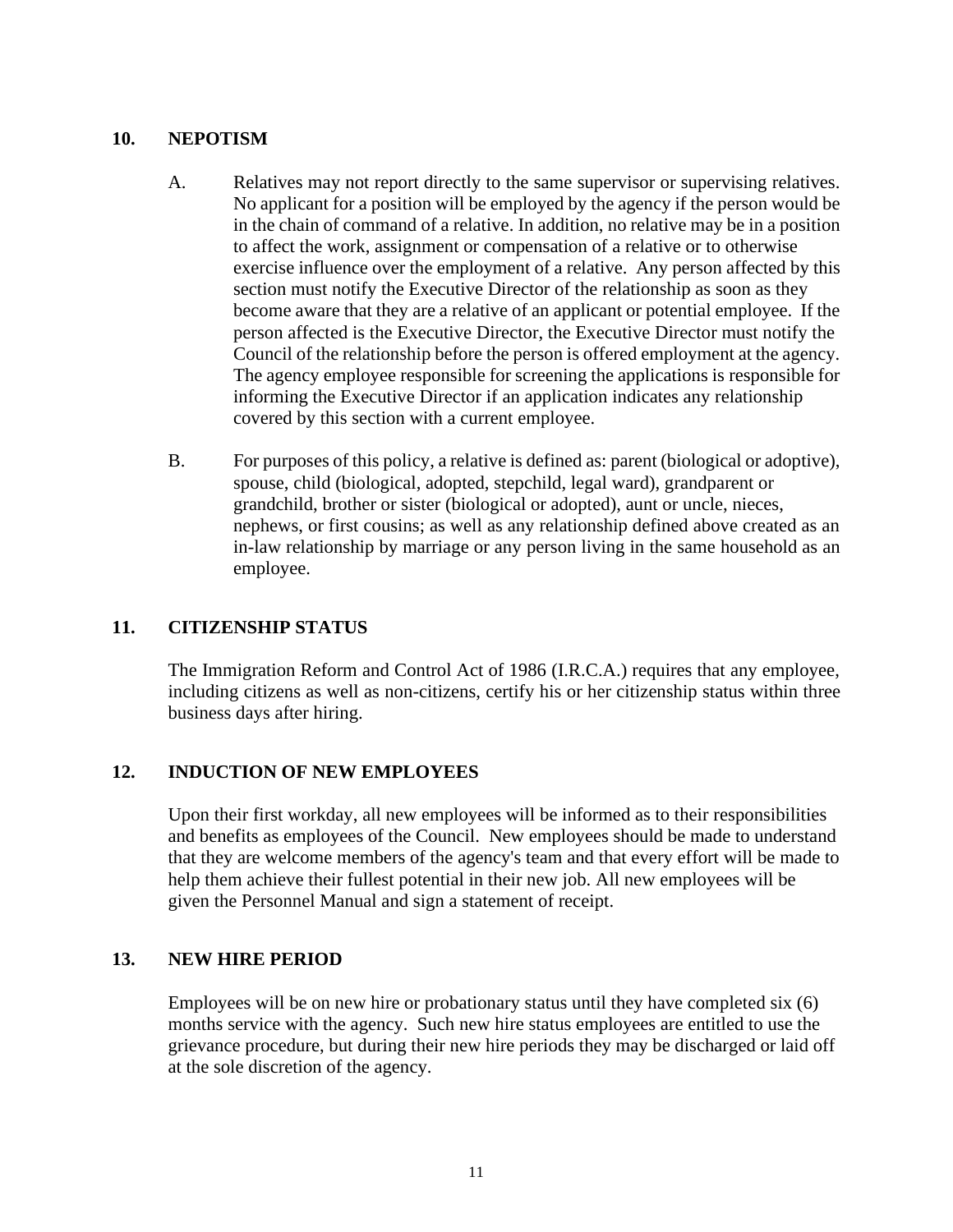#### <span id="page-11-0"></span>**14. PART-TIME EMPLOYEES**

Regular full-time positions paid out of funds appropriated may also be filled by part-time employees. In computing the salaries of these employees, the rate of pay shall be proportional to the rates authorized for full-time classified employment or to the applicable exempt position.

#### <span id="page-11-1"></span>**15. METHOD OF SALARY PAYMENTS**

Annual salaries appropriated shall be paid in twelve (12) equal monthly installments. Monthly installments to employees are made on the first working day of the month for the preceding month worked. Paychecks are given directly to the employee if the employee is not on direct deposit. A letter of authorization must be presented for any other person, other than the employee, to receive the check or earnings statement.

#### <span id="page-11-2"></span>**16. JURY DUTY**

An employee is entitled to serve on a jury without any deduction from wages. Any compensation for jury service need not be accounted to the state by the employee. When asked to serve on a jury, the employee must notify their immediate supervisor as soon as possible. While reporting to or serving on a jury, employees are expected to return to work if released from the court and there exists four or more hours in the workday.

## <span id="page-11-3"></span>**17. LONGEVITY PAY**

- A. Longevity pay is earned at a rate of \$20 per month for every two years of state service, up to and including 42 years. Service need not be consecutive or with the same agency or department. Longevity credit begins on the first calendar day of employment and ends on the last calendar day of employment and is the sum of one or more periods of state employment. Prior state employment for the purpose of longevity pay must be verified by the Chief Financial Officer.
- B. Longevity pay is provided to all full-time employees who are not on leave without pay the first workday of the month and who have at least two years of lifetime service credit. Part-time employees do not receive longevity pay on a proportional basis. Those ineligible for longevity pay include members of the Legislature, individuals elected to public office, an independent contractor or an employee of an independent contractor, temporary workers, officers or employees of public junior colleges, academic employees of institutions of higher education, and employees receiving hazardous duty pay. The Comptroller of Public Accounts is responsible for issuing rules and procedures for the administration of longevity pay.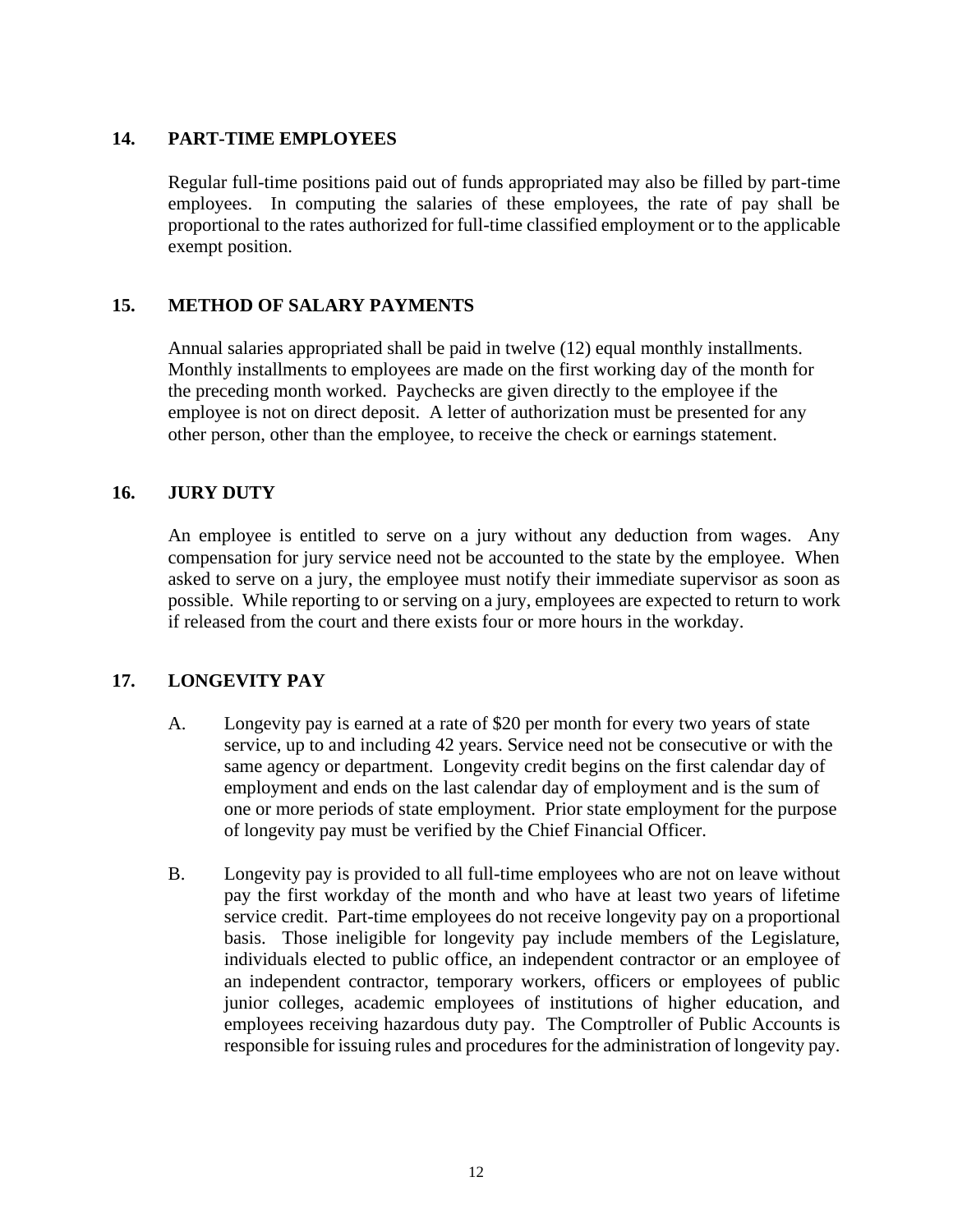#### <span id="page-12-0"></span>**18. FAIR LABOR STANDARDS - OVERTIME AND COMPENSATORY TIME**

#### A. Definitions:

- i. FLSA Overtime overtime that is accrued at the rate of 1.5 hours for every hour worked over 40 in a workweek.
- ii. State Compensatory Time time which is accrued at the rate of one hour for every hour over 40 in a workweek earned through a combination of paid leave, paid holidays, and hours worked after subtracting any FLSA overtime hours worked.
- iii. Exempt employees Executive, administrative, professional and other employee positions defined by FLSA regulations that are exempt from overtime provisions. Exempt positions are reviewed on an annual basis and upon job duty changes for correct status.
- iv. Non-Exempt employees Personnel who are not eligible for exemption due to the nature of their duties and responsibilities under FLSA regulations.
- B. General Provisions for non-exempt employees i.e., those who are subject to FLSA overtime provisions:
	- i. The Executive Director must authorize overtime hours in advance.
	- ii. The Executive Director, in cooperation with employees, will schedule work patterns to eliminate, where possible, the accrual of compensatory time and overtime. For example, if it is necessary for an employee to work more than 8 hours on a specific day, the employee's work hours should be reduced on another day within the same workweek so that the actual working hours do not exceed 40 for the week.
	- iii. For employees who travel in connection with their work, the workday including travel should not exceed 8 hours, if possible. If travel involves an overnight stay, nonexempt employees will earn straight time (hour for hour) for any travel before or after the regular workday. All state compensatory time, other than that earned from working state holidays, should be used within 30 days of accrual, if possible, but must be taken within twelve months.
	- iv. When it is necessary for an employee to work FLSA overtime, the employee will be compensated for those hours in excess of 40 by accrual of FLSA overtime at the rate of one and one-half times the hours worked. All FLSA overtime accumulated should be taken within 30 days of accrual, if possible, but must be taken within twelve months.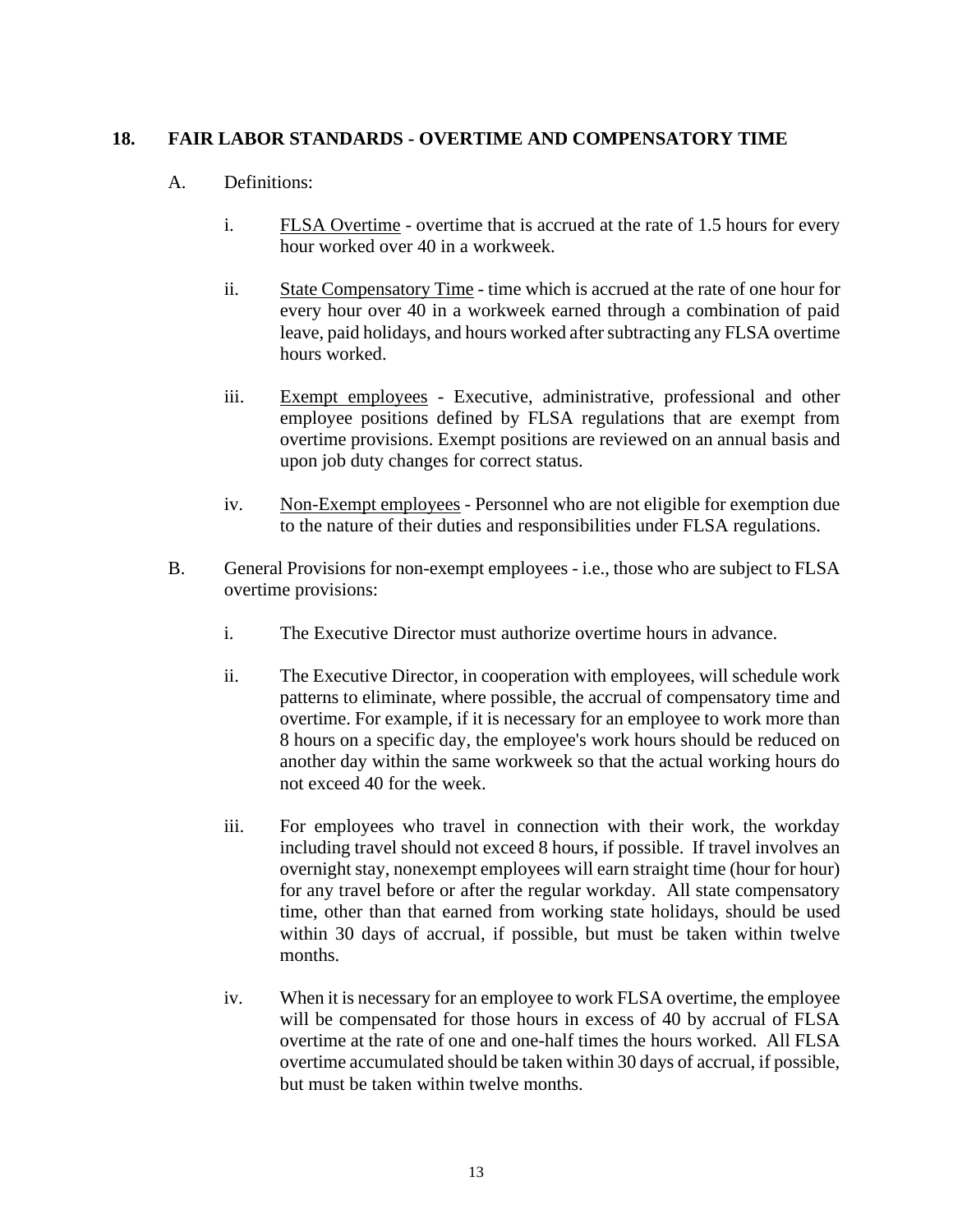- v. In accordance with Section 659.018 of the Government Code, no employee may accrue state compensatory time for work conducted at any location other than the Agency's office unless pre-approved by the Executive Director.
- vi. Any paid leave or holidays taken are not counted as hours worked in determining overtime hours in the above paragraph.
- vii. In situations in which the employee has not actually worked more than 40 hours in a workweek, but the total of hours worked and hours of paid leave or paid holidays exceeds 40 hours, the employee shall be allowed to take state compensatory time off for the hours over 40.
	- a. **Example 1**: Employee works 12 hours first day; on second day works 4 hours; on third, fourth, and fifth days works 8 hours each day and no paid leave time is taken and no holiday occurs during the week. Employee has worked 40-hour week. There is no FLSA overtime or state compensatory time balance.
	- b. **Example 2**: Employee works 8 hours first day, takes 8 hours vacation second day, works 8 hours third day, works 12 hours fourth day, and 12 hours fifth day. Employee has actually worked only 40 hours so no compensatory overtime under FLSA is incurred. Since the total of hours actually worked (40) and paid leave (8) exceed 40 hours, employee is entitled to 8 hours state compensatory time off which must be taken within 12 months following end of the work period in which it was accrued.
- viii. In situations where the employee actually works more than 40 hours in a workweek and also takes paid leave during the week, the employee shall be allowed state compensatory time off in an amount equal to the paid leave time taken and will be compensated for those hours actually worked in excess of 40 by the accrual of FLSA overtime.
	- a. **Example 3**: Employee takes 8 hours vacation first day, works 12 hours second day, 12 hours third day, 12 hours fourth day, and 8 hours fifth day. Employee actually worked 44 hours so has six hours (4 x 1 1/2) accrued FLSA overtime which can be credited to the employee's FLSA balance. In addition, employee is credited 8 hours state compensatory time for the 8 hours vacation (recorded hours in excess of 40 hours actually worked), which must be taken during the 12 month period following the end of the work period in which it was accrued.
- C. General Provisions For Exempt Employees: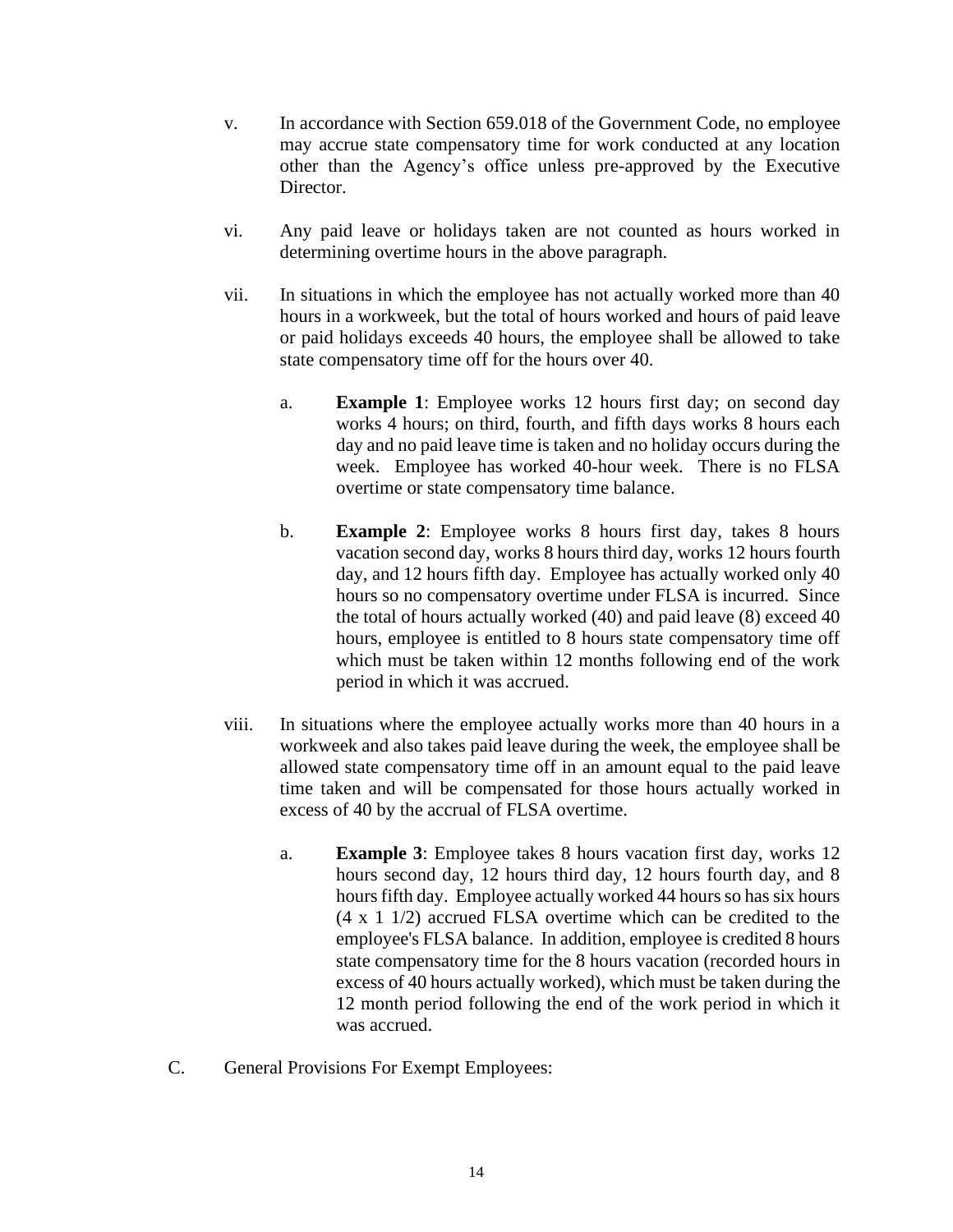- i. Employees exempt from FLSA overtime provisions will not accrue overtime or state compensatory time, excluding state holiday compensatory time earned for working on a State holiday.
- ii. Employees exempt from FLSA overtime provisions will receive compensation for a full day's work for any day in which less than 8 hours are actually worked.
- iii. Deductions may be made for absences of a day or more caused by sickness or disability if the deduction is made after exhaustion of paid sick leave or workers' compensation benefits. An exempt employee's pay may be reduced for absences of less than one day for personal reasons or because of illness or injury because: (I) permission for its use has not been sought or has been sought and denied; (II) accrued leave has been exhausted; or (III) the employee chooses to use leave without pay.
- iv. Deductions from the pay of an exempt employee for absences due to a budget-required furlough shall not disqualify the employee from being paid on a salary basis except in the workweek in which the furlough occurs and for which the employee's pay is accordingly reduced.

# <span id="page-14-0"></span>**19. EMPLOYEE RETIREMENT SYSTEM (ERS)**

- A. General Provisions: Upon employment with the Agency, an employee becomes a participant in the ERS. The Texas Constitution governs employee contributions to the ERS. An employee's retirement contributions are on a pre-tax basis. In addition, the state must contribute at least 6.5% but not more than ten percent of the total compensation paid to participants in the ERS. Benefits paid at retirement are based on an employee's age at retirement and length of state service. Detailed information on the various funding formulas used to calculate state employee benefits can be found on the ERS website at www.ers.state.tx.us. Employees nearing retirement age who wish to know their particular retirement formula should contact the Agency's Chief Financial Officer.
- B. Refund: Employees may receive a refund of their retirement contributions plus accrued interest if the employee is off the state payroll for a full calendar month following the month in which the employee terminates employment. An employee must contact the Employees Retirement System for information on how to request a refund of retirement contributions. Normal processing time is approximately 45 to 60 days after the employee's last month of employment. Refund of contributions is a lump-sum distribution from a qualified pension plan. Interest earned on retirement accounts is subject to federal income tax.
- C. Group Insurance: In addition to the retirement benefits, the state will contribute a designated amount, per month, for insurance coverage under the uniform group insurance program during the fiscal year. The state also provides a lump sum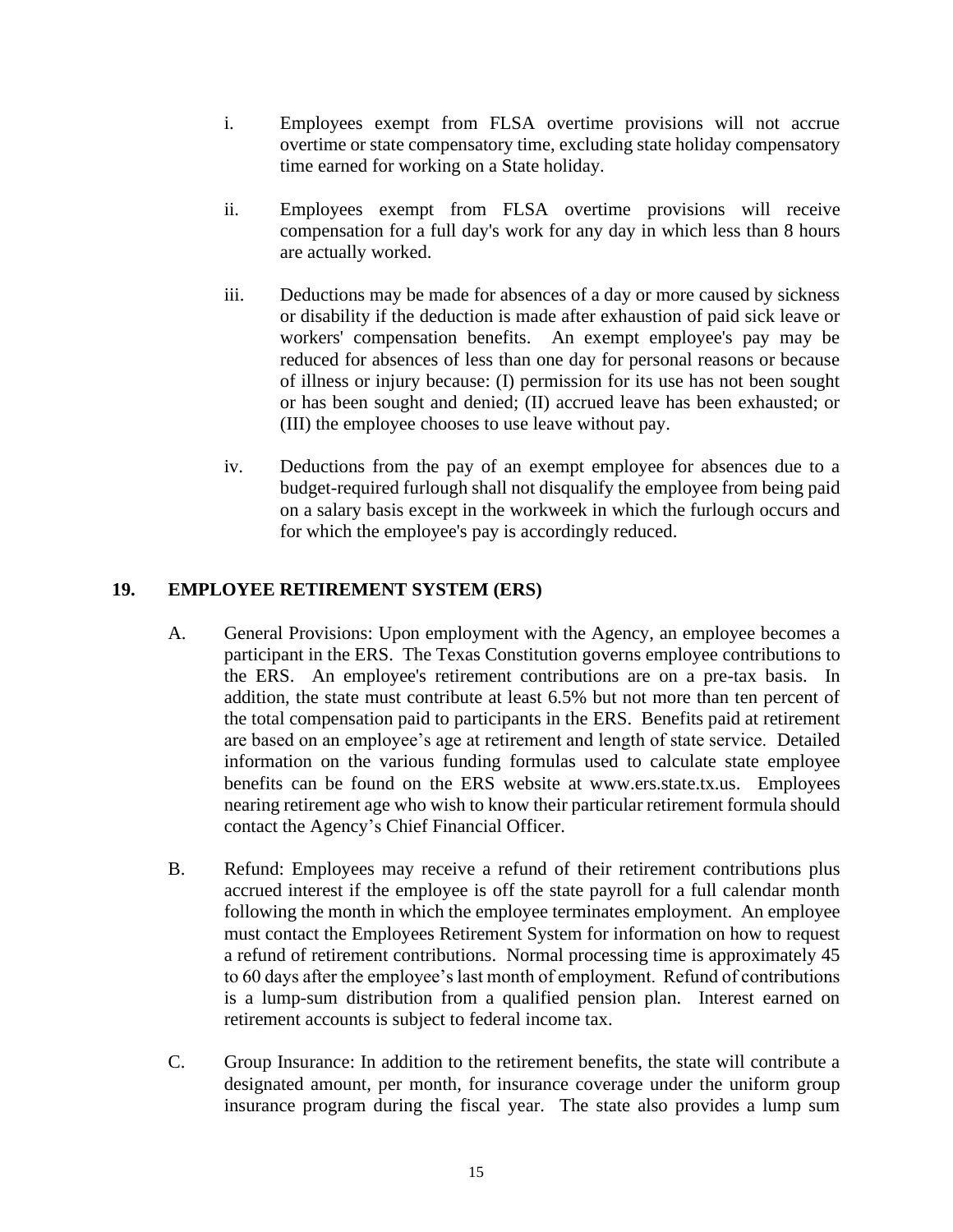\$5,000 death benefit for retired persons, payable to a designated survivor, or otherwise according to the laws of descent and distribution.

D. Salary at the Time of Hire: State agencies have the authority to determine, at the time of initial employment, the salary rate within the applicable salary group for all classified positions. Initial employment includes rehires and interagency transfers.

## <span id="page-15-0"></span>**20. TEXFLEX**

- A. TexFlex is a flexible employee benefits program that offers participants a way to save taxes on their group insurance premiums, unreimbursed health care expenses, and dependent care expenses. The plan takes advantage of certain federal income tax laws that allow an employee to pay his/her share of the cost of these benefits on a tax-free basis. This works by "redirecting" part of the employee's pay before federal income or social security taxes are computed.
- B. The TexFlex Plan is divided into three parts; a commuter spending account, a health care reimbursement account, and a dependent care reimbursement account. An employee may participate in each part by completing a TexFlex election form as a new employee, or during the annual enrollment period with an effective date of September.

## <span id="page-15-1"></span>**21. DEFERRED COMPENSATION**

- A. State employees have the opportunity to participate in a deferred compensation plan in addition to an established benefit plan for purposes of retirement. Under such a plan, employees may defer a part of their pay for investment in a qualified "investment product" and will not be taxed on this amount until they receive a distribution from the plan.
- B. The deferred compensation plans also have "catch-up" provisions that allow employees who meet the eligibility requirements to make up for lost time. For state employees, there are two types of plans available: a 401(k) and a 457(k).
- C. 401(k) Plan:
	- i. The 401(k) plan allows employees to defer from 1 percent to 99 percent of 401(k) eligible compensation or the IRS limited amount each year, whichever is less. This plan allows employees to borrow against these funds as well as roll them over to another investment vehicle such as an individual retirement account.
	- ii. An employee who begins state employment on or after January 1, 2008, automatically participates in a 401(k) plan unless the employee elects not to participate in the plan. The contribution is made by automatic payroll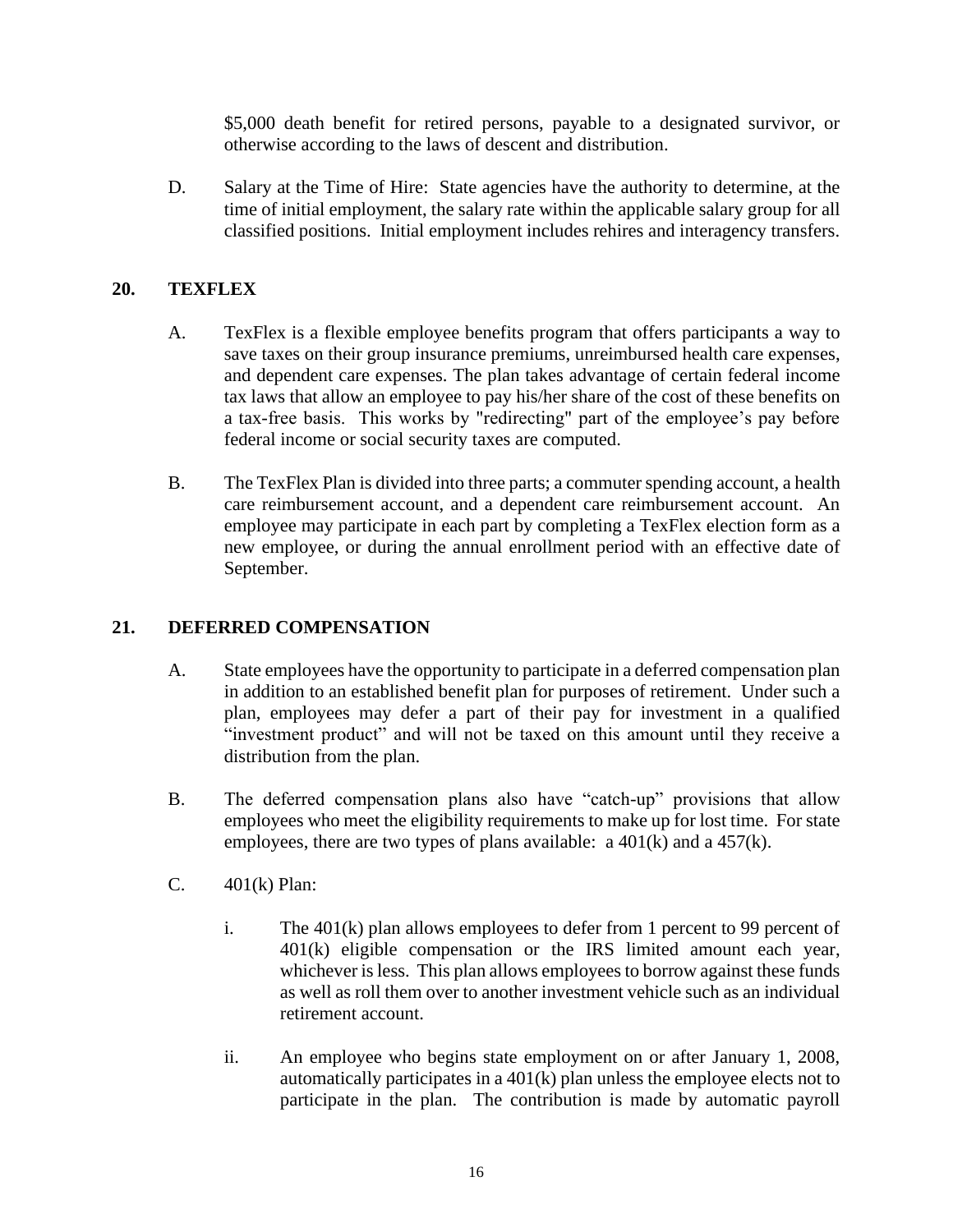deduction and represents 1 percent of an employee's pay. Unless otherwise directed by the employee, this contribution is placed in a default investment product selected by the board of trustees for ERS.

- iii. Employees participating in a 401(k) plan under this new legislation may elect to end participation in the  $401(k)$  plan, to contribute to a different investment product, or to contribute a different amount to the plan.
- iv. A state agency participating in a 401(k) plan is required to inform new hires of their automatic enrollment in a 401(k) account and their right to opt-out of enrollment. This information should be included as part of the new employee orientation process. State agencies participating in a 401(k) plan shall maintain a record of a new hire's acknowledgment of receipt of information regarding the ability to opt-out of enrollment in a 401(k) plan.
- D. 457 Plan:

The 457 plan is a voluntary retirement plan that allows employees to defer a dollar amount of their salary toward retirement savings and pay taxes later on the contributions and earnings. Employees decide how to invest their contributions among choices offered in the plan. Employees must elect a dollar amount for a 457 plan with a minimum of \$20 per month. Deferrals must not exceed the yearly maximum set by the IRS.

## <span id="page-16-0"></span>**22. BENEFIT REPLACEMENT PAY**

The employee benefit of state-paid 5.85% employee portion of social security ceased on September 1, 1995. A benefit replacement pay, not to exceed 5.85% of the first \$16,500 annual earned income, will be paid to employees working on or before August 31, 1995, to offset the loss of state-paid social security benefits. Leveling is available for employees who earn more than \$16,500.00 annually to keep them from having a drop in take-home pay after the maximum benefit replacement pay is reached. With benefit replacement pay leveling, the state's contribution is pro-rated evenly over the calendar year.

## <span id="page-16-1"></span>**23. DIRECT DEPOSIT**

Direct deposit is mandatory for all Agency employees. An exception exists for classified employees below group A8 or any employee who does not have a qualifying account for electronic funds transfer.

#### <span id="page-16-2"></span>**24. HEALTH AND OTHER INSURANCE**

A. Health coverage is automatically extended to every full time state employee unless the employee refuses, in writing, to accept it after the first initial 60-day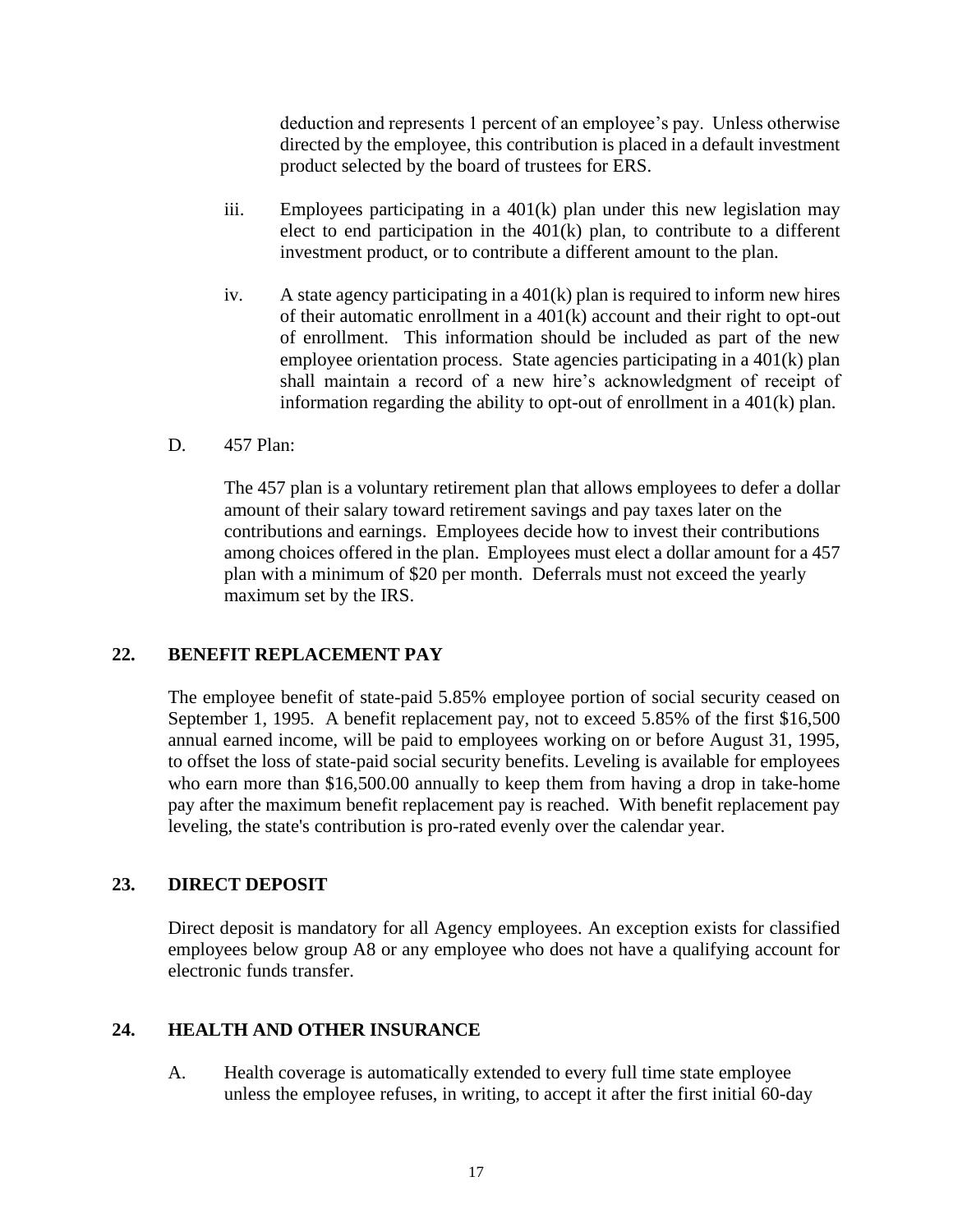waiting period. See the Chief Financial Officer for cost to employee for group health insurance.

- B. During the initial waiting period for a new hire, the employee may elect optional coverages.
- C. The state only pays one-half of the employee's contribution for a part-time employee (less than 30 hours per week).

#### D. **Employees who use tobacco are assessed an additional \$30 Tobacco Premium.**

- E. The State of Texas provides comprehensive group insurance coverage to state agency employees, retirees, and their eligible dependents. Additionally every employee is automatically covered with \$5,000 in life insurance and \$5,000 of accidental death and dismemberment coverage.
- F. The following optional programs are also available to each state employee: (1) health coverage for spouse and eligible dependents, (2) additional life insurance, up to four times the employees annual salary, (3) dependent life insurance coverage of \$5,000, (4) additional accidental death and dismemberment coverage, up to \$200,000, (5) short and/or long term disability benefits, (6) dental coverage and (7) dental coverage.
- G. These additional coverage options are out-of-pocket expenses deducted from the employee's monthly paycheck.

# <span id="page-17-0"></span>**25. WORKERS COMPENSATION**

- A. State employees are covered by worker's compensation for injuries/accidents/illnesses sustained on their job or in the performance of their duties. On-the-job injuries/accidents/ illnesses, no matter how minor, must be reported to the supervisor and the Executive Director in accordance with the Agency's *Policy for Workers' Compensation Claims Administration*. The employee should not file a claim against his/her insurance if the injury/accident/illness is work related.
- B. The State of Texas is self-insured, and the State Office of Risk Management (SORM) administers the state's workers compensation system for most state employees. To receive payments a state employee must suffer a compensable injury in the course of employment. An occupational disease is considered an injury.
- C. An employee or person acting on his or her behalf must notify the employer of an injury within 30 days after the incident occurred or after the employee knew or should have known that the injury may be related to his or her employment. Failure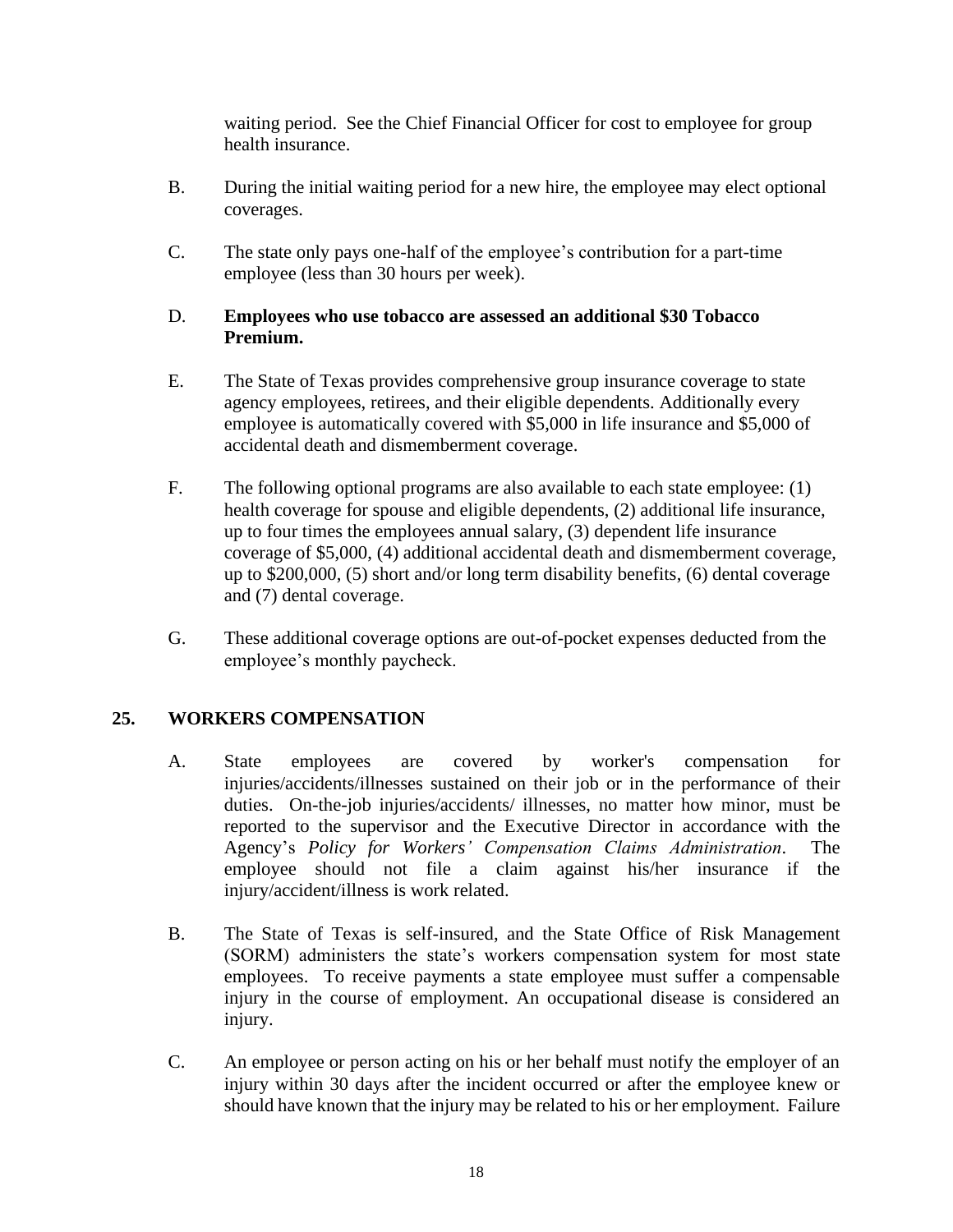to file notice relieves the employer and their insurance carrier of liability unless the employer has actual knowledge of the injury. Claims for compensation must be filed with the SORM within one year of when the injury occurred or, if the injury is an occupational disease, when the employee knew or should have known the disease was work-related. Claims for death benefits must be filed with SORM within one year of the employee's death.

D. Additional information regarding an employee's rights and obligations under Texas' Workers' Compensation law may be obtained by contacting the Agency's Chief Financial Officer or the State Office of Risk Management at:

> **State Office of Risk Management William P Clements Building 300 West 15th Street, 6th Floor Austin, TX 78711 (512) 475-1440 www.sorm.state.tx.us**

#### <span id="page-18-0"></span>**26. OTHER PAYROLL POLICIES**

- A. Garnishments: By law, the agency is required to honor legal garnishments of employees' wages or salaries. The Executive Director will give the employee written notification of a garnishment received by the agency.
- B. Advances on earned or unearned wages and salaries are not made.
- C. Paychecks that employees do not claim within two weeks of the date issued are mailed by certified mail to the employee's last address of record.
- D. Employees are to report checks lost or otherwise missing to the agency's Chief Financial Officer immediately so that a stop payment or voided warrant order may be initiated.

#### <span id="page-18-1"></span>**27. EXPENSE REIMBURSEMENT**

Employees are reimbursed at the approved rate established by the Comptroller of Public Accounts within IRS guidelines for personal car mileage to conduct state business. Travel must be pre-approved by the Executive Director.

#### <span id="page-18-2"></span>**28. CRIMINAL RECORD CHECKS ON EMPLOYEES AND APPLICANTS**

The agency may conduct public criminal history record checks through the Texas Department of Public Safety on all employees. The information obtained will be reviewed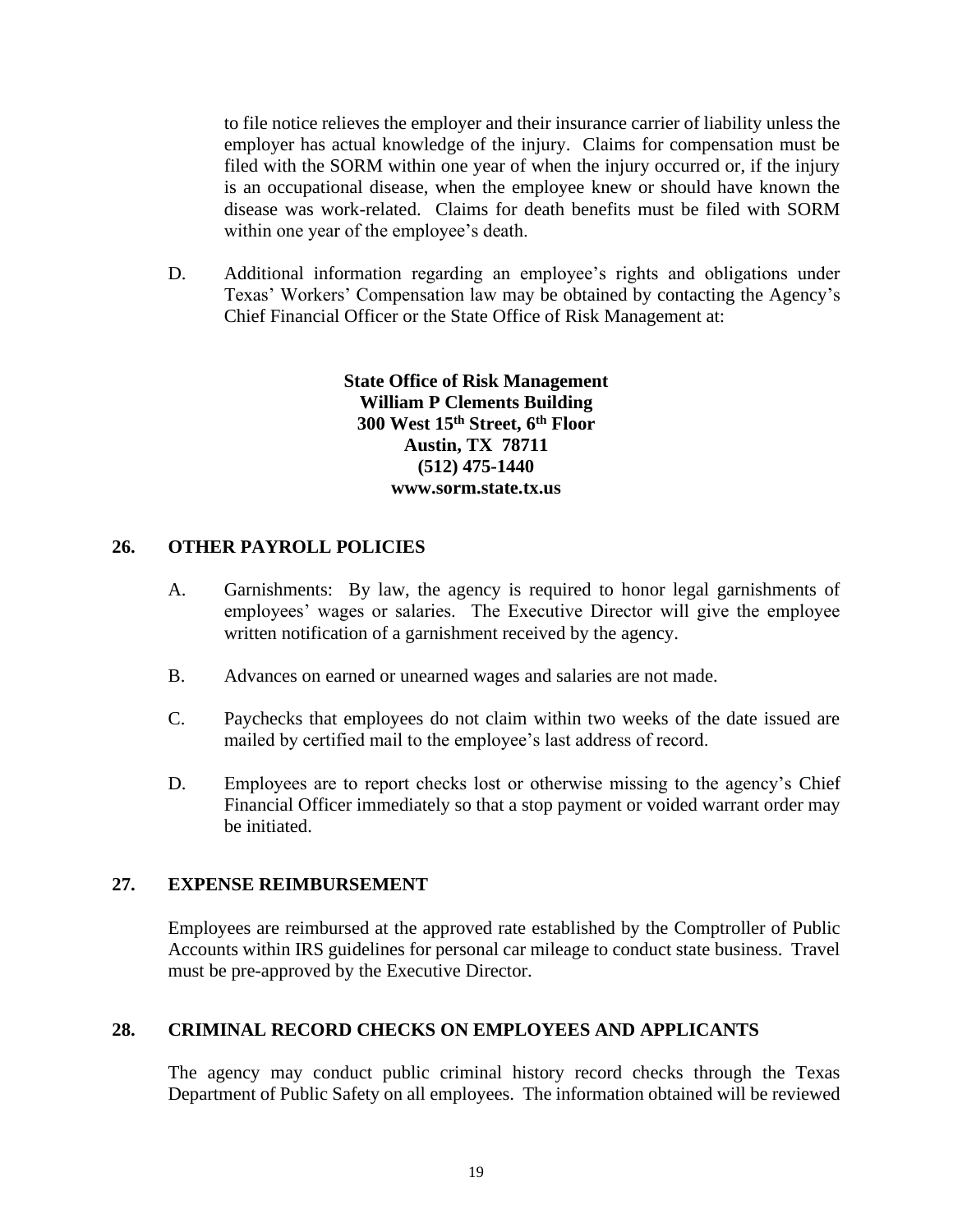by the Executive Director. Any criminal action reported will be weighed as to its impact on the appropriateness of the employee working for this agency.

## **II. CONDITIONS OF EMPLOYMENT**

#### <span id="page-19-1"></span><span id="page-19-0"></span>**1. OFFICE HOURS**

Regular full-time nonexempt employees are required to work 40 hours per week. Office hours are 8 a.m. to 5 p.m. Monday through Friday. The office must be staffed during regular working hours. All state agencies are required to remain open during the noon hour each working day with at least one person on duty to accept calls, receive visitors and transact business. Chapter 658 of the Government Code provides for staggering the workday of personnel as long as the agency remains open between 8 a.m. and 5 p.m. and its operations are not disrupted (flex-time). The Executive Director may adopt an agency policy governing the use of flex-time and employees wanting flexible schedules must comply with any such policy. Flex-time schedules may be altered only with approval by the Executive Director. The Executive Director may change or cancel flex-time based on the needs of the office.

#### <span id="page-19-2"></span>**2. THE OFFICE AND TELECOMMUTING**

Pursuant to Section 658.010 of the Government Code, the Agency's office shall be the regular assigned place of employment for an employee unless the employee is travelling (for work) or receives prior written authorization from the Executive Director to work elsewhere. The Executive Director may adopt an agency policy authorizing an employee to work regularly or temporarily from another location within this state, including the employee's personal residence, if doing so would not interfere with or impose an unreasonable burden on agency operations. Employees wanting to work from home must comply with any such policy adopted by the Executive Director. Employees may not have a regular assigned place of employment outside of Texas.

#### <span id="page-19-3"></span>**3. POLITICAL AID AND LEGISLATIVE INFLUENCE PROHIBITED**

- A. Money appropriated to the Agency or under the Agency's control cannot be used to influence the outcome of any election or the passage or defeat of any legislative measure. This prohibition does not apply to any Agency employee furnishing public information to the public, other state agencies, or to any member of the Legislature or legislative committee upon request.
- B. No state employee may be a paid lobbyist of any individual, firm, association or corporation. However, a part-time employee may serve as a lobbyist on behalf of industry, profession, or association so long as such entity is not related to the agency with which he or she is employed.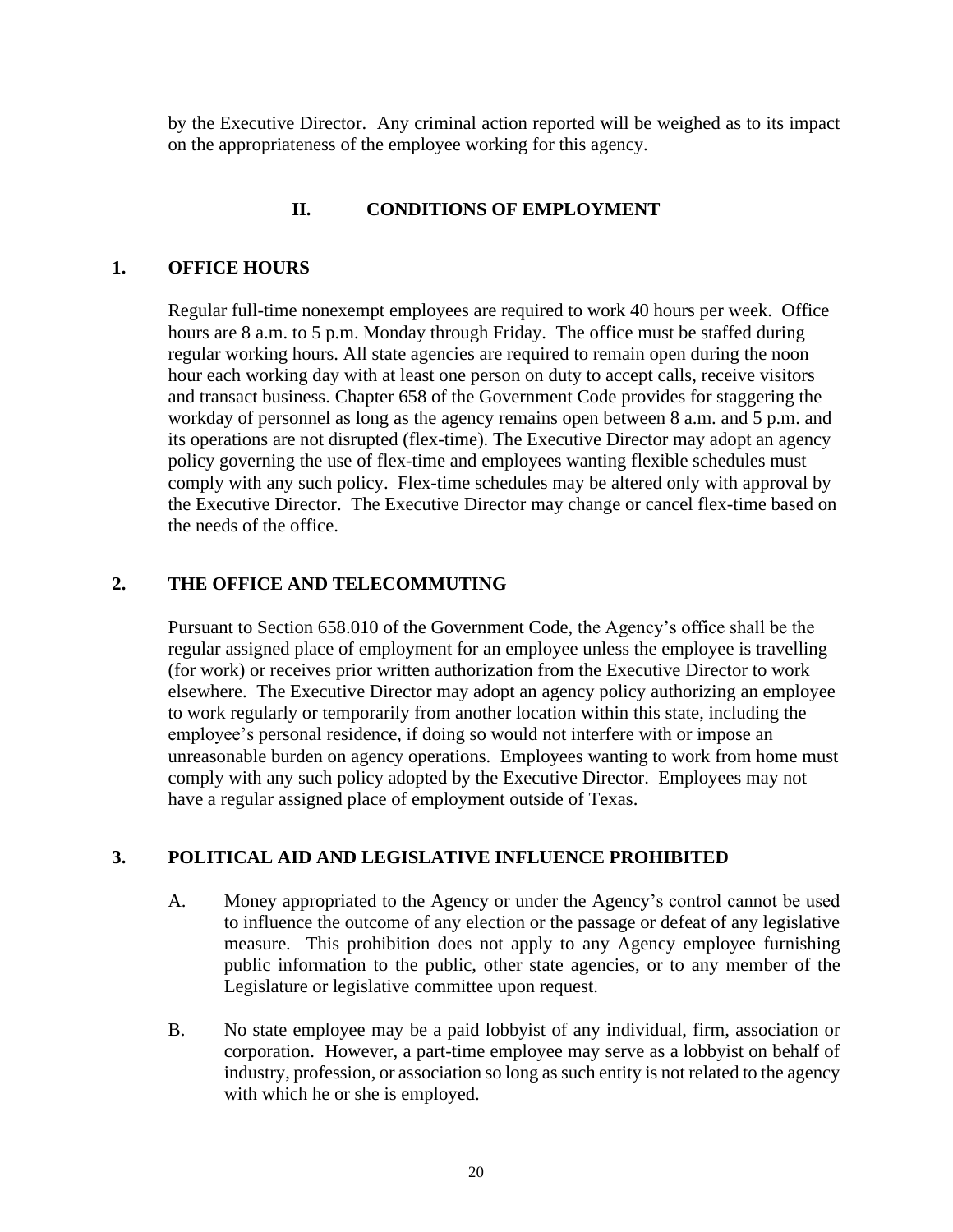- C. Except as authorized by law, none of the funds appropriated to this agency shall be expended in payment of membership dues to an organization on behalf of the agency or an employee of an agency if the organization pays all or part of the salary of a lobbyist.
- D. State employees are expressly prohibited from using state-owned vehicles in connection with any political campaign or any personal or recreational activity.

#### <span id="page-20-0"></span>**4. USE OF ALCOHOLIC BEVERAGES**

Employees may not use alcoholic beverages while on duty. State funds appropriated for travel expenses may not be expended for alcoholic beverages. Employees may be terminated for using alcohol while on duty.

#### <span id="page-20-1"></span>**5. USE OF STATE PROPERTY**

It is the policy of this agency that the use of agency equipment, property, or supplies for anything other than state purposes is NOT allowed. By way of example, the following are offered as interpretations of the policy:

- A. The use of the agency's copy machines for copying any items, which are not directly required in the employee's work, is not allowed. An exception will be allowed when an employee needs to copy one to five pages of personal papers on an occasional basis. If more than five pages are needed, the employee must use other resources.
- B. Computers (General):
	- i. The use of agency computer equipment and related supplies and materials are to be used for state purposes only. Computers should be locked or completely shut down at the end of every workday.
	- ii. Passwords should be kept secure, and accounts should not be shared with any other people other than supervisors or other authorized personnel. Authorized users are responsible for the security of passwords and accounts.
	- iii. All servers and workstations should be secured with a password-protected screensaver set at 30 minutes or less.
- C. E-mail This policy applies to e-mail used with an agency address (firstname.lastname@bhec.texas.gov). Receiving or sending of personal e-mail on the internet through a personal e-mail account such as Yahoo or Gmail is prohibited because of the danger of computer viruses. Generally, e-mail on a state address should be used only for legitimate state business; however, brief and occasional e-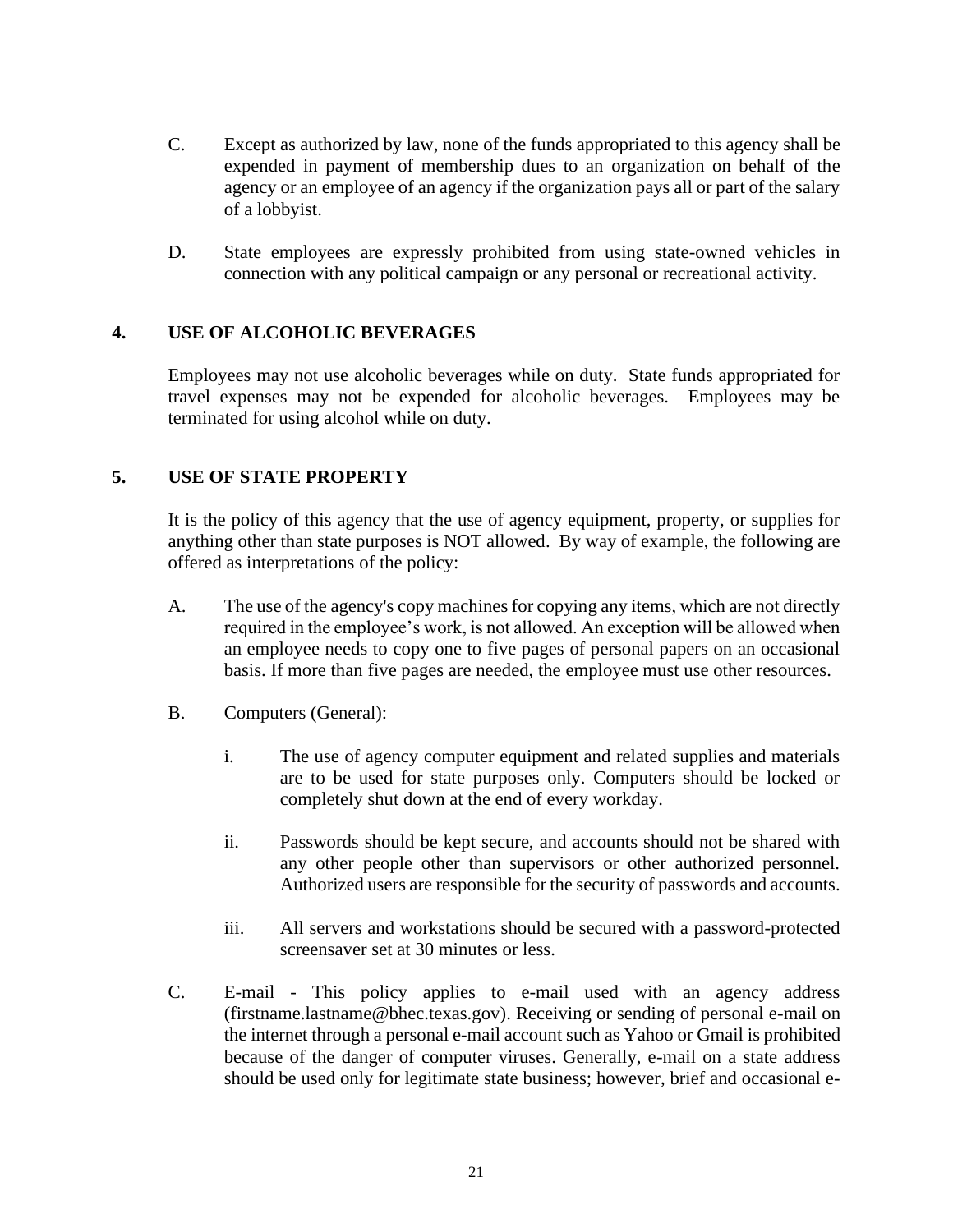mail messages of a personal nature may be sent and received if the following conditions are met:

- i. Personal use of e-mail is a privilege, not a right. As such, the privilege may be revoked at any time and for any reason. Abuse of the privilege may result in appropriate disciplinary action.
- ii. Employees need to keep in mind that all e-mail can be recorded and stored along with the source and destination.
- iii. Employees have no right to privacy with regard to e-mail. Management has the ability and right to view employee's e-mail.
- iv. Recorded e-mail messages are the property of the agency and therefore the taxpayers of the State of Texas. They are subject to the requirements of the Texas Public Information Act and the Agency's record retention schedule.
- v. Personal e-mail should not impede the conduct of state business; only incidental amounts of employee time comparable to reasonable breaks during the day should be used to attend to personal matters.
- vi. Racist, sexist, discriminatory, threatening or otherwise objectionable language is strictly prohibited.
- vii. E-mail should not be used for any personal monetary interests or gain. Employees should not subscribe to mailing lists or mail services that are strictly for personal use and should not participate in non-work related newsgroups or chatrooms.
- viii. Employees, upon receiving personal e-mail, should read it and delete it. No storage of personal e-mail is permitted. Employees may copy up to five pages but must delete all personal e-mails.
- ix. Generally, attachments that are sent with emails to outside parties should be in PDF, not Word. This is to ensure that the document cannot be changed. Interoffice e-mails may use attachments in Word. Any types of exceptions should be preapproved by a manager
- D. Internet Policy: Generally, internet use should be for legitimate state business only; however, brief and occasional personal use (i.e., surfing, browsing) is acceptable if the following conditions are met:
	- i. Like e-mail usage, personal use of the internet is a privilege, not a right. As such use should be limited (during breaks or lunch, not on State time). The privilege may be revoked at any time and for any reason. Abuse of the privilege may result in appropriate disciplinary action.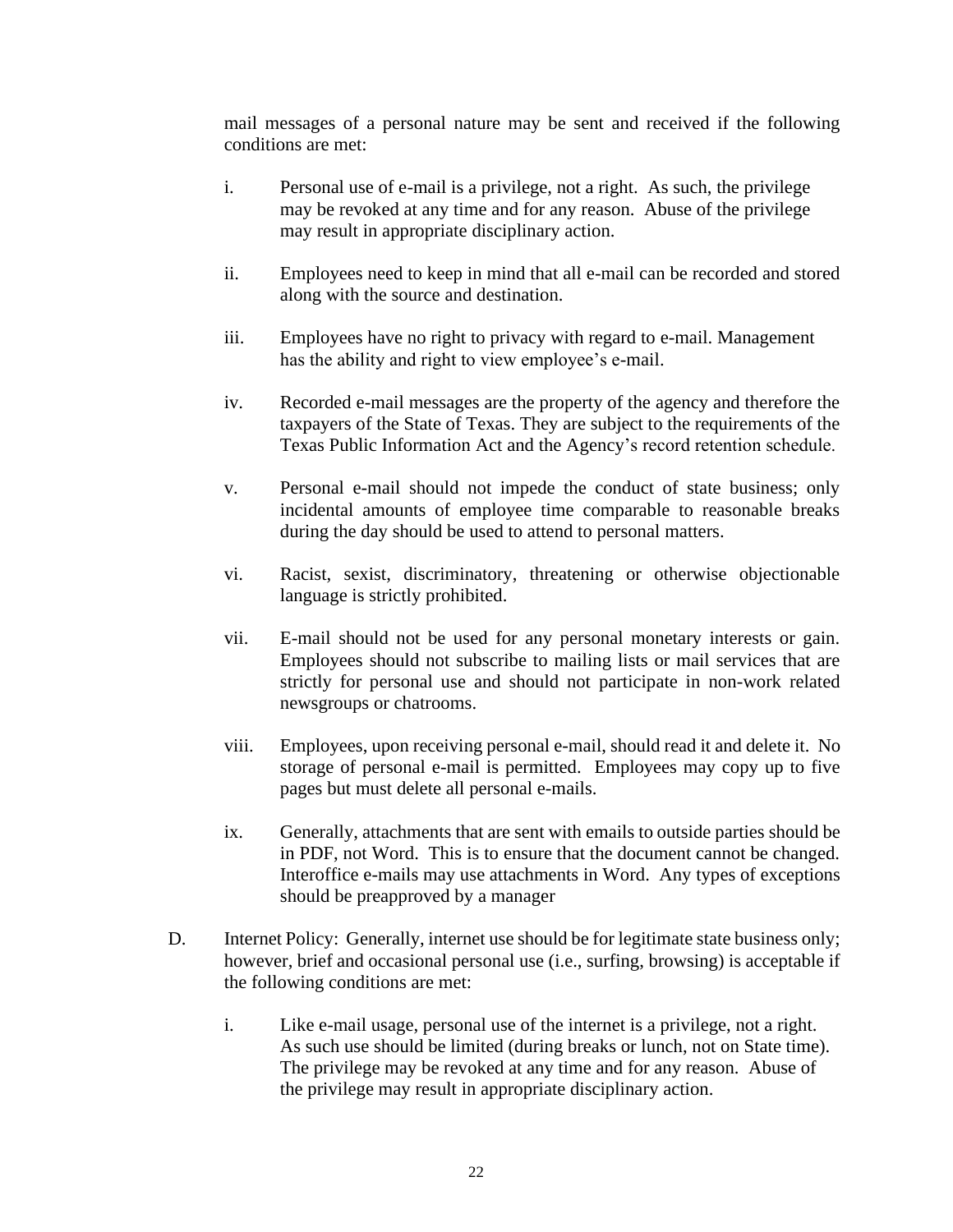- ii. Employees need to keep in mind that all internet usage (site histories) can be recorded and stored along with the source and destination.
- iii. Employees have no right to privacy with regard to the internet use. Management has the ability and right to view employee's usage patterns and take action to assure that internet resources are primarily devoted to state business.
- iv. The internet path record is the property of the agency and therefore the taxpayers of the State of Texas. Such information is subject to the requirements of the Texas Public Information Act and the laws applicable to the State of Texas record retention schedule.
- v. Management should work with employees to determine the appropriateness of using the internet for professional activities and career development. Written permission is needed and should be obtained for these activities, or the activities should be included in the employee's job description.
- vi. Personal use of the internet should not impede the conduct of state business; only incidental amounts of employee time comparable to reasonable breaks during the day should be used to attend to personal matters.
- vii. Accessing, copying, posting or sharing any racist, sexist, discriminatory, obscene, threatening or otherwise objectionable material (i.e., visual, textual, etc.) is strictly prohibited.
- viii. The internet should not be used for any personal monetary interests or gain.
- ix. Employees must not intentionally use the internet facilities to disable, impair, or overload performance of any computer system or network, or to circumvent any system intended to protect the privacy or security of another user.
- x. Employees may play computer games on agency computers that come with the system and are not internet based (i.e. Internet Spades), and may be played only on the employee's own time (e.g., lunch, breaks or before or after regularly scheduled work hours for that employee).
- xi. Employees may not download and/or store any non-state agency business materials.
- xii. Employees may print not more than 5 pages of internet non-state agency business materials per week.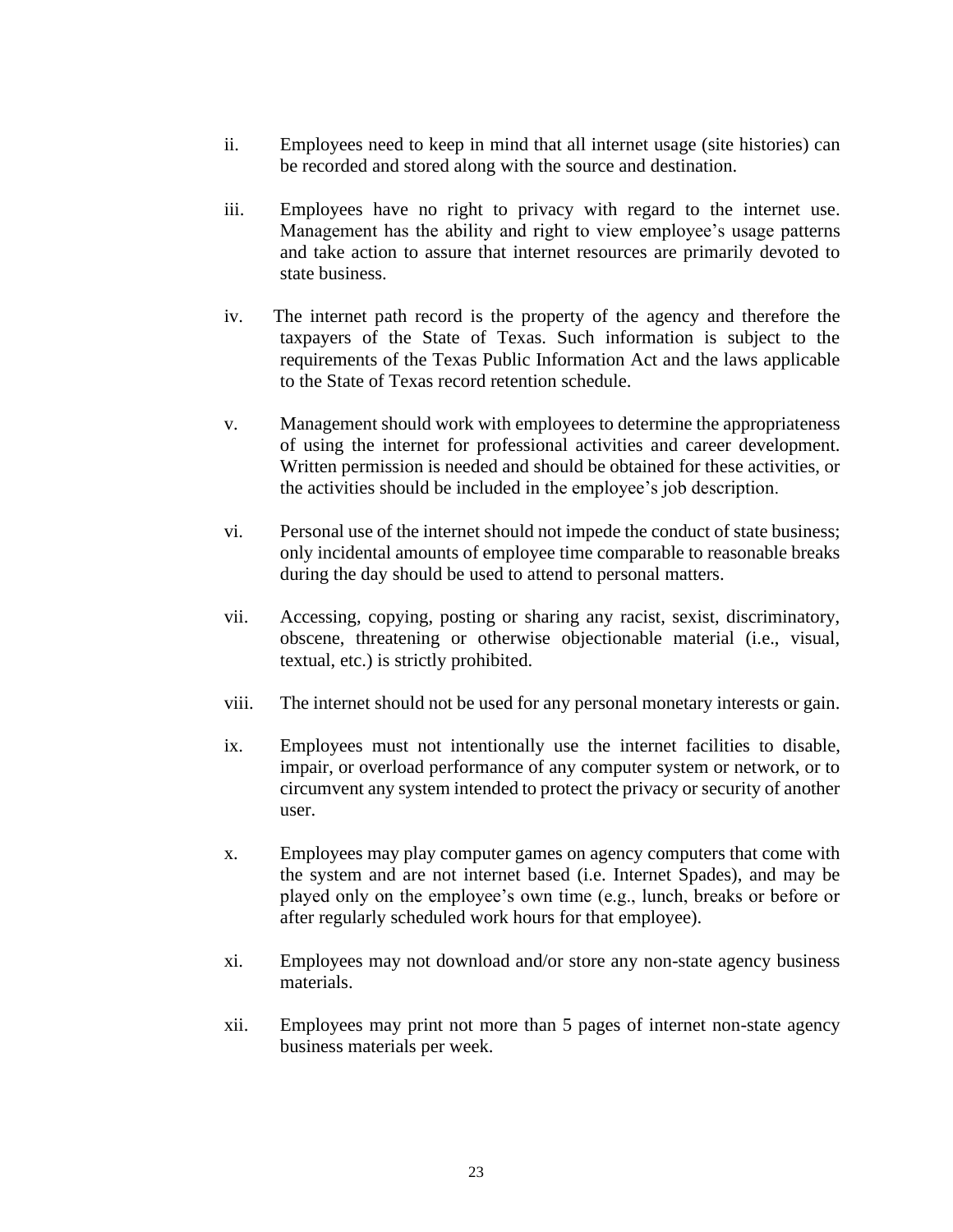- E. Viruses: It is the policy of the Agency to take reasonable precautions to protect its computer equipment and software from computer viruses at all times. Therefore:
	- i. The Executive Director or designated employee shall be the only employees authorized to load software onto agency computers and related equipment.
	- ii. Employees who have reason to believe that their computer may have a virus should report that information to the Executive Director or designated employee immediately.
	- iii. Warnings concerning new viruses will be received by the agency from DIR or IT staff. Staff shall read any such warnings and take such warnings into account when using their computer or the internet.
	- iv. Anti-virus software on individual machines should be run daily to ensure that all upgrades have been received.
	- v. No material, especially .exe programs, shall be downloaded from the internet or from e-mail attachments other than those which are strictly required for the position or computer operation.
	- vi. All unauthorized materials found on any computer by Information Resources personnel will be reported to the Executive Director. Staff will be subject to disciplinary action for violations of the agency policy.
- F. Telephones
	- i. Employees may not use state telephones for personal long distance calls at any time. The Executive Director will conduct periodic audits of state long distance charges per telephone extension to ensure that no employee is abusing this policy.
	- ii. Employees may make and receive local personal calls provided that such calls do not disrupt or interfere with official state business and are kept to a minimum duration and frequency. Personal calls should be made during the lunch hour and on breaks.
	- iii. Office Telephones. Employees **may** use the office telephones for personal calls only when necessary. All such calls should be kept to a minimum amount of time. In order to prevent unnecessary personal calls to the office, staff should inform personal callers of this office policy. All personal calls which the staff initiate must be during their lunch period or on their two daily breaks. Being on a personal call at any other time should occur only if a personal call is received. Staff may not use state telephones for personal long-distance calls, unless a personal charge card is used. Monthly printouts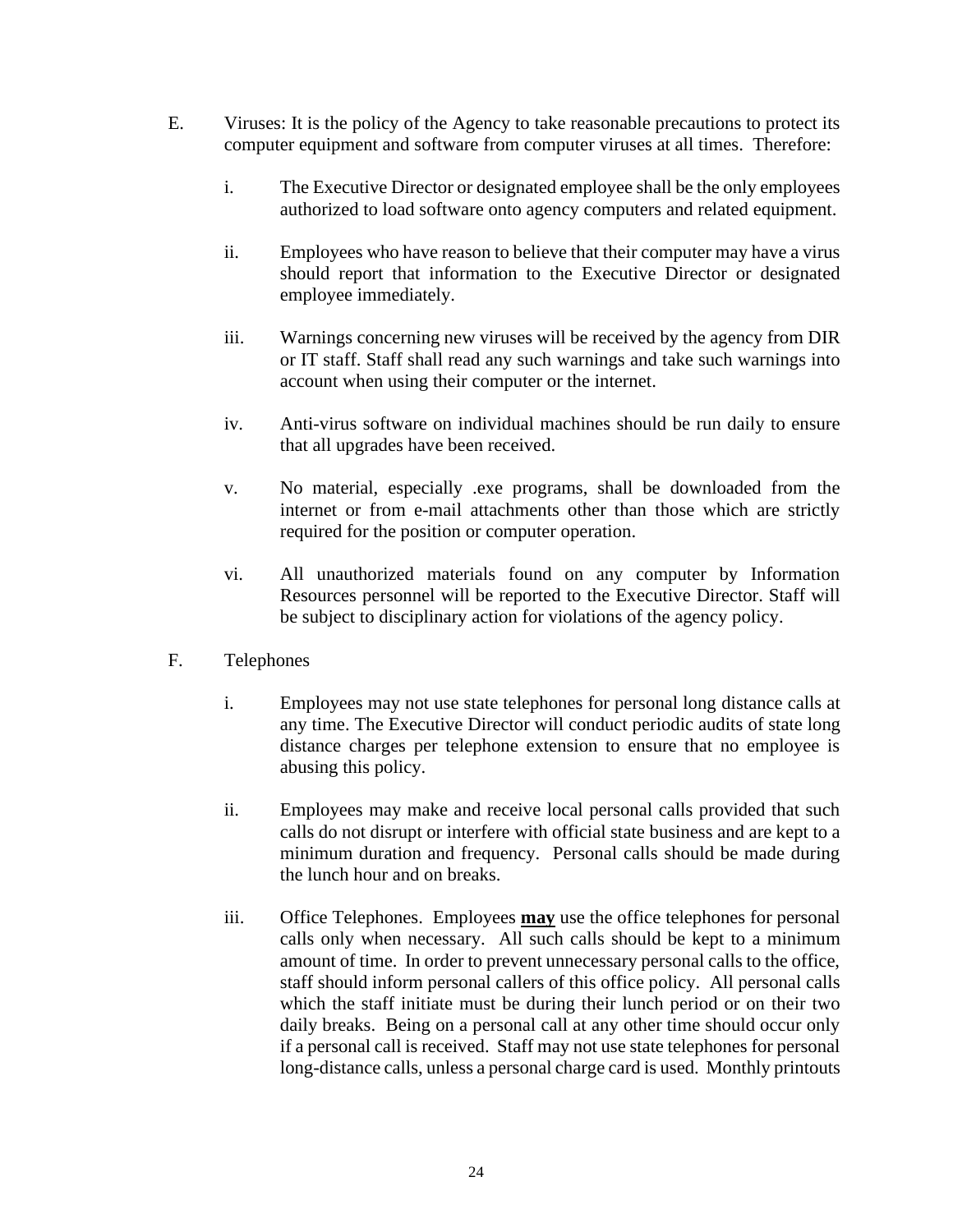of long-distance calls made from the office identify the use of individual telephone extensions for all long-distance calls.

iv. Personal Cell Phone. Employees **may** use personal cell phones in the office only when necessary. All such calls should be kept to a minimum amount of time. In order to prevent receiving unnecessary personal cell phone calls at the office, staff should inform personal callers of this office policy. All personal calls which the staff initiates must be during their lunch period or on their two daily breaks. Being on a personal call at any other time should occur only if a personal call is received. Personal calls made on personal cell phones during lunch periods or the two daily breaks which are made outside the office are outside the scope of this policy.

## <span id="page-24-0"></span>**6. GRIEVANCE PROCEDURE**

- A. If an employee has a work-related grievance, he/she should submit it in writing to his/her immediate supervisor. Personality conflicts and behavior problems are not grounds for grievance. The supervisor will meet with the employee within five (5) working days, discuss the grievance, and submit a written answer if requested.
- B. If the employee is dissatisfied with the decision above, the employee may submit, within ten (10) working days, the written grievance along with the supervisor's decision to the Executive Director. The Executive Director will discuss the decision, within ten (10) working days, with the employee and supervisor and render a decision. The Executive Director, at his/her discretion, may offer the employee an opportunity to use alternative dispute resolution. If the employee is dissatisfied with the decisions reached above, he/she may then take the written grievance to the Council for its consideration. To do this, the employee must request that the grievance be placed on the next regularly scheduled Council meeting and present it at that time.
- C**.** To the extent allowed by law, the agency will maintain the confidentiality of all information concerning work-related grievances.

# <span id="page-24-1"></span>**7. REDUCTION-IN-FORCE AND RECALL POLICY**

A. It may be necessary in times of limited/reduced funding or a change in agency programs to effect a reduction-in-force. This policy is intended to retain the most productive employees in terms of job performance and job-related work experience, while at the same time ensuring compliance with EEO law and incorporate the principles of the agency's approved affirmative action plan. The Executive Director will develop, implement, and periodically review a reductionin-force plan. The following factors will be used as a means of determining EEO compliance: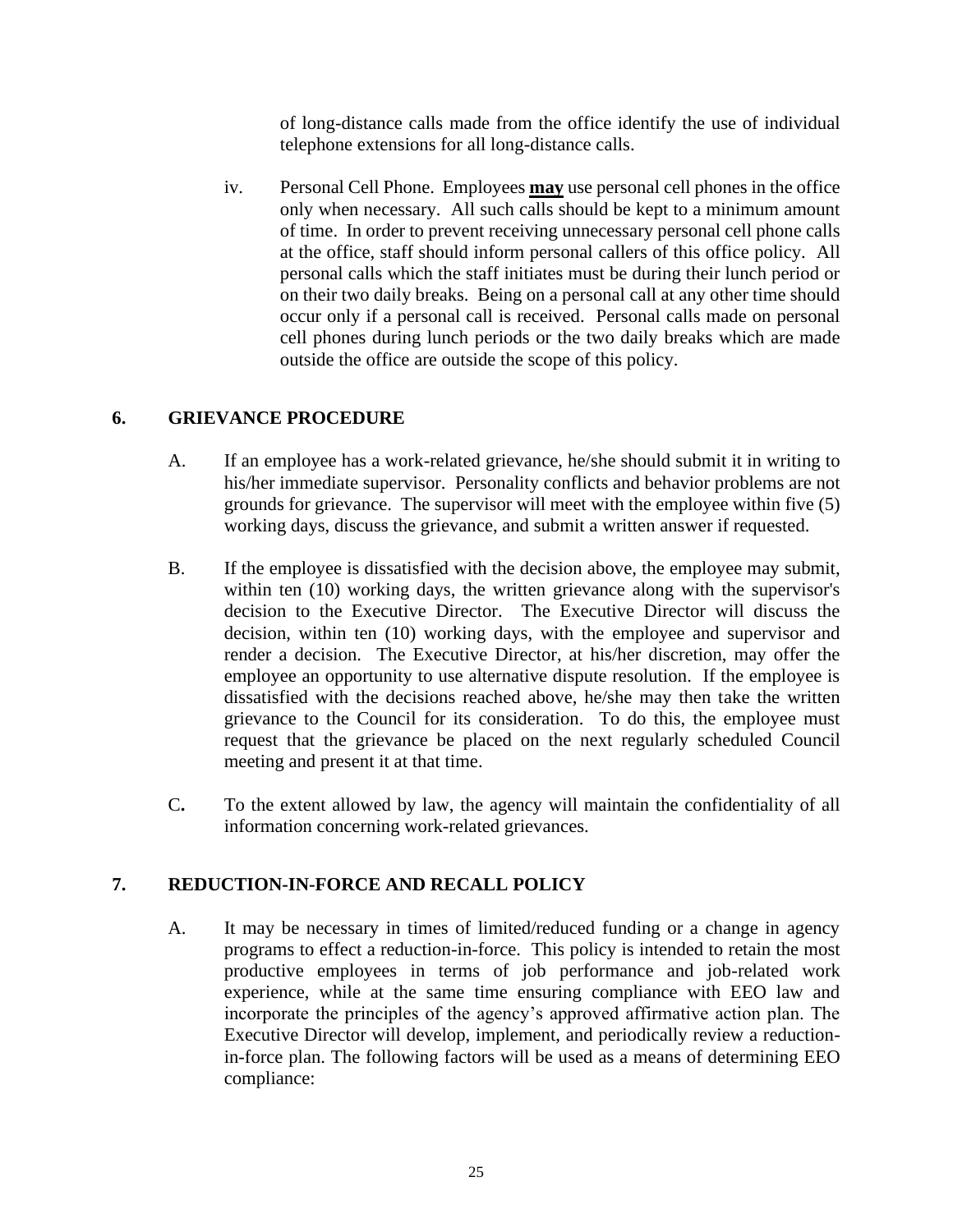- i. The reduction must be objective in the sense that it can be measured in unbiased quantifiable terms as opposed to subjective judgments.
- ii. The reduction should be job-related insofar as it is directly related to the job to be performed.
- iii. The reduction should be consistently applied in all layoff and recall decisions.
- iv. The reduction should not have statistically measurable disproportionate impact on the protected class status of employees, unless such an impact can clearly be justified on the basis of business necessity.
- B. The criteria for determining a layoff and recall are as follows: (a) the employee's ability to effectively perform the functions of the job based on demonstrated job skills as documented by formal performance evaluations, (b) the total number of years the employee has worked for the Agency.
- C. Each of the above referenced criteria will be independently quantified with a numerical score. The score assigned to each criteria standing alone will not be greater than the score of the other criteria. The assigned numerical score for years of service will not be so great as to perpetuate past or present underutilization or exclusion of protected classes. The decision as to which employees are to be laid off within a particular job classification and organizational unit should be based on the total combined score of each of the two criteria listed in part (C) above. The employees with the lowest total score are subject to layoff. Conversely, laid off employees with the highest total score will be recalled when economic conditions permit. Prior to any such layoff or recall, the equations stated above will be posted for use of management and for those affected by the layoff and recall. An employee subject to a reduction in force may appeal the decision in writing, using job-related criteria, to the Executive Director.

## <span id="page-25-0"></span>**8. PERFORMANCE APPRAISAL**

A. General Standards: The employee performance appraisal system will evaluate past performance and provide the employee opportunity for professional growth. The system will evaluate employees' performance and work related conduct and implement a personnel improvement plan based on job related functions, customer service and agency needs. The Executive Director is responsible for overseeing the performance evaluation process and ensuring EEO compliance with the evaluation procedures. The Executive Director shall develop and utilize standard performance evaluation forms. The format of this form shall be tailored to reflect lawful, job-related performance standards and production expectations and compliance with policies and procedures. A space will be reserved on the performance evaluation form for employee comments.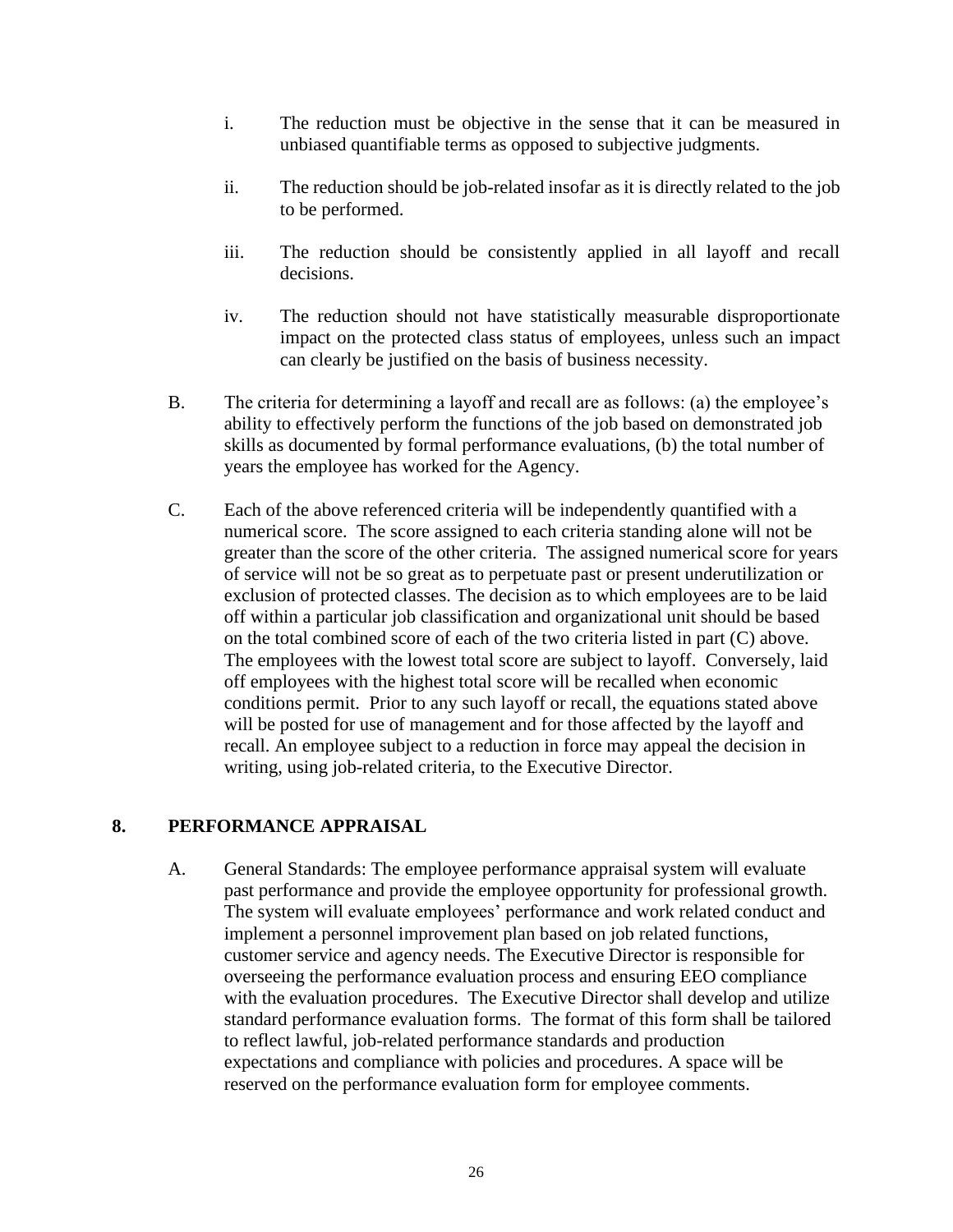#### B. Guidelines:

- i. New employees or those employees who have been promoted, demoted, reclassified or have received a lateral move will receive an initial performance appraisal at the end of their first six months.
- ii. All classified employees who have been employed by the agency for a minimum of six months will normally receive a performance appraisal once per the fiscal year for their specified job classification. Performance appraisals may be made at other times when deemed necessary by the Executive Director or supervisor.
- iii. The performance appraisal is based upon a rating system. Each employee's performance evaluation shall be determined in accordance with job-related standards, job-related conduct and customer service. An employee's performance rating shall be based on his/her score as reflected by the evaluation. All performance evaluation ratings are to be substantiated by specific documentation or specific examples.
- iv. For performance areas rated below a 3.0 (see table below), the employee will receive measurable actions that shall be listed to increase job knowledge, improve skills or correct performance difficulties.
- v. Recommendations for merit raises will be considered in accordance with the procedures listed in Part I of this manual pertaining to merit salary increases.
- vi. The results and rating will only cover the period of employee's job related performance from the last formal appraisal or from the date of position status change to the end of the six-month or annual period, whichever is applicable.
- vii. Performance Ratings the appropriate ratings for employee performance levels of specific job duties/responsibilities are as follows:

| Score | Term              | Definition                                                                                 |
|-------|-------------------|--------------------------------------------------------------------------------------------|
| 1     | Unsatisfactory    | Consistently performs below<br>required minimum standards.                                 |
| 2     | Needs Improvement | Meets most of the established<br>requirements but fails to meet some<br>minimum standards. |
| 3     | Satisfactory      | Consistently meets minimum<br>standards.                                                   |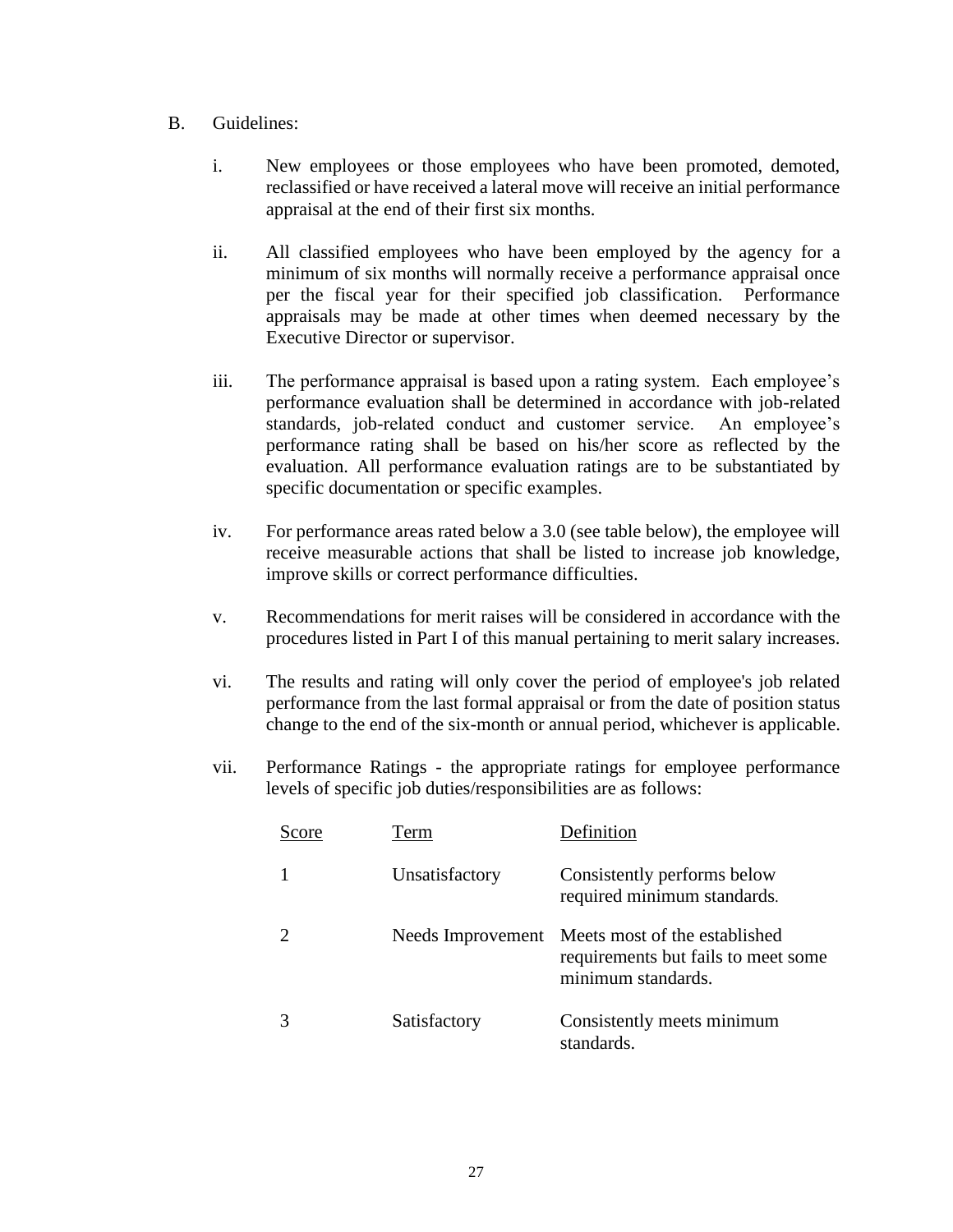|   | Exceeds     | Exceeds expectations more often<br>than instances in which the employee<br>meets minimum established<br>standards. |
|---|-------------|--------------------------------------------------------------------------------------------------------------------|
| 5 | Outstanding | Consistently exceeds expectations<br>throughout review period.                                                     |

- viii. The Executive Director or supervisor may conduct a special performance evaluation at any time there is evidence that an employee's overall performance is below standard for a period of three consecutive months based on production standards established for the employee's respective classification.
	- ix. The Executive Director will review and sign all performance appraisals to ensure compliance with the Personnel Manual, including EEO compliance and that the appraisal is based on objective, job related, measurable and consistent criteria.
	- x. If written comments are made by the employee, the performance appraisal will be resubmitted to the Executive Director for review.
- C. Procedures for Performance Appraisal:
	- i. Prior to the evaluation meeting, the supervisor will complete the performance appraisal form by filling in the performance measures as listed and rate the employee on each measure providing documentation and/or comments as required. The "Comments" area of the form allows for details of why an employee has received a certain rating.
	- ii. The supervisor will discuss the appraisal with the Executive Director and then provide a copy of completed performance appraisal form to the employee and meet with the employee.
	- iii. During the appraisal meeting, the supervisor and the employee will discuss each performance measure. If discussion warrants a change in rating, the Executive Director will be notified in writing.
	- iv. Employees may appeal their performance evaluation rating to the Executive Director. The decision by the Executive Director is final. If the Executive Director is the rater, the employee may appeal his or her performance rating to the Council. An employee must submit a written appeal request, setting forth the job-related reasons for changing the performance rating. To change a performance rating, the employee must present substantial job-related factors that justify the change. The basis for a decision to change or retain a particular rating must be in writing, following a conference with the employee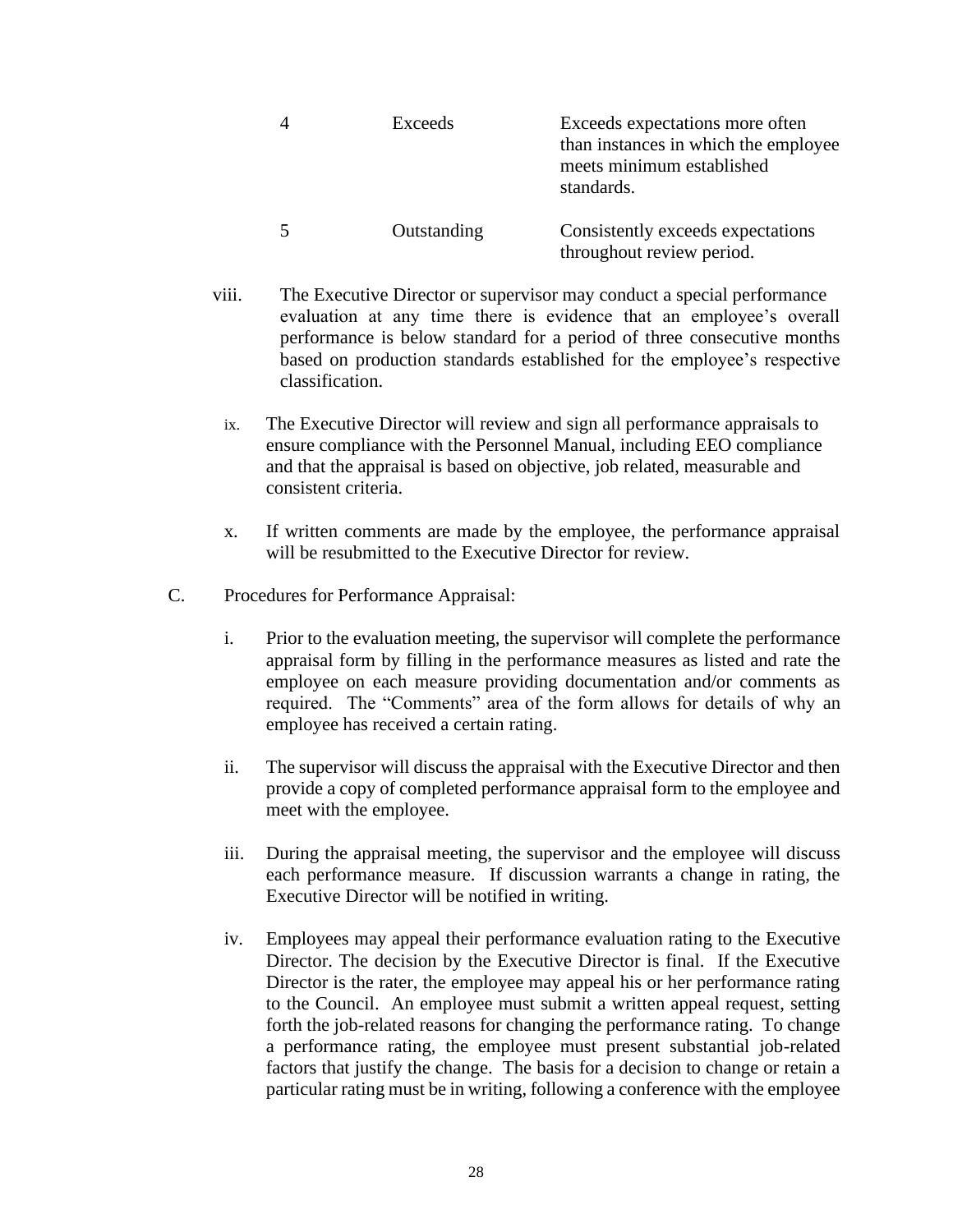and the director or supervisor conducting the evaluation. The Executive Director shall retain a document log for all formal appeals and resolutions of formal complaints as well as personnel issues raised by the employees in such appeals or complaints.

- v. The employee shall acknowledge reading the performance appraisal by signing the form and may respond in the employee's comment section.
- vi. The employee will receive a copy of his/her final performance appraisal. The original will be placed in his/her permanent file.
- vii. The Executive Director shall review the evaluation process on an as needed basis and revise the process to comply with current EEO law and to improve administrative efficiency.

# <span id="page-28-0"></span>**9. DISCIPLINARY ACTIONS AND APPEAL**

- A. The Executive Director will be responsible for overseeing the disciplinary action process for employees and ensuring compliance with the disciplinary actions procedures and EEO laws. The primary supervisor for each division or department may recommend disciplinary actions to the Executive Director, but the Executive Director shall have final authority for determining and imposing all disciplinary actions.
- B. Disciplinary actions must be based on job performance or job related conduct.
	- i. Job performance is defined as the employee's ability to effectively perform the functions of the job, and should be determined based on demonstrated skills as documented by objective, job related, quantifiable performance evaluations that are consistently applied.
	- ii. Job related conduct is defined as compliance with the Agency's policies, procedures, and work rules that can be objectively defined, measured and documented.
- C. Maintaining objectively defined, consistently applied documentation of performance and job related conduct establishes the framework for instituting corrective action where employees have violated policies, procedures, and/or work rules or failed to meet performance standards. One of the most effective tools that document job performance and compliance with the Agency's policies, procedures, and work rules is the performance evaluation.
- D. Specific job related performance or conduct which represents grounds for disciplinary action includes, but is not to limited to the following: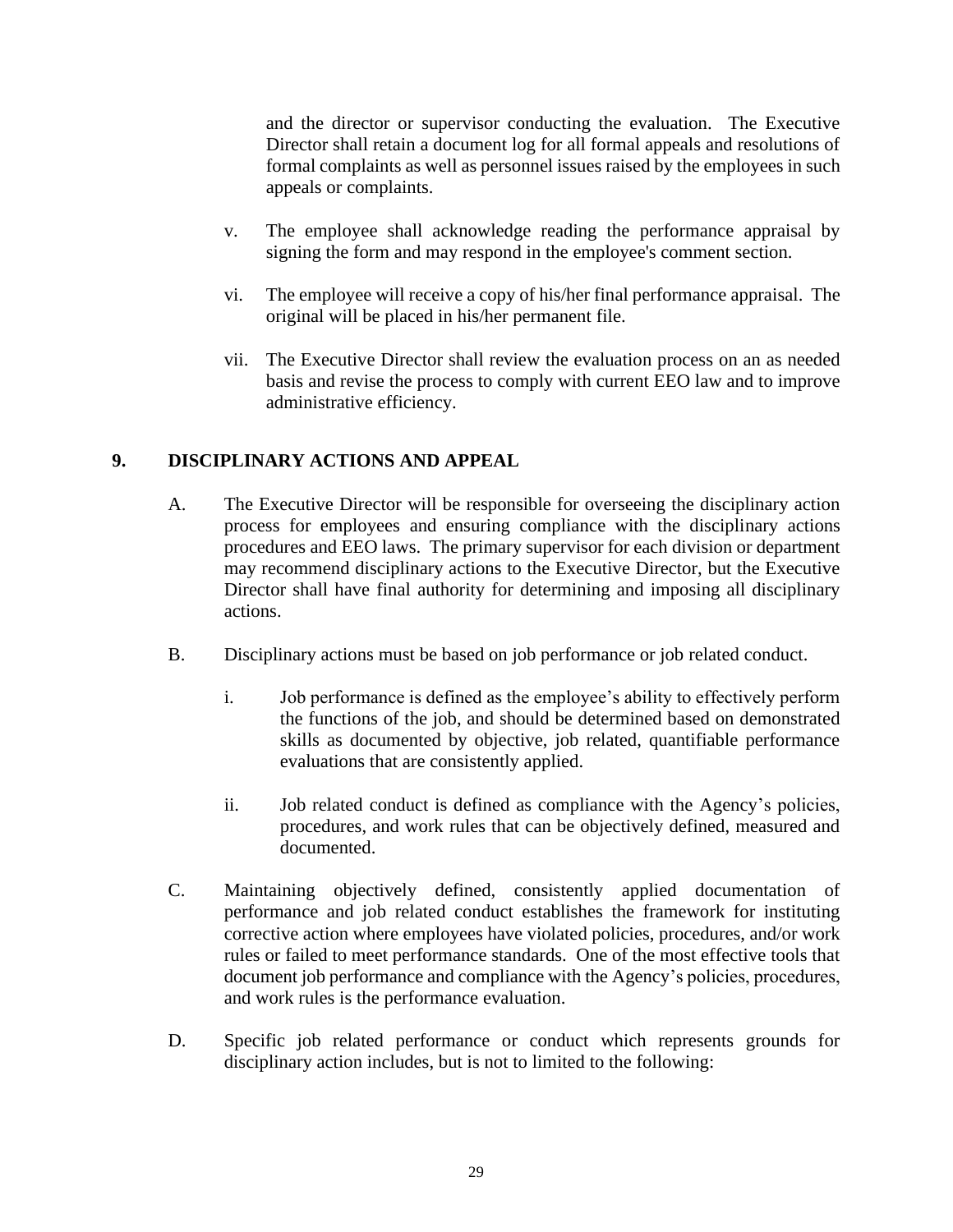- i. Acts of insubordination that involve the refusal to comply with agency policies and procedures or supervisory instructions and orders related to the performance of assigned job duties or responsibilities.
- ii. Misuse or theft of agency funds or property.
- iii. Below standard performance of assigned job duties or responsibilities.
- iv. Conduct that interferes with the performance of assigned job duties and responsibilities.
- v. Conduct that violates state or federal laws involving felonies or misdemeanors (other than minor traffic violations) related to the employee's official capacity as an agent of the agency, or adversely impacts the public image of the agency.
- vi. Conduct that is prohibited by agency's policies or procedures.
- E. The type of disciplinary actions that may be taken include, but are not limited to, the following:
	- i. Written Warning: An employee may be issued a written warning, which shall include the facts and circumstances resulting in the written warning. The written warning shall be placed in the employee's personnel file following a counseling session between the employee and the supervisor issuing the warning.
	- ii. Reprimand: A reprimand shall be in writing and shall include the facts and circumstances resulting in the reprimand. The reprimand will be placed in the employee's personnel file following a counseling session between the employee and the supervisor issuing the reprimand.
	- iii. Suspension: An employee may be suspended without pay for up to five working days. The facts and circumstances resulting in the suspension shall be documented in writing and placed in the employee's personnel file following a counseling session between the employee and the supervisor responsible for suspending the employee.
	- iv. Involuntary termination: The facts and circumstances resulting in an employer's involuntary termination shall be documented in writing and placed in the employee's personnel file following a counseling session between the employee and the supervisor responsible for terminating the employee.
- F. The Executive Director may choose to begin the disciplinary action process at any time. However, for conduct which is of a nature that is potentially correctible by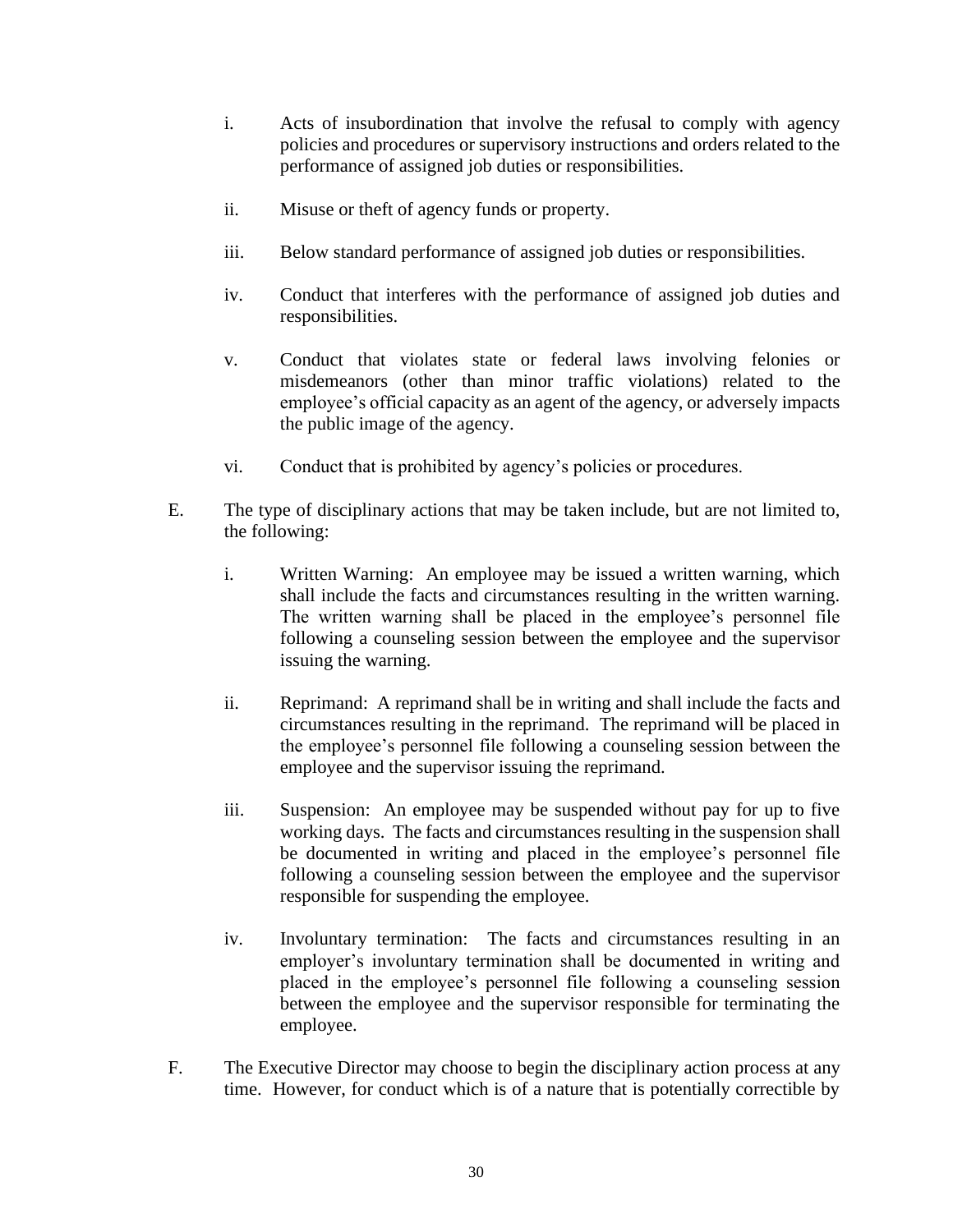the employee and not so undesirable as to warrant immediate suspension or termination, the Executive Director shall apply progressive discipline, provided that:

- i. In applying disciplinary action, the type of discipline selected must be consistent for all like or similarly situated employees under like or similar circumstances. Therefore, prior to taking disciplinary action the supervisor must identify the type of discipline previously applied to other employees based on like or similar job performance or prohibited conduct.
- ii. Where no like or similar employee has previously been disciplined for like or similar job performance or prohibited conduct, the type of discipline shall be limited to a written warning or a letter of reprimand for the first offense, except for conduct involving theft of agency's funds or property, or violations of state or federal laws involving felonies or misdemeanors (other than minor traffic violations).
- G. Employees may appeal a disciplinary action imposed by the Executive Director to the Council. An employee must submit a written appeal setting forth the job related reasons for changing the disciplinary action. To change disciplinary action, the employee must present substantial job-related factors that justify the change. The basis for a decision to change or retain a particular disciplinary action must be in writing, following a conference with the employee, the employee's supervisor, and the Executive Director.
- H. The Agency shall maintain a document log for all formal appeals and their resolutions, as well as personnel related issues raised by the employees in such appeals or complaints.
- I. The Executive Director may revise the disciplinary action process to comply with current EEO law and to improve efficiency.

## <span id="page-30-0"></span>**10. SMOKE-FREE WORKPLACE**

This is a smoke-free workplace. Smoking is permitted during morning and afternoon breaks and during the lunch period but only in designated areas outside the building. Smoking is not permitted in any place within the agency premises, including balconies.

#### <span id="page-30-1"></span>**11. SOLICITATION**

Unauthorized solicitations of employees and visitors on agency premises are strictly prohibited. Employees may solicit among themselves for such things as gifts for employees for special events (resignations, retirements, weddings, and births).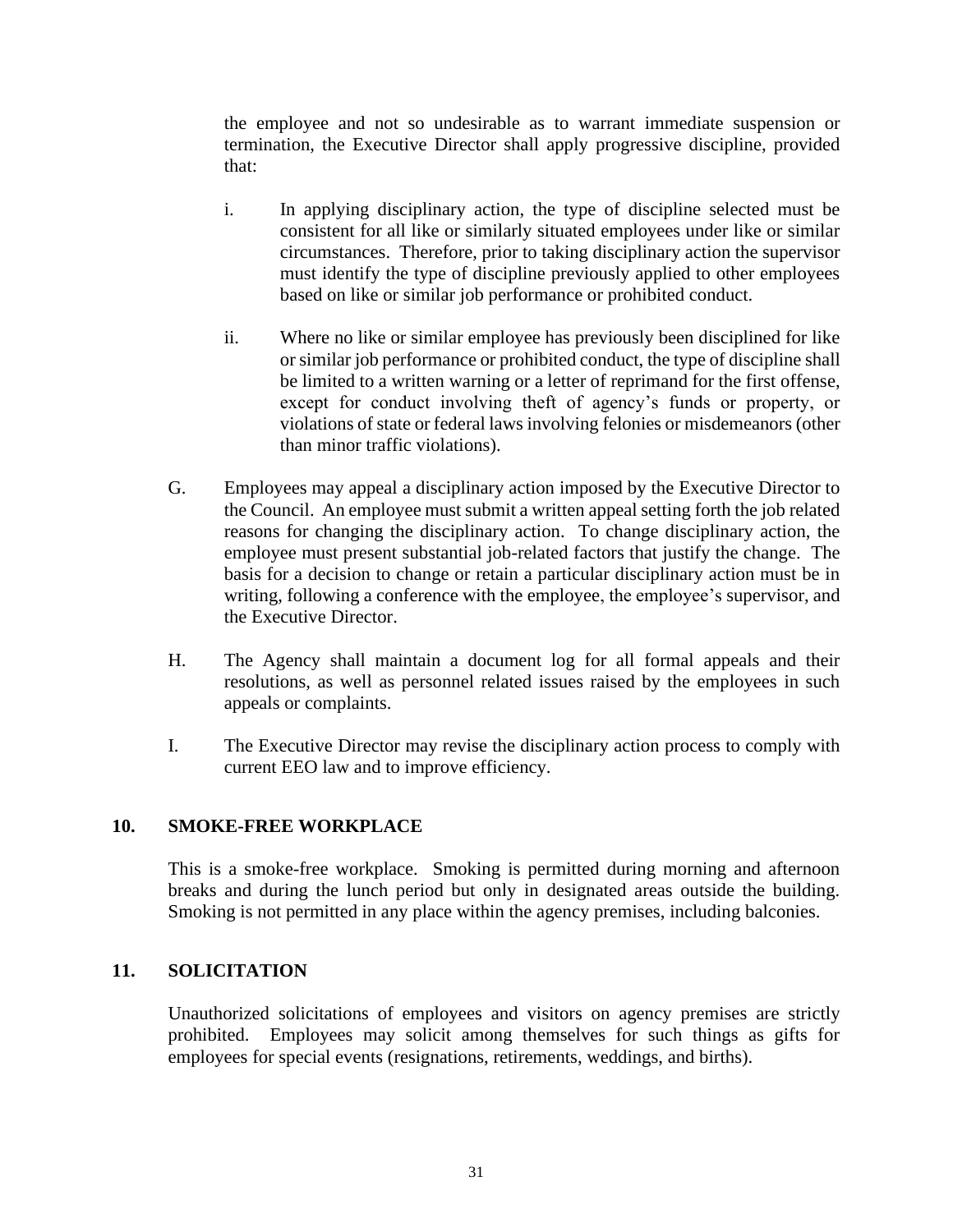#### <span id="page-31-0"></span>**12. GAMBLING**

The agency believes that gambling among its employees can lead to poor morale, hard feelings and financial hardship. Therefore, gambling is prohibited on agency premises and will be a cause for disciplinary action. Gambling includes card playing, dice, lotteries, betting on horse races, sports betting, or any other kind of wagering. Any employee who is guilty of selling or attempting to sell any wagering pools will be subject to discipline. Any employee found guilty of acting as a bookmaker will be subject to discharge.

#### <span id="page-31-1"></span>**13. DRUG-FREE WORKPLACE**

- A. **General Policy**: The distribution, possession, or use of illegal drugs, alcohol, and/or inhalants at the workplace or during work hours is strictly prohibited. The misuse of drugs, alcohol, and/or inhalants on the job is an unsafe and counterproductive work practice. An employee found using, selling, trading or offering for sale illegal drugs, alcohol or inhalants while on duty or while on agency premises will be subject to disciplinary action up to and including termination of employment.
- B. **Conviction**: All employees are required to notify their supervisor or the Executive Director of any conviction involving the use of drugs or alcohol if the violation occurred in the workplace or while the employee was on duty. Notification must be provided within five days after such conviction. Within 30 days of receiving notice of such a conviction, the supervisor or Executive Director shall: (1) take appropriate personnel action, up to and including termination; or (2) require the employee to participate in an approved drug or alcohol abuse rehabilitation program and provide evidence of successful completion if appropriate.
- C. **Visible Impairment**: An employee reporting for work visibly impaired or unable to properly perform required duties will not be allowed to work. If possible, the employee's supervisor should seek the Executive Director's opinion of the employee's status. The supervisor should then confront the employee with the observation and rule out any problems that may have been caused by medication or a physical condition. If it is determined that the employee is impaired, the employee should be sent home or to a medical facility by safe transportation, accompanied by the supervisor or another employee if necessary. An impaired employee shall not be allowed to drive.
- D. **Prescription Drugs**: Prescription drugs prescribed by the employee's physician may be taken during work hours. The employee should notify the supervisor if the use of properly prescribed prescription drugs would affect the employee's work performance. Abuse of prescription drugs will not be tolerated. An employee found abusing prescription drugs will be subject to disciplinary action up to and including termination of employment.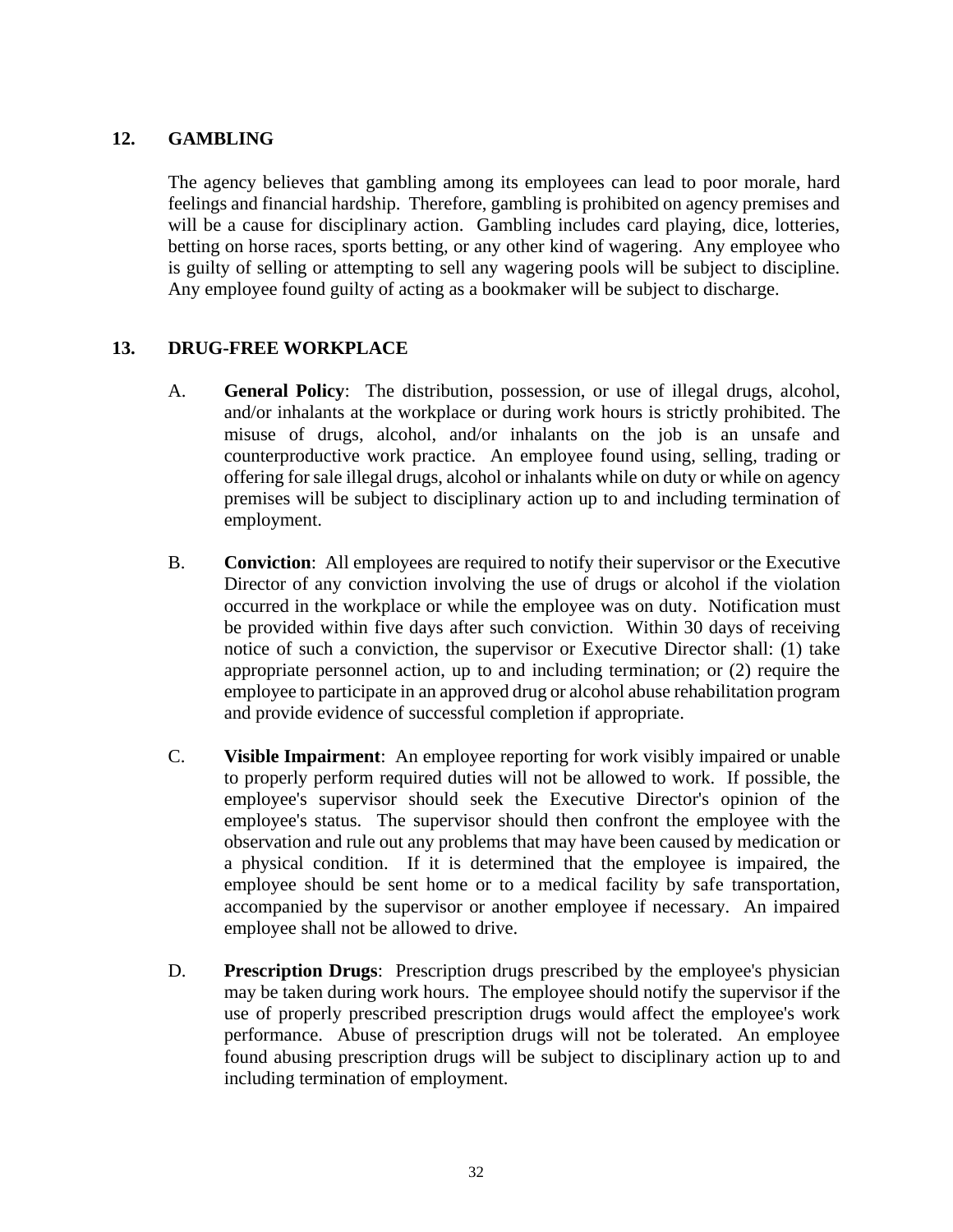E. **Assistance**: It is the supervisor's responsibility to confront any subordinate whenever changes in performance suggest a drug or alcohol abuse problem. The supervisor, after consultation with the Executive Director, may require the employee to participate in an approved drug or alcohol abuse rehabilitation program and provide evidence of successful completion if appropriate.

#### <span id="page-32-0"></span>**14. SEPARATION FROM EMPLOYMENT**

- A. Separation from Agency employment may result from voluntary resignation, retirement, transfer to another state agency, involuntary termination or a reductionin-force. All separating employees will be required to surrender all agency property, keys, identification documents and parking permit/decal at an exit interview which should occur as near as possible to the close of the last day of work.
- B. The Executive Director shall be primarily responsible for the implementation of this policy. Supervisors must ensure that the Chief Financial Officer is promptly notified of any resignations and must require that the terminating employee return all agency property.

## <span id="page-32-1"></span>**15. CHANGE IN PERSONNEL INFORMATION**

Employees are required to inform the Executive Director and Chief Financial Officer of any changes in name, address, marital status or dependent status within 30 days after the event, as these changes could affect many areas such as the withholding of federal income tax, insurance, TexFlex, beneficiary designation, and deferred compensation.

#### <span id="page-32-2"></span>**16. VEHICLE AND TRAFFIC SAFETY**

- A. In the performance of job tasks and when traveling on official agency business whether in a state vehicle or private vehicle, all employees will observe the following: (1) maintain a current Texas Driver's License; (2) use safety belts while vehicle is in motion; (3) observe all speed limits and reduce to safe driving speed during inclement weather; (4) use good defensive driving techniques.
- B. Employees who drive in connection with official agency business, whether in a state vehicle or private vehicle, may be required to take a driver safety course approved by the Executive Director, not more often than once every three years. Typically, these driving courses will be arranged by the agency.

#### <span id="page-32-3"></span>**17. WORKPLACE SAFETY**

All employees are expected to be safety-conscious and to report any conditions on the agency's premises that might cause an accident. Unsafe conditions or injuries received while at work, even though slight, are to be reported to the appropriate supervisor.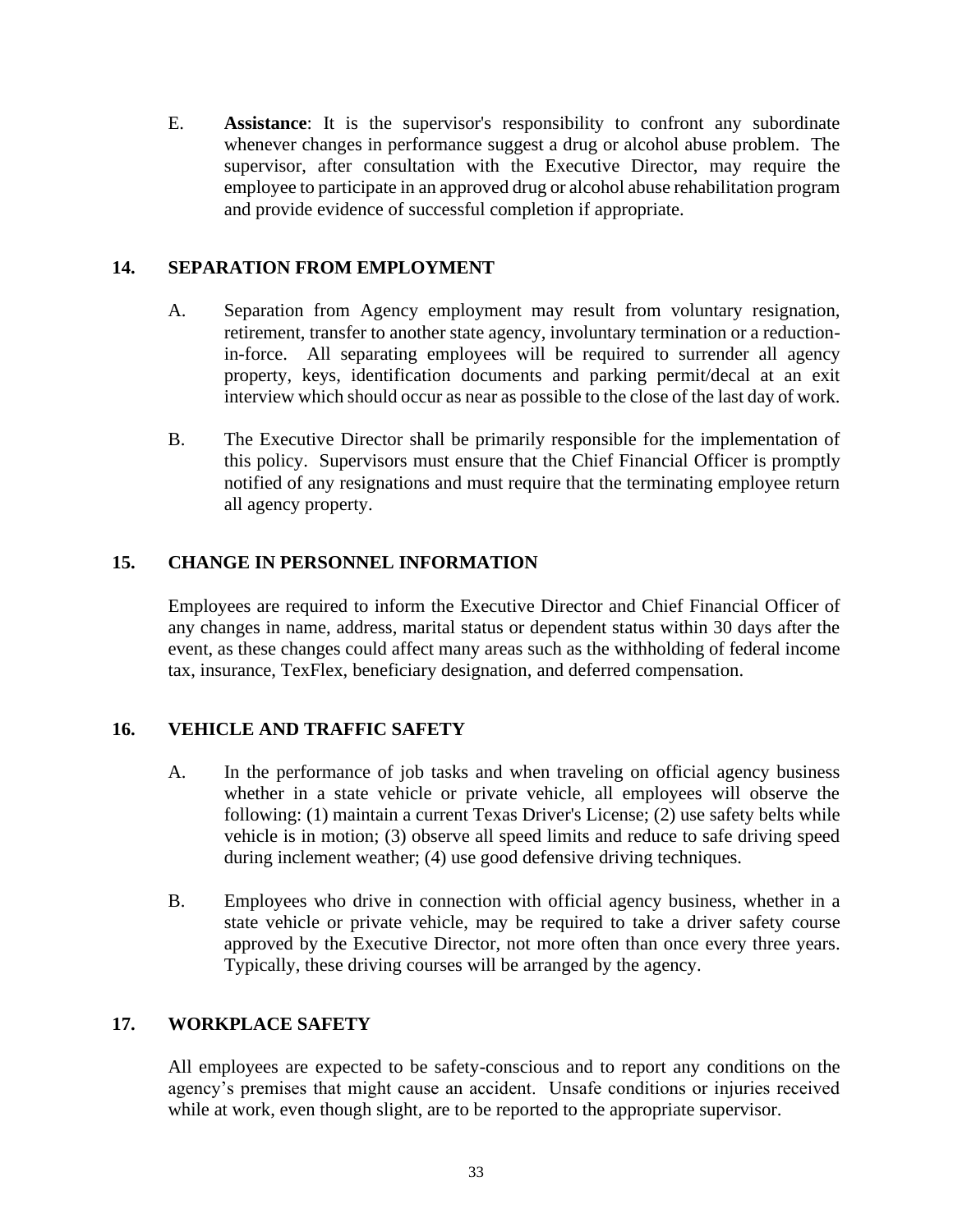#### <span id="page-33-0"></span>**18. THREATS**

The danger of a possible fire, bombing, or other violence against the agency is too great to ignore. No threatening call should be taken as a joke or disregarded; all such calls must be treated as real threats to the safety of the agency and its employees. If a threat is received by an employee, it is the employee's responsibility to notify the employee's supervisor or Executive Director immediately.

#### <span id="page-33-1"></span>**19. DRESS CODE**

The Agency expects employees to wear proper dress befitting their employment at the agency. The Executive Director can determine what attire is suitable for the working conditions. Extremes in dress and grooming are not acceptable. Each employee is considered a representative of this agency and must dress in a manner that reflects a professional office. Employees may be sent home without pay for inappropriate attire as decided by the Executive Director.

#### <span id="page-33-2"></span>**20. UNLAWFUL WEAPONS PROHIBITED**

Except where permitted by policy, the possession of a firearm or unlawful weapon by an agency employee on the Agency's premises or during the course and scope of employment is prohibited. Violations of this prohibition are grounds for disciplinary action, up to and including termination.

#### <span id="page-33-3"></span>**21. INCLEMENT WEATHER EMERGENCIES**

It is the Council's policy to continue operations, if possible, despite weather emergencies or inclement weather. In the event of a weather emergency or inclement weather that results in the office being closed, employees will be required to work remotely unless otherwise directed by the Executive Director. For the purpose of determining inclement weather, the Council will follow the inclement weather schedule of the Austin Independent School District (AISD). For example, if AISD is open, so is the agency; if AISD is closed due to weather, so is the agency; if AISD opens late due to weather, the agency will open at the same time. Employees residing outside the AISD may follow their local school district's inclement weather schedule if it is different from AISD. If the office opens but closes early because of weather, all employees who reported to work will be paid. However, employees scheduled to work in the office who make no effort to call or come to work must take compensatory or vacation time for their absenteeism.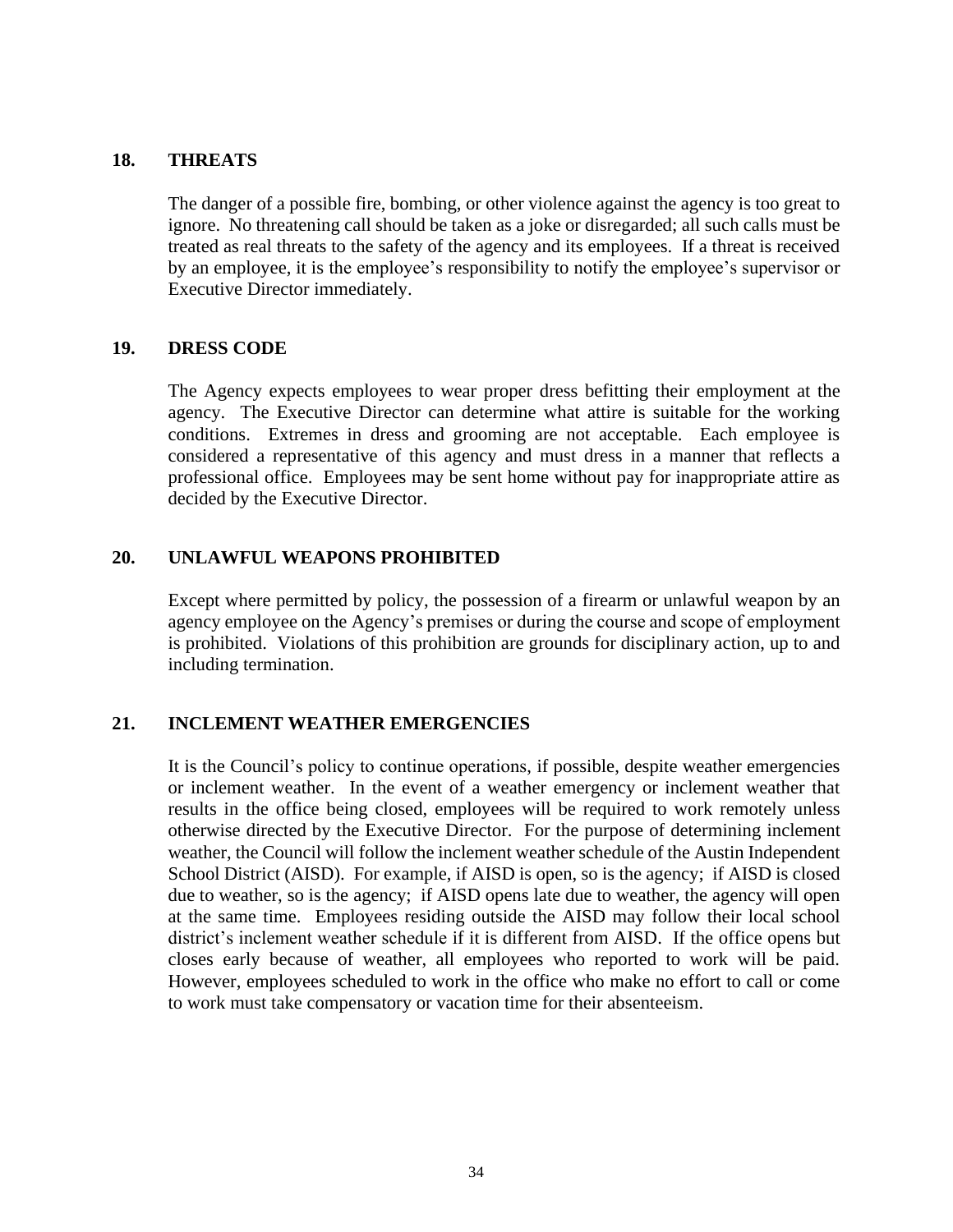#### <span id="page-34-0"></span>**22. TARDINESS**

Employees are expected to call when they know they are going to be tardy. The reason for the tardiness will be reviewed by the supervisor/manager. Examples of excused tardiness include, but are not limited to: accident, flat tire, and personal or family medical emergency. If tardiness is determined to be unexcused, the employee may receive a written or verbal warning. It is the employee's responsibility to ensure that proper notification is given. Notification received from another employee, friend, or relative is not considered proper, except under emergency conditions.

#### <span id="page-34-1"></span>**23. ABSENTEEISM**

- A. Employees are expected to report for work on time and on a regular basis. If an employee is going to be late or absent for any unscheduled reason, the employee must notify his/her supervisor or the Executive Director as far in advance of the regular starting time as possible to explain the reason for the absence and when he/she expects to return to work. If an employee is absent for three consecutive days without notifying the agency, they may be subject to immediate termination. If notice is given and the agency considers the reason unacceptable, the employee will be charged with an unexcused absence.
- B. Unexpected absences should be reported by telephone on the day of the absence. If reporting an unexpected absence prior to 8:00 a.m. on the day of the absence, the employee should leave a message on the employee's supervisor's voice-mail. If reporting an unexpected absence during normal business hours, the employee should speak directly with their supervisor.

## <span id="page-34-2"></span>**24. CAPPS ENTRIES AND MONTHLY TIME REPORTS**

Employees must record any leave used (e.g., compensatory time, sick leave, annual leave) and any compensatory time or overtime earned during a given week. Entries must be made in CAPPS no later than Friday of that same week. Supervisors must approve or deny an employee's entry in CAPPS no later than the first working day of the following week. Additionally, employees must follow any time-sheet or accountability requirements mandated by their supervisor.

Employees must run a monthly time report for the previous month on the first working day of each month. Monthly time reports run during the month covered by the report will not be accepted. Reports must be submitted to the employee's supervisor for approval.

#### <span id="page-34-3"></span>**25. BREAKS**

A. The agency provides two 15-minute breaks each day, one in the morning and one in the afternoon. To ensure adequate coverage at all times, all breaks are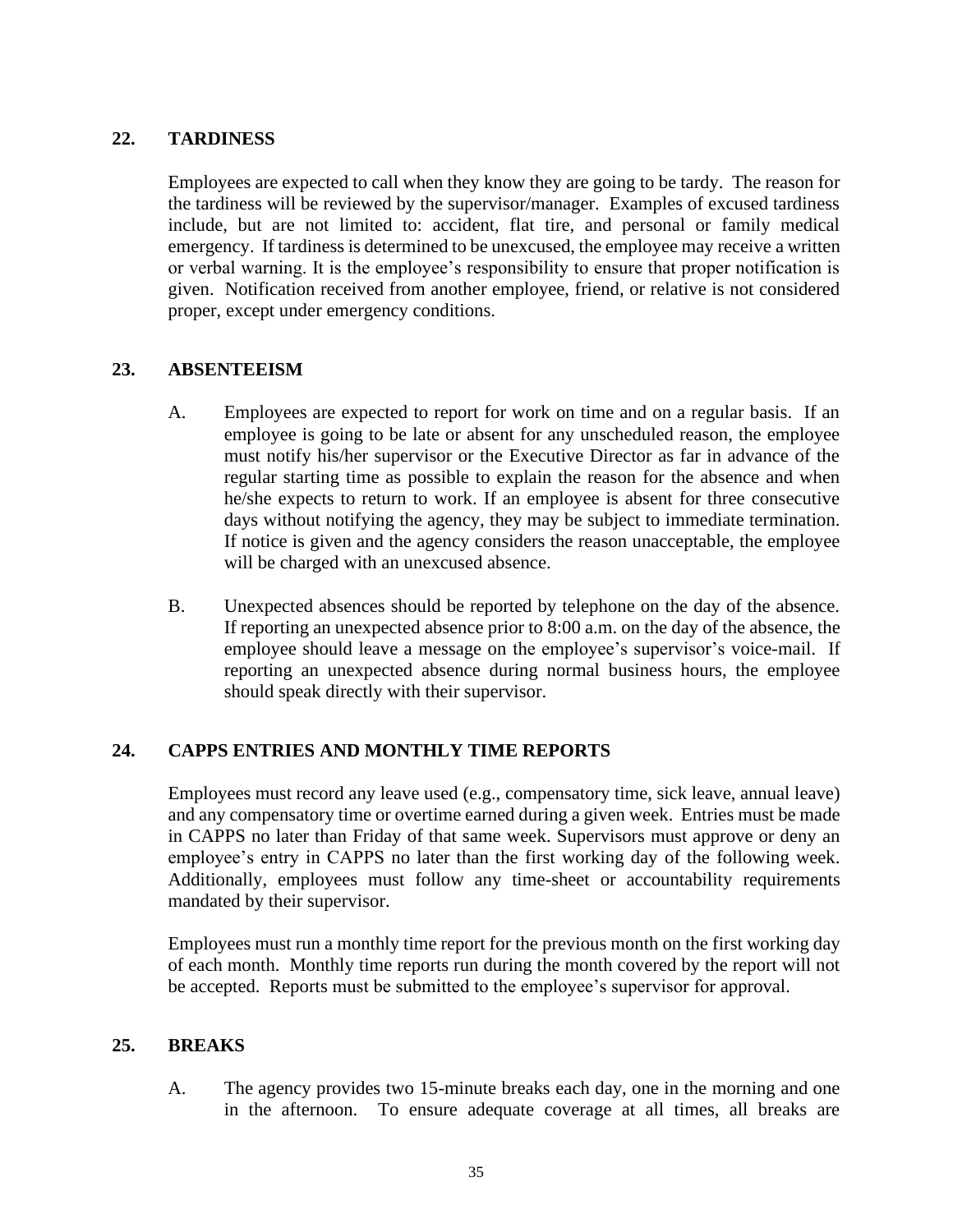coordinated through the department supervisor. Break time may not be added to the lunch period or the beginning/end of the daily work schedule.

B. Breaks are the time to be used for employee snacks, smoke breaks, personal phone calls, personal errands, accessing the internet, reading magazines, etc. These activities should not be performed at other times. However, if it becomes necessary to attend to some of these activities at other times during the day, then the employee should reduce the break time accordingly.

#### <span id="page-35-0"></span>**26. LUNCH**

One hour is allowed for lunch, with staggered time as approved by the employee's supervisor.

#### <span id="page-35-1"></span>**27. KEEP WORK UP TO DATE**

Any inability to meet the requirements of an employee's position regardless of the reason should be reported to the supervisor and should be addressed by the supervisor. It is the supervisor's responsibility to inform the Executive Director if duties are not being performed or if backlogs in work are accruing and no solution is evident.

#### <span id="page-35-2"></span>**28. CHILDREN AT THE OFFICE**

Children of employees are not allowed at the office except in emergency child care situations. Such a situation should have approval from the supervisor and should not occur in excess of once every six months. The length of stay of the child at the office should not exceed three hours. The employee should take every reasonable action to help prevent the child from disrupting other staff members.

#### <span id="page-35-3"></span>**29. GUESTS OF STAFF**

Guests of staff in the office are not recommended. Any guest should have prior approval from the supervisor and should not remain in the office longer than 15 minutes. The employee should take every reasonable action to help prevent the guest from disrupting other staff members. Guests should remain in the reception area.

#### <span id="page-35-4"></span>**30. RESOURCE EFFICIENCY**

Employees are required to adhere to the agency's Resource Efficiency Plan by: turning off unnecessary lights, appliances, and other equipment when not in use; adjusting blinds to allow for solar heating in winter and cooling in summer; scheduling operations to ensure building systems will not be operated outside normal working hours as much as possible; and adjusting temperature controls to no lower than 70 or higher than 75 degrees.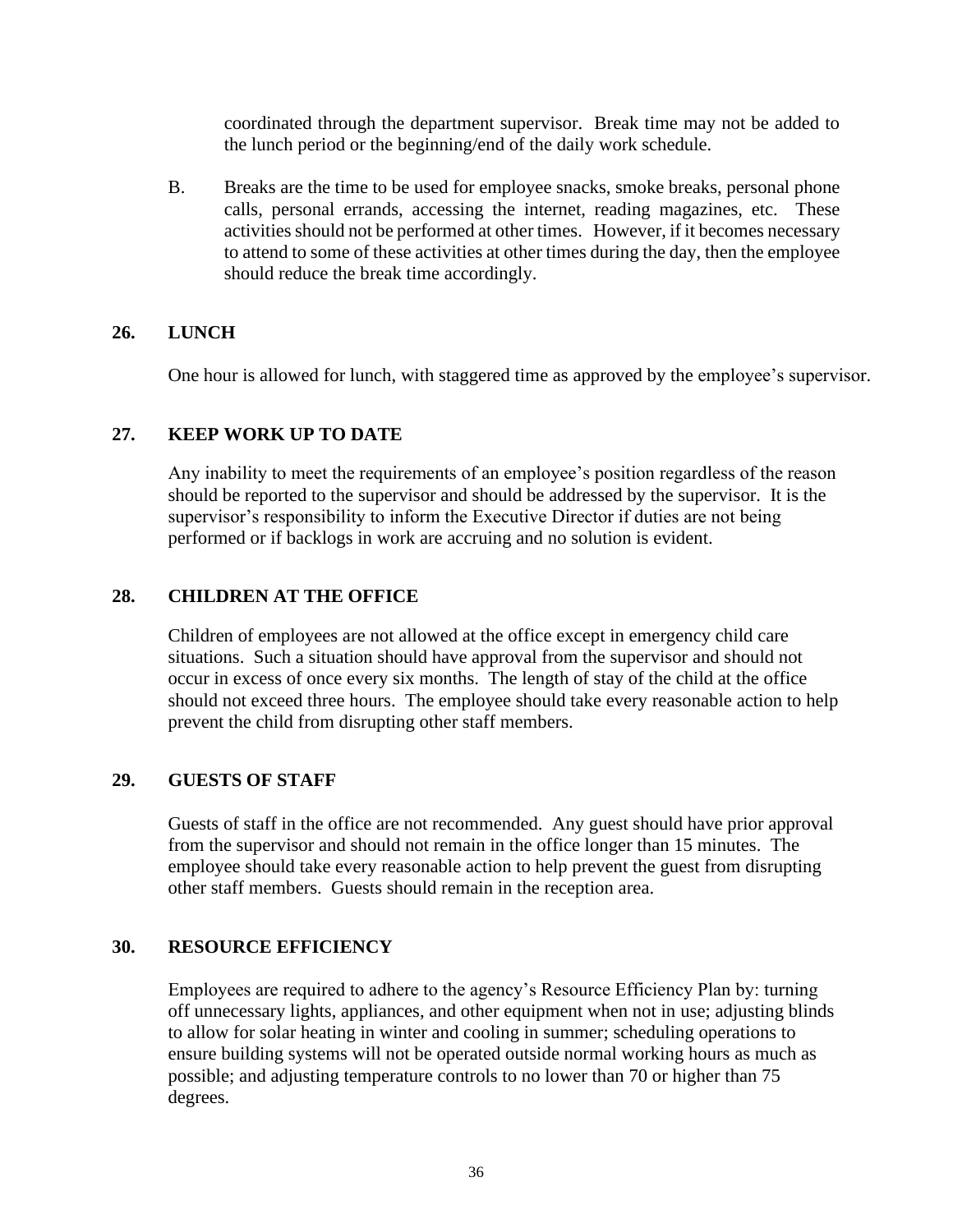#### <span id="page-36-0"></span>**31. ETHICS POLICY AND CODE OF CONDUCT**

- A. Ethics Policy:
	- i. All employees of the agency will perform all of their duties in a manner that is honorable and honest. All persons with whom the employee comes in contact as a result of employment with this agency including other employees of the agency will be treated in a kind and courteous manner. Services will be provided in the most simple and straightforward way to allow for the timely completion of necessary actions to obtain the desired results. Employees will be fair and treat all persons and entities with whom they come in contact as a result of their position in an equitable manner. Employees will treat each other in a considerate manner that promotes cooperation.
- B. Code of Conduct:
	- i. All staff are required to be familiar with and acknowledge the following Code of Conduct and comply with the ethics policy adopted by the agency. By acknowledging receipt of this manual, staff are also acknowledging receipt of the following Code of Conduct and agree to abide by the agency's ethics policy.
	- ii. In regard to all persons and entities with whom an employee of the agency comes in contact in the course of fulfilling their duties for this agency, all employees will:
		- a. Avoid conflicts of interest. (**For example**, employees should avoid providing services to persons that they are personally acquainted with outside the office if possible.)
		- b. Ensure confidentiality of information. (**For example**, investigators should not discuss pending cases or dismissed complaints with spouses or other office staff, outside of those directly involved in enforcement efforts at the agency.)
		- c. Promote fair dealing. (**For example**, managers should not give privileges to some staff and not to others unless special circumstances are involved.)
		- d. Ensure protection and proper use of agency assets. (For example, staff should secure doors and or cabinets of confidential information when not present at the office.)
		- e. Prohibit related party transactions. (For example, a licensing staff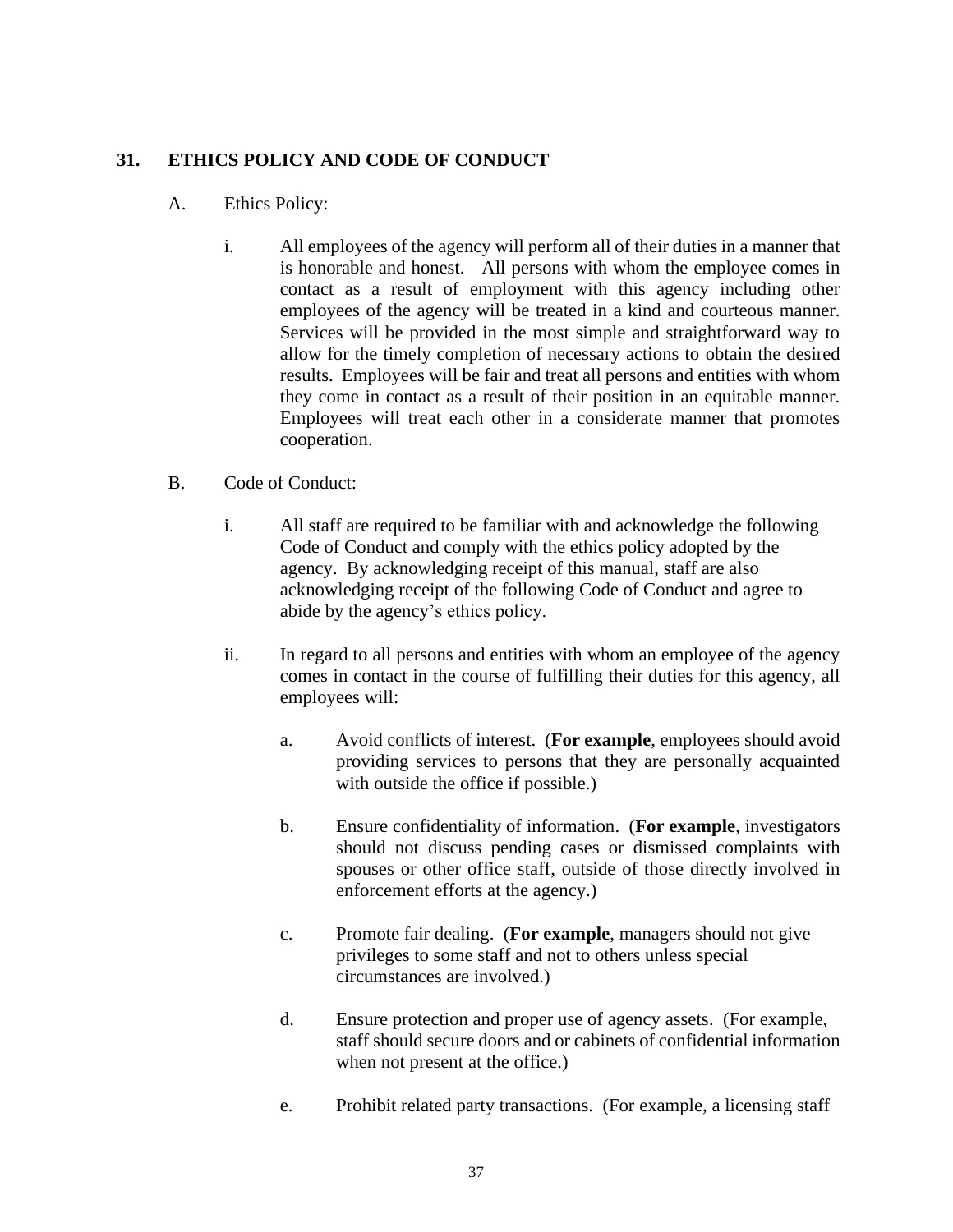person should avoid processing an application for licensure of a relative.)

- f. Prohibit illegal acts. (For example, employees should not use office consumable supplies for personal activities.)
- g. Comply with laws, rules, and regulations. (**For example**, employees may not change rules or regulations on their own volition.)
- h. Maintain Civility. (For example, at no time should one employee yell or raise their voice in an accusatory manner to another employee in the context of the work environment. The one exception would be to warn another employee of the impending threat of physical harm to the employee or any other person in the vicinity. For example, at no time should an employee direct profane language at another staff person in a manner which verbally attacks the other employee.)
- iii. The Code of Conduct is monitored by supervisors for implementation by all staff.
- iv. Any questions about following the agency's Code of Conduct should first be directed to a supervisor and then to the Executive Director.
- v. Any relevant interpretations of the agency's Code of Conduct should be maintained in written form by the Executive Director and shared with all employees for further training periodically.

## <span id="page-37-0"></span>**32. INDOOR AIR QUALITY**

Indoor air quality includes any conditions that impair optimum air quality in offices, including the HVAC system. Complaints should be made to the Executive Director. The Director reviews the complaint and submits concerns to the Department of State Health Services and the Texas Facilities Commission's building property manager for remedial action.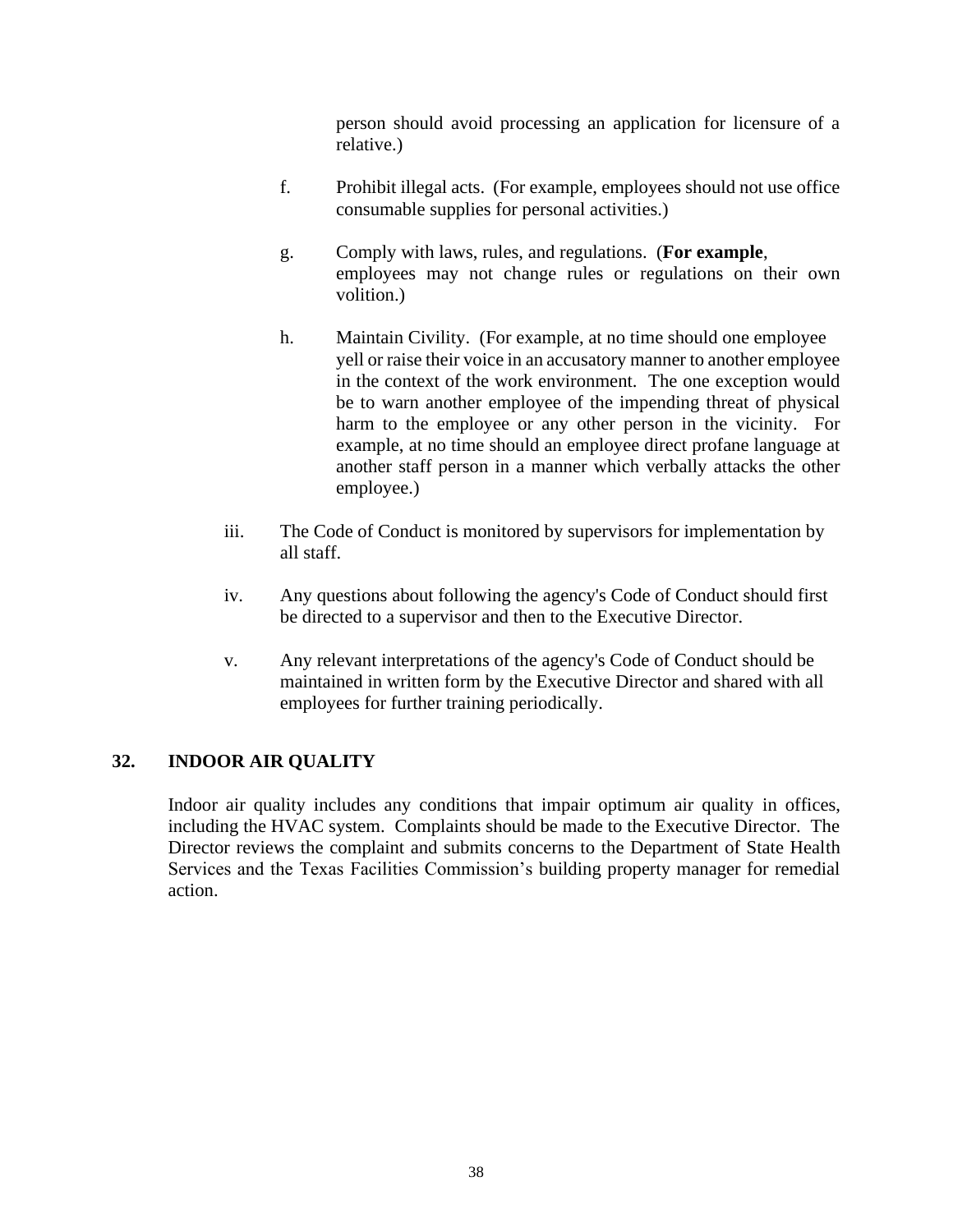# **III. EMPLOYMENT PRACTICES**

## <span id="page-38-1"></span><span id="page-38-0"></span>**1. WORKFORCE DIVERSITY (EEO PLAN)**

- A. It is the policy of the agency not to discriminate against any employee or applicant for employment because of race, color, religion, sex (including pregnancy, sexual orientation, or gender identity), national origin, disability, age, or genetic information, including family medical history. The agency is committed to the principles of Equal Employment Opportunity law. An employee who violates the agency's EEO policy is subject to disciplinary action up to and including termination.
- B. The Executive Director will be responsible for overseeing the EEO policies and procedures and for ensuring compliance with EEO laws. All employment decisions will be based on objective, lawful, job-related, and measurable criteria that can be consistently applied. The Executive Director will review all employment actions and decisions, including recruitment, selection, promotion, assignment, training, evaluations, discipline, restructuring, workplace accommodations, and compensation to ensure consistency of application. The Executive Director will annually review all personnel policies and procedures to ensure compliance with EEO laws and present any recommendations for updating. All employment related documents will be maintained in accordance with the agency's Texas State Record Retention Schedule.
- C. The Agency adheres to its *Workforce Analysis, Recruitment Plan, and Annual Report* regarding posting of positions with entities to help ensure workforce diversity.

## <span id="page-38-2"></span>**2. DISCRIMINATION PROHIBITED**

- A. No agency employee, when acting or purporting to act in his/her official capacity, may refuse to employ or discharge a person because of the person's race, color, religion, sex (including pregnancy, sexual orientation, or gender identity), national origin, disability, age, or genetic information, including family medical history.
- B. An employer or employee commits an unlawful employment practice if the employer or employee retaliates or discriminates against a person who (a) opposes a discriminatory practice, (b) makes or files a complaint alleging employment discrimination, (c) or testifies, assists or participates in any manner in an investigation, proceeding or hearing. Any employee who retaliates against another employee who opposes alleged employment discrimination violates the agency's policies and procedures and may be subject to disciplinary action up to and including termination.
- C. Employees are not required to retire at any specific age.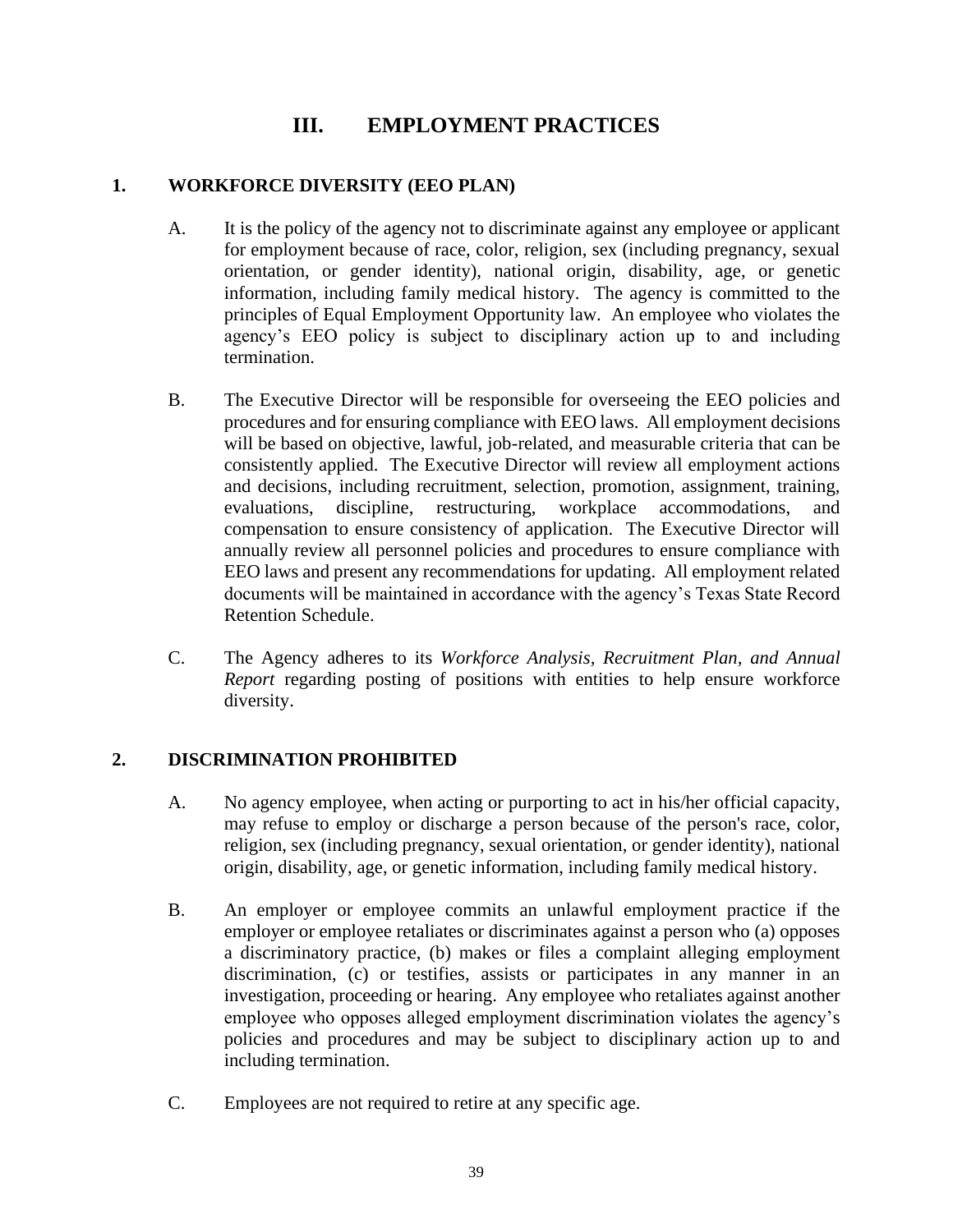D. All employees will receive a copy of the agency's policies and procedures and training regarding the prohibitions against employment discrimination within 30 days of employment and every two years thereafter. Employees who complete this training must certify that they have received the training by presenting a certificate with their signature. All employees are required to undergo re-training every 2 years.

## <span id="page-39-0"></span>**3. SEXUAL HARASSMENT**

- A. Sexual Harassment is defined by the Equal Employment Opportunity Commission Guidelines as unwelcome sexual advances, requests for sexual favors, and other verbal or physical conduct of a sexual nature if: (a) submission to such conduct is an explicit or implicit term or condition of an individual's employment; (b) submission to or rejection of such conduct is used as a basis for employment decisions affecting such individual; or (c) the conduct has the purpose or the effect of unreasonably interfering with an employee's work performance or creating an intimidating, hostile or offensive work environment.
- B. The agency will not tolerate sexual harassment of any employee by another employee, supervisor, or other person with whom an employee may have contact with as part of his or her duties. The Executive Director will be responsible for overseeing the policies and procedures related to sexual harassment and for ensuring compliance with those policies and procedures.
- C. An employer or employee commits an unlawful employment practice if the employer or employee retaliates against a person who (a) opposes the sexual harassment of themself or another, (b) makes or files a complaint alleging sexual harassment, (c) or testifies, assists, or participates in any manner in an investigation, proceeding or hearing. Any employee who retaliates against another employee for actions covered by this provision violates the agency's policies and procedures and may be subject to disciplinary action up to and including termination.
- D. All employees will receive a copy of the agency's policies and procedures and training regarding the prohibitions against sexual harassment within 30 days of employment and every two years thereafter. Employees who complete this training must certify that they have received the training by presenting a certificate with their signature. All employees are required to undergo re-training every 2 years.

#### <span id="page-39-1"></span>**4. DISCRIMINATION AND SEXUAL HARASSMENT COMPLAINT PROCEDURES**

A. Employees who feel they have been discriminated against or sexually harassed are encouraged to follow this complaint procedure, and may do so without fear of retaliation. All agency employees are responsible for immediately reporting discrimination and sexual harassment to the Executive Director or anyone in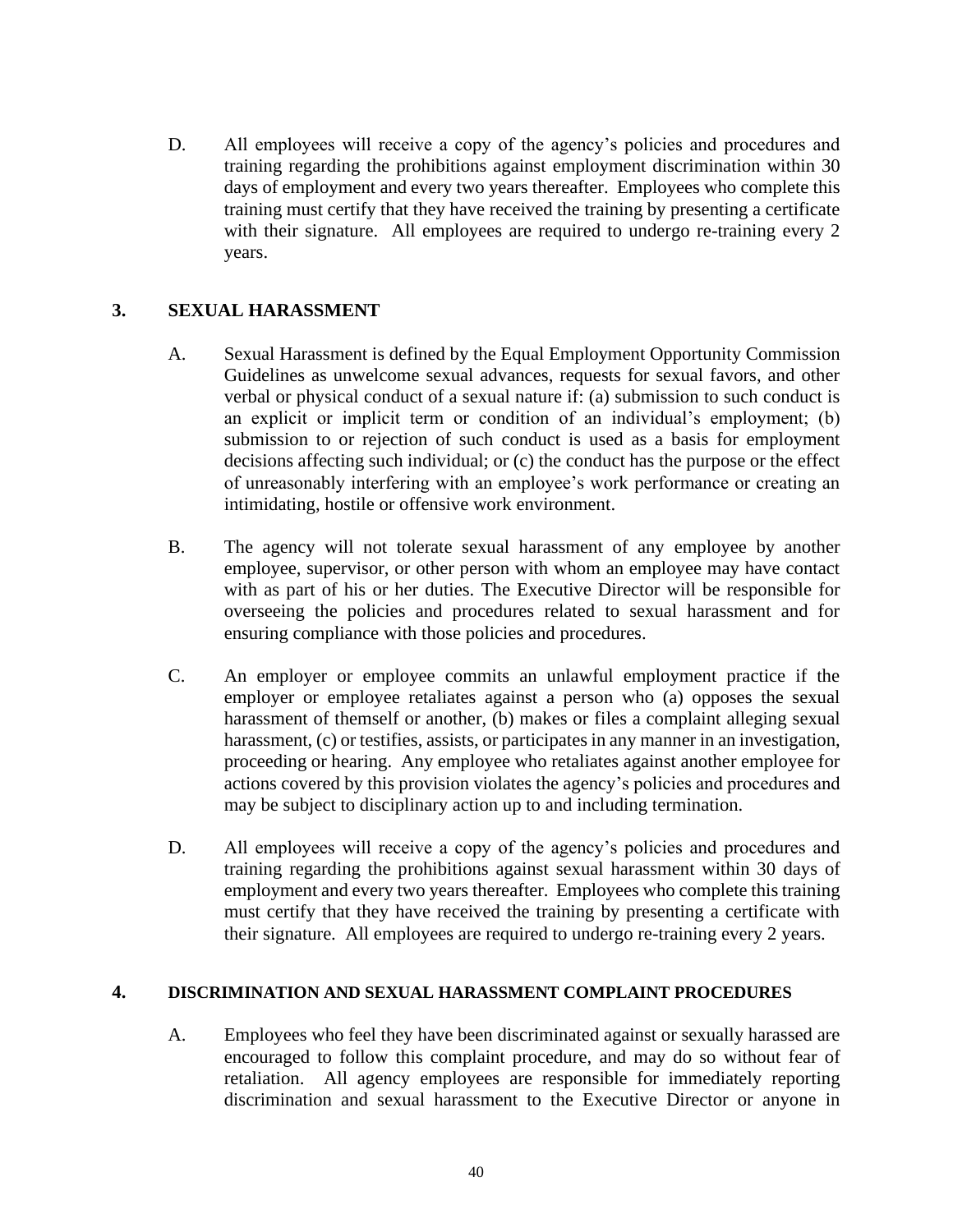management with whom they feel comfortable. Except for the victim of sexual harassment, failure to report such conduct may result in disciplinary action.

- B. Employees may initiate a complaint with any person in management with whom they feel comfortable.
- C. The Executive Director shall be notified immediately of the complaint and must initiate a thorough investigation of the complaint. The investigation must be completed within 14 days unless exigent circumstances require additional time. Written findings and recommendations should be submitted to the Executive Director.
- D. Based on the written findings, the Executive Director will take immediate action if such prohibited conduct occurred. The Executive Director may take necessary and immediate action (e.g., temporary reassignment, requiring an employee to work only from home) during the pendency of any investigation if the circumstances warrant such action.
- E. The Executive Director will monitor the complaint to ensure the situation has been remedied. The Executive Director will maintain a log of all formal complaints and the results of such complaints.
- F. To the extent allowed by law, the Agency will maintain the confidentiality of all information concerning sexual harassment complaints. Records will be kept separate from personnel files and will be accessible only to authorized personnel.
- G. If the employee is dissatisfied with the decision by the Executive Director, the employee may request to be heard by the Council pursuant to Section 551.074 of the Government Code at its next regularly scheduled meeting. A dissatisfied employee may also file a complaint with the Texas Workforce Commission – Civil Rights Division. A complaint involving discrimination must be filed within 180 days after the alleged discriminatory action took place and a complaint involving sexual harassment must be filed within 300 days after the alleged sexual harassment took place.

#### <span id="page-40-0"></span>**5. ADA Act/Reasonable Accommodation and the ADA Amendments of 2008.**

A. The Agency shall make reasonable workplace accommodations for employees with sincerely held religious beliefs, women affected by pregnancy, and any employee having a known physical or mental impairment as defined under the Rehabilitation Act of 1973, the Americans with Disabilities Act (ADA) and the Americans with Disabilities Act Amendments of 2008 (ADAA), or state law, that does not constitute an undue hardship to the agency. Job postings will include notification that the agency complies with ADA and ADAA.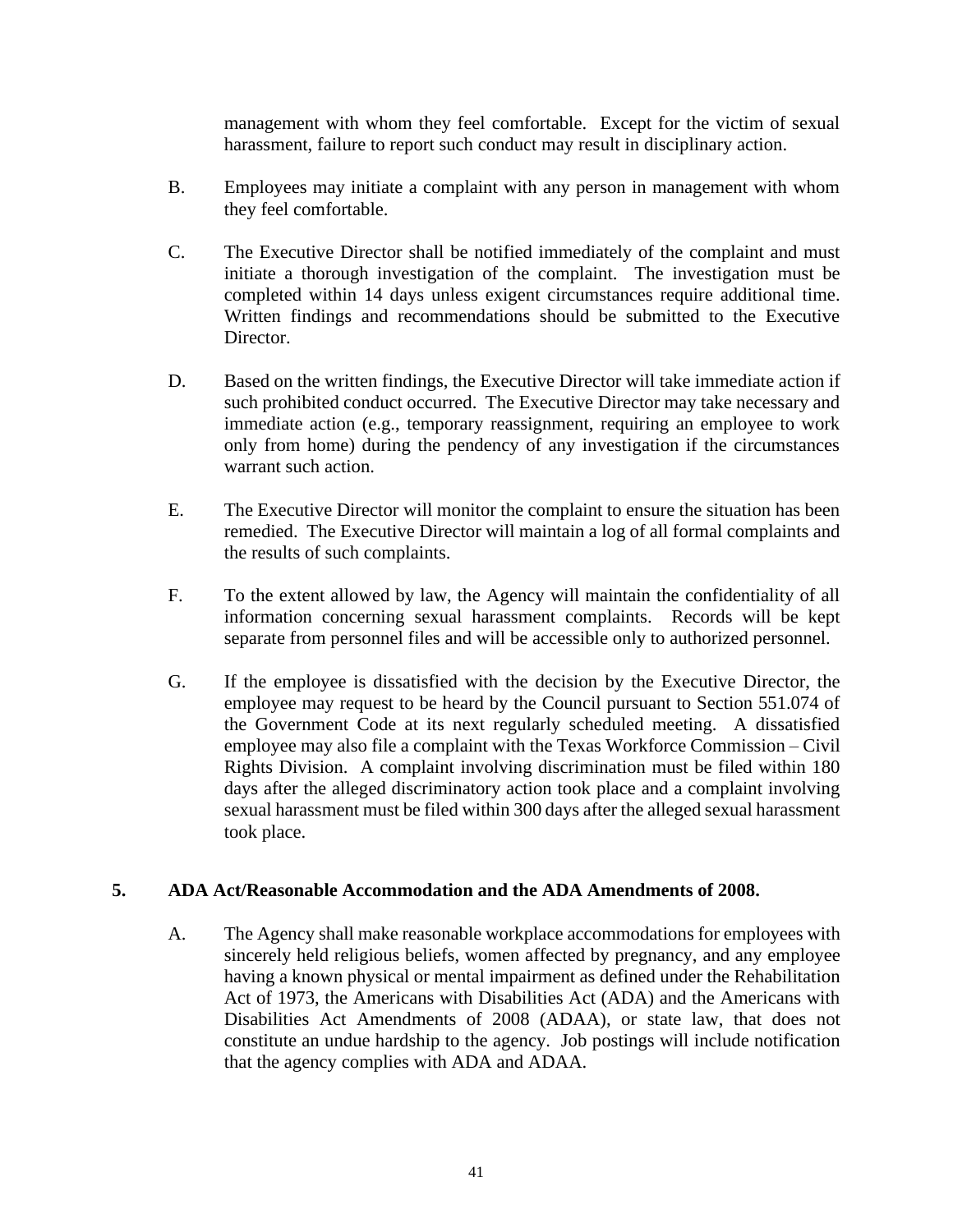- B. The Executive Director will be responsible for overseeing the reasonable workplace accommodation policy and procedures to ensure compliance.
- C. Definitions.
	- i. Disability: Any employee having a known mental or physical impairment that substantially limits at least one or more life activities of that individual; a record of such impairment; or being regarded as having such an impairment.
	- ii. Qualified Individual with a Disability: A qualified individual with a disability is an individual who meets all the skills, experience, knowledge, educational and other job requirements for the position. In addition, the individual can perform the essential functions of the position with or without reasonable accommodation.
	- iii. Reasonable accommodation: Modifications or adjustments to a job application process that enable a qualified applicant with a disability to be considered for the position such qualified applicant desires; modifications or adjustments to the work environment, or to the manner or circumstances under which the position held or desired is customarily performed, that enable a qualified individual with a disability, a person with sincerely held religious beliefs, or women affected by pregnancy to perform the essential functions of that position.
	- iv. Undue hardship: An action requiring significant difficulty or expense, when considered in light of the following factors:
		- a. The nature and cost of the accommodation needed under the law;
		- b. The overall financial resources of the facility or facilities involved in the provision of the reasonable accommodation; the number of persons employed at the facility; the effect on expenses and resources, or the impact otherwise of such accommodation upon the operation of the facility;
		- c. The overall financial resources of the covered entity; the overall size of the business of a covered entity with respect to the number of its employees; the number, type, and location of its facilities; and
		- d. The type of operation or operations of the covered entity, including the composition, structure, and functions of the workforce of such entity, the geographic separateness, administrative, or fiscal relationship of the facility or facilities in question to the covered entity.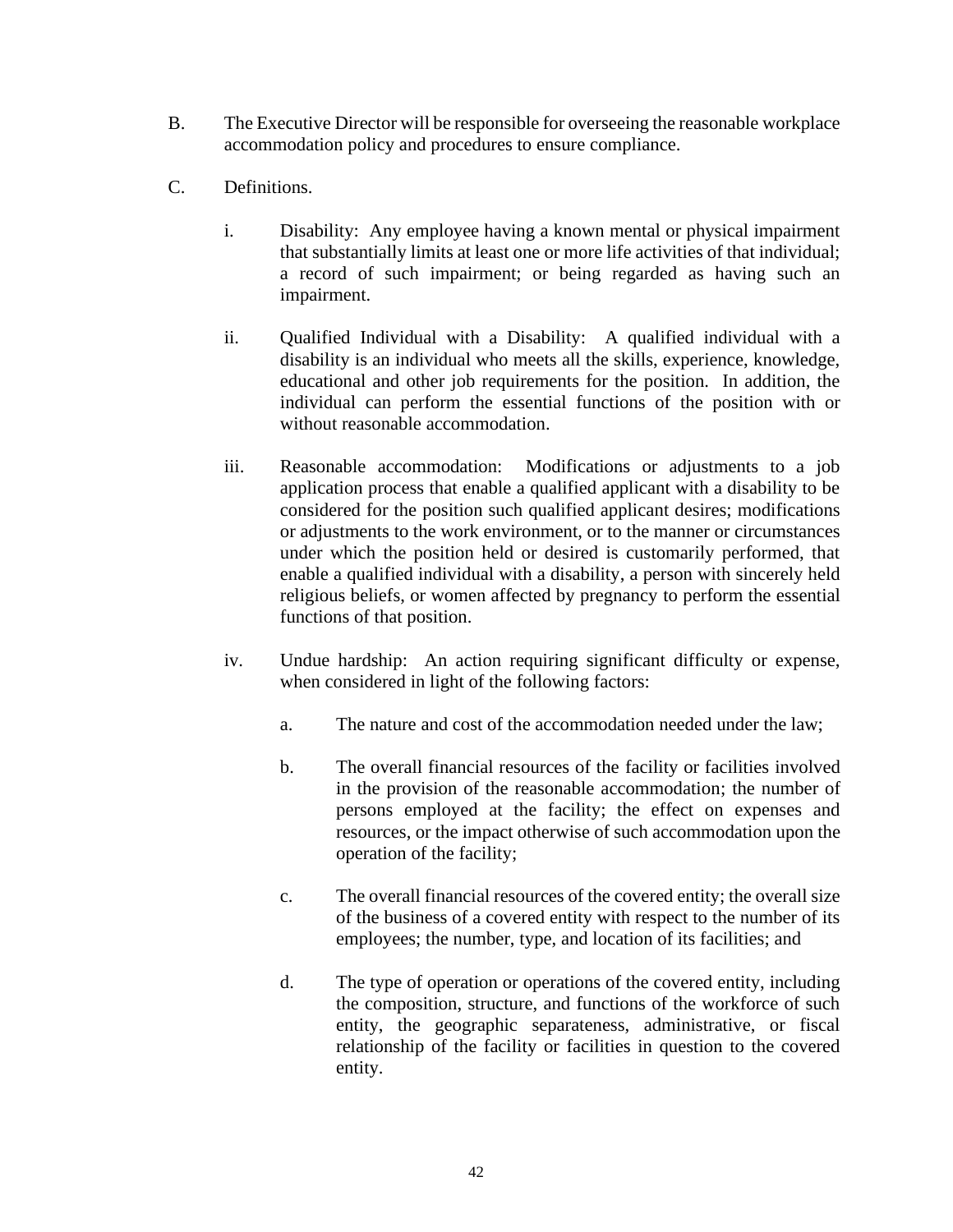- D. Procedures for requesting a reasonable workplace accommodation.
	- i. Any employee requiring an accommodation shall notify the immediate supervisor as soon as practical, informing the supervisor of the nature of the disability (unless obvious), the fact they are pregnant, or that they have sincerely held religious beliefs requiring accommodation.
	- ii. Any supervisor notified of a need for accommodation shall immediately report the same in writing to the Executive Director, with a copy to the employee. The confidential interoffice memorandum shall state the name of the employee, the reason for the requested accommodation and the date reported. Unless the disability is obvious, the employee shall thereafter provide a medical statement to the Executive Director within a reasonable time from the date of notification. The medical statement is needed to complete the accommodation process and shall contain a diagnosis, prognosis, and an evaluation as to the effect the impairment will have on the employee's ability to perform the essential duties associated with the employee's position. The medical statement should also include what major life activity is substantially limited as a result of the disability.
	- iii. The Executive Director will analyze the request and confer with the employee to ascertain the employee's requirements and input on a reasonable accommodation. If the conference is conducted by a designee, then the designee will prepare a written report to be submitted to the Executive Director no later than the  $10<sup>th</sup>$  working day following the conference.
	- iv. Based on the relevant information provided, the Executive Director shall determine what, if any, reasonable accommodation will be made and shall convey it in writing to the employee.
	- vi. Reasonable workplace accommodations may include making existing facilities readily available; modifications or adjustments to the work environment or manner or circumstances under which the position is customarily performed; modifications or adjustment that enable the individual to enjoy equal benefits and privileges as other similarly situated employees without disabilities/need for accommodation; and other appropriate adjustment to the work environment of a qualified individual needing accommodation. Reasonable accommodation will be given unless the Agency can demonstrate that doing so would cause an undue hardship for the agency.
	- v. If the accommodation would constitute an undue hardship, supporting documentation will state the reasons.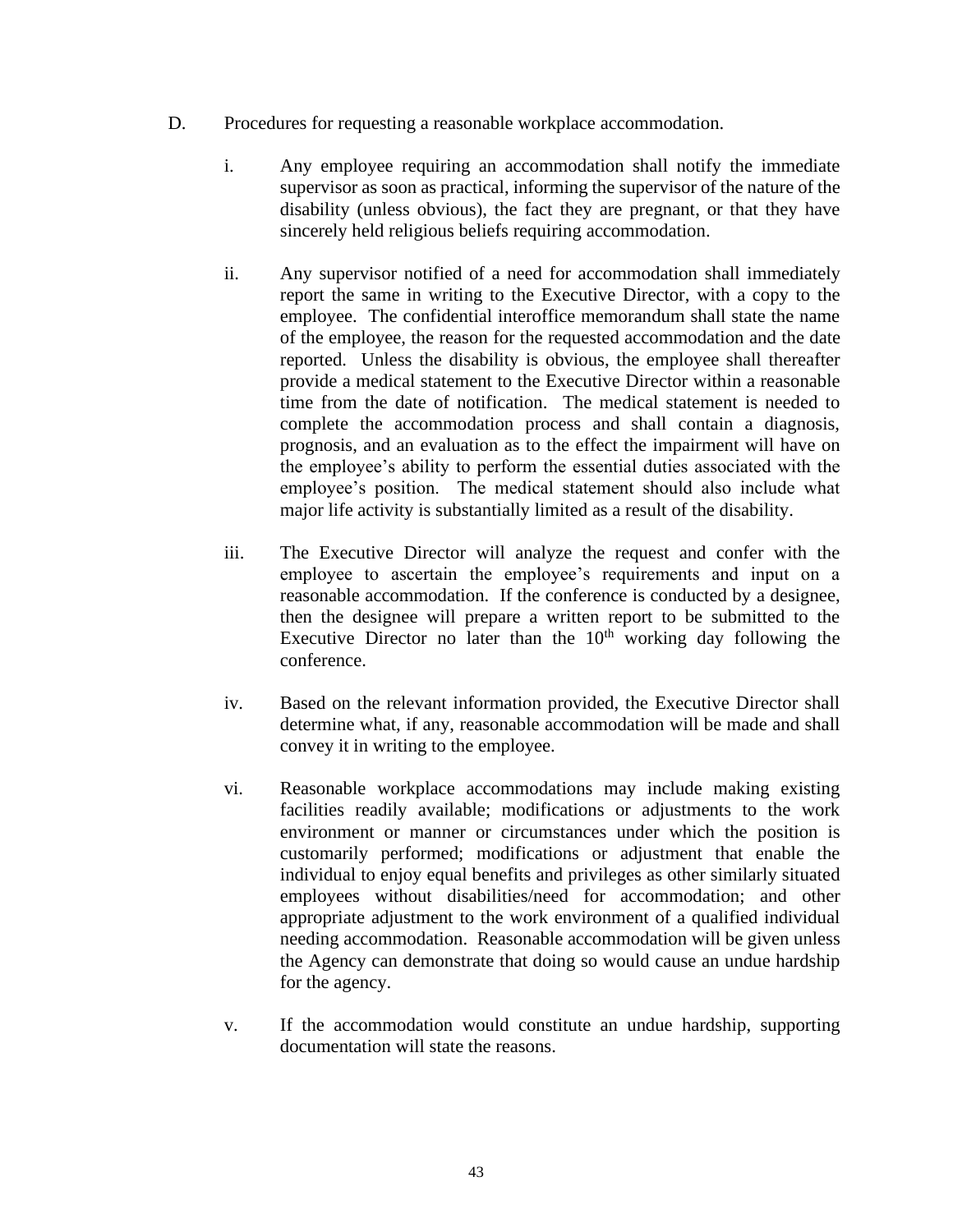- E. The Agency will maintain the confidentiality of all medical and ADA information concerning employees. Records will be kept separate from personnel files and will be accessible only to authorized personnel.
- F. If a reasonable workplace accommodation is implemented, the Executive Director shall periodically confer with the employee with the disability to determine continuation or discontinuation of the workplace accommodation.

## <span id="page-43-0"></span>**6. ADA and ADAA GRIEVANCE PROCEDURE**

- A. The Agency has adopted an internal grievance procedure providing for prompt and equitable resolution of complaints alleging any violation of Title II of the Americans with Disabilities Act and the ADAA and appropriate regulations. Title II states, in part, that "no otherwise qualified disabled individual shall, solely by reason of such disability, be excluded from the participation in, be denied the benefits of, or be subjected to discrimination" in programs or activities sponsored by a public entity.
- B. Complaints should be addressed to the Executive Director for the agency, who has been designated to coordinate the ADA compliance efforts.
	- i. Complaints must be filed with the Executive Director, unless they involve the Executive Director, in which case the complaint should be filed with the presiding member of the Council. Complaints must be in writing, and must contain the name, address, email address, and telephone number of the person filing the complaint. Complaints must also describe the alleged violation in reasonable detail.
	- ii. A complaint must be filed within thirty (30) days after the complainant becomes aware of the alleged violation.
	- iii. Where appropriate, an investigation shall follow a timely filed complaint. The investigation shall be conducted by the Executive Director, or by an attorney assigned to the Council from the Attorney General's Office if the complaint is against the Executive Director. These rules contemplate informal but thorough investigations, affording all interested persons and their representatives, if any, an opportunity to submit evidence relevant to a complaint.
	- iv. A written determination as to the validity of the complaint and a description of the resolution shall be issued by the Executive Director or the presiding member of the Council if the complaint is against the Executive Director. A copy of the determination shall be forwarded to the complainant no later than thirty (30) days after its completion.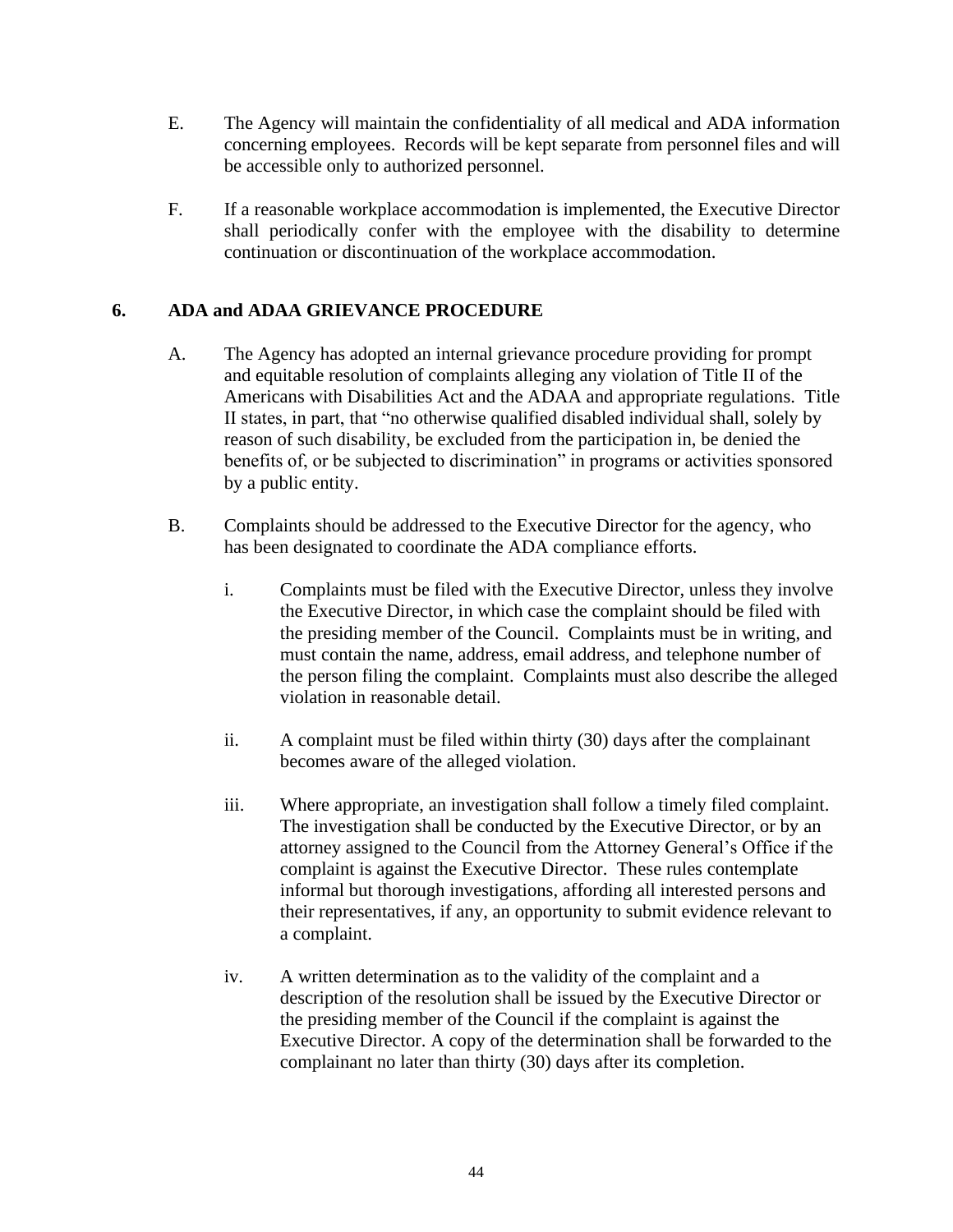- v. The ADA coordinator shall maintain the files and records of the Agency relating to the complaints filed.
- vi. The complainant can request a reconsideration of the case in instances where he or she is dissatisfied with the resolution. The request for reconsideration shall be made within thirty (30) days to the Executive Director.
- vii. The right of a person to a prompt and equitable resolution of the complaint filed under this policy shall not be impaired by the person's pursuit of other remedies, such as the filing of an ADA complaint with the responsible federal department or agency.
- viii. To the extent allowed by law, the agency will maintain the confidentiality of all information concerning ADA grievances. Records will be kept separate from personnel files and will be accessible only to authorized personnel.

# <span id="page-44-0"></span>**7. EMPLOYEE TRAINING**

- A. In accordance with the State Employee Training Act, Government Code, Chapter 656, and the Agency's *Policy on Staff Training and Education*, the Agency promotes and encourages employee training for current and prospective duty assignments within available agency funds. This includes in-service training, quality management concepts, workshops, seminars, training sessions, videos, tapes, internships, computer learning center and any special programs presented by the State. All employees are eligible to apply to attend training. Approval of the Executive Director is required prior to registering for or attending training. Reimbursement may be made to an employee for fees, registration, travel and lodging expenses, training materials, costs and other necessary expenses.
- B. Employee supervisors are encouraged to assess the training needs of each staff person on an ongoing basis. Staff development should be included as part of the employee's evaluation when possible. Upon return to the workplace the employee shall maintain documentation that shows attendance to the training for at least two years.
- C. State compensatory time for training is earned only if an employee is required by the agency to attend training outside their regular or adjusted work hours.
- D. Training for employees at institutions of higher education has further restrictions. Training is only available to employees after six months of employment. This training must be approved on a course-by-course basis for each employee in advance by the Executive Director. No employee will be approved for more than one course at any one time. The courses should be taken outside the employee's normal office hours. Approval for the course should be based on the added job-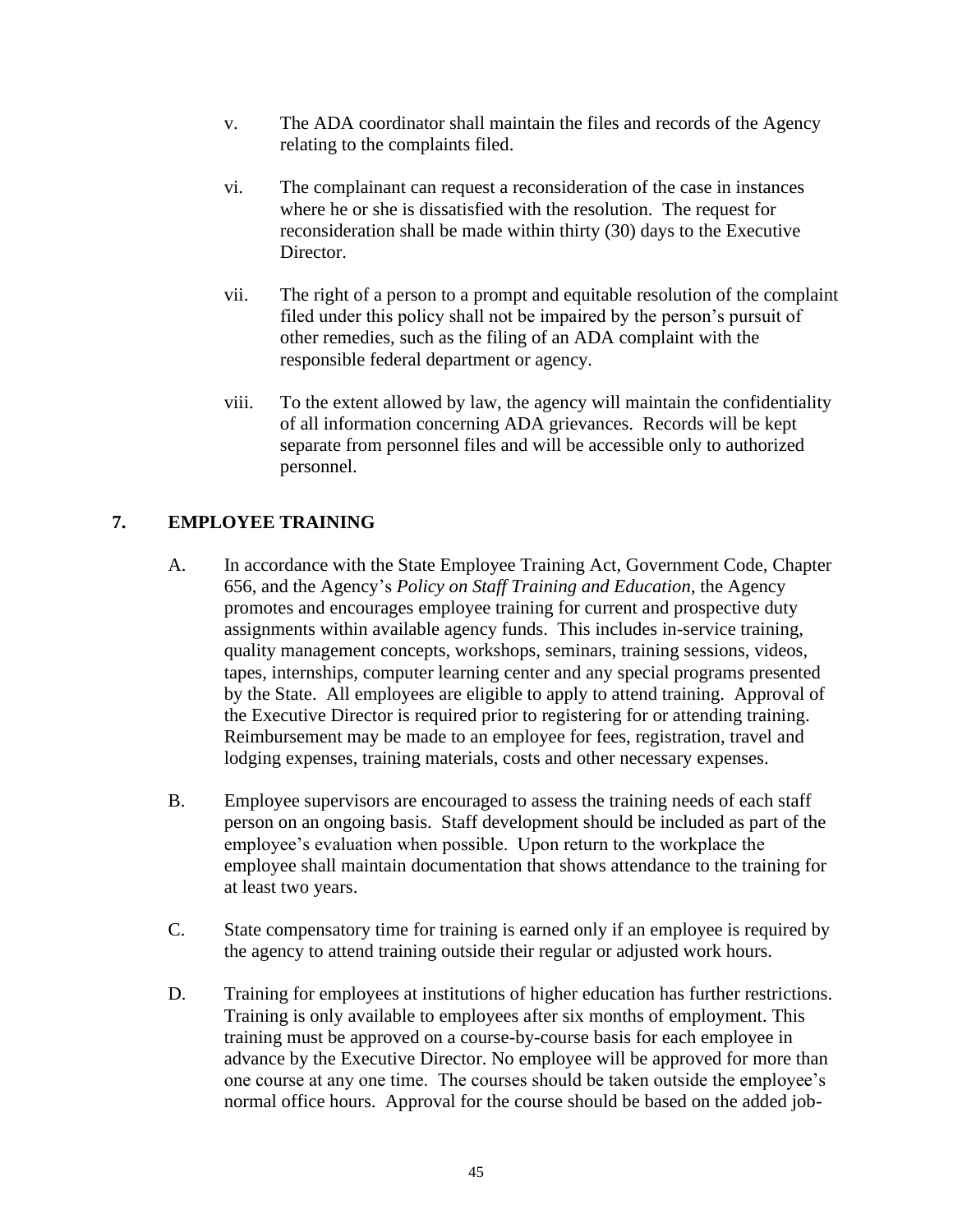related knowledge and/or skill that the employee should acquire by taking the course. Approval will also be limited by an agency set cap of \$2,400 per fiscal year for staff attending higher education courses and by allowing different staff to take advantage of this option for training.

E. An employee approved to take a course may seek reimbursement for qualified expenses in an amount not to exceed three hundred dollars (\$300) per semester. For reimbursement, the employee must submit a description of the course; the location, time, and cost; and justification of the relevance of the training to the current job assignment. Within 30 days after completion of the course, the employee must provide proof of completion of the approved course to the Executive Director. Fees for allowable reimbursement are: tuition, student service fees, building use fees, lab fees, books and workbooks. Expenses that are not reimbursable include late fees, parking fees, other supplies, and travel.

## <span id="page-45-0"></span>**8. EMPLOYMENT OF ALIENS**

The Immigration Reform and Control Act of 1986 (IRCA) prohibits the Agency from knowingly hiring an alien not authorized to work in the United States. The Agency must verify the identity and eligibility for employment of, and complete Form I-9 for all persons hired. See Tex. Gov't Code Ann. §673.002. Verification is not required of applicants, only those hired. There is no requirement to verify the identity or employment eligibility of employees hired before and continuously employed since November 7, 1986, because they were "grandfathered" by IRCA.

## <span id="page-45-1"></span>**9. PUBLIC EMPLOYEE LABOR UNIONS**

- A. State officials cannot enter into collective bargaining contracts with labor organizations in regard to wages, hours, or conditions of employment. State officials are not allowed to recognize particular labor organizations as the bargaining agents for public employee groups. The Attorney General ruled public employers should meet with their employees or their designated representatives at reasonable times and places to hear grievances concerning wages, hours, and conditions of work.
- B. The anti-strike provisions for employees of the State of Texas are stringent. A striking employee forfeits all "civil service rights, re-employment rights and any other rights, benefits, or privileges which he/she enjoys as a result of his/her employment or prior employment."

## <span id="page-45-2"></span>**10. PUBLIC INFORMATION**

A. The public is entitled, with some exception, to full and complete information regarding the affairs of government. The result of the Texas Public Information Act is that most information held in a public agency is public by definition.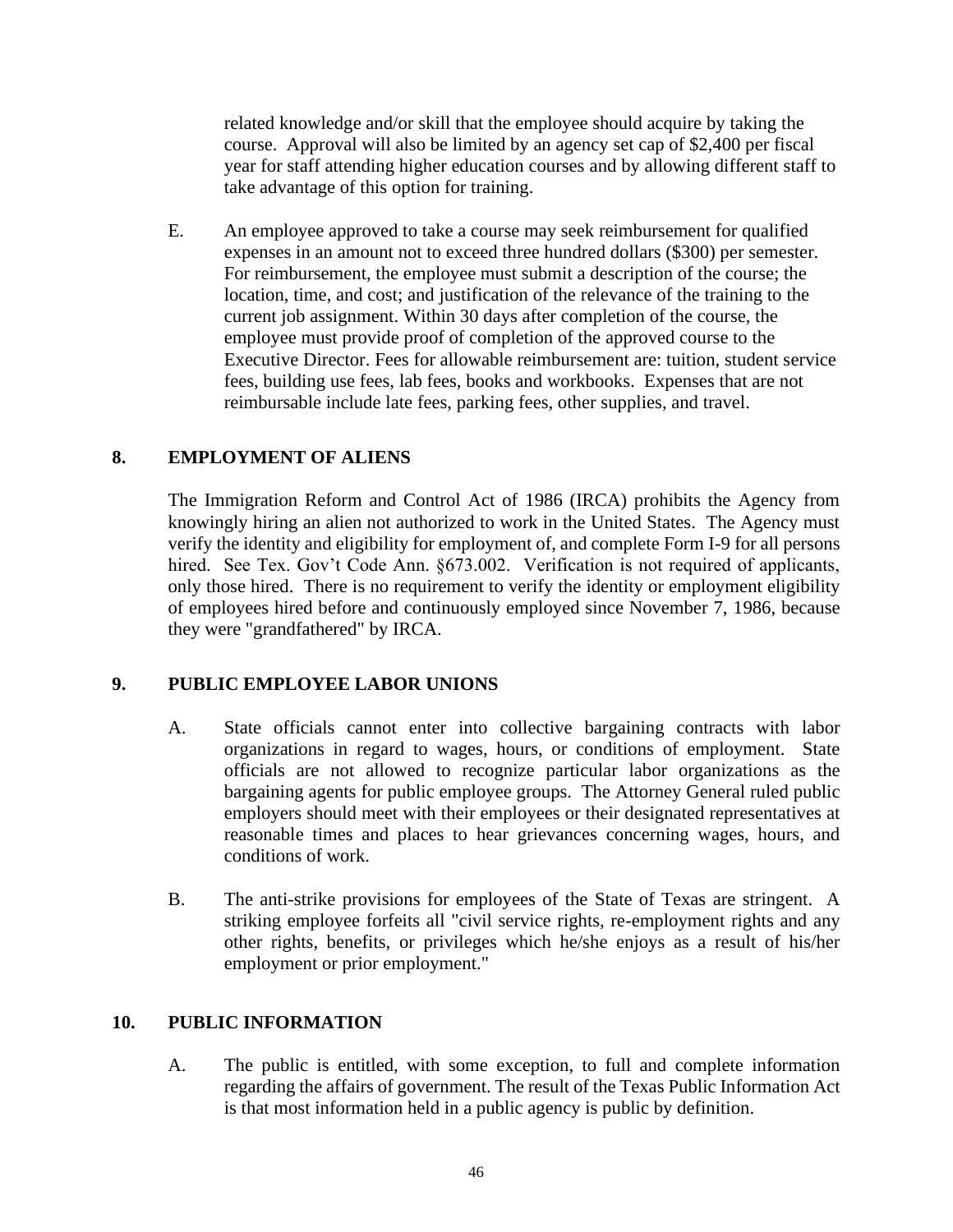- B. The following three areas are the main sections under which information may be withheld:
	- i. information deemed confidential by law, either constitutional, statutory or by judicial decision;
	- ii. information in personnel files, the disclosure of which would be a clearly unwarranted invasion of privacy including home addresses and telephone numbers of state employees. (Employees have the option of prohibiting access to their home address, telephone number, social security number and information revealing identity of family members); and
	- iii. interagency and intra-agency memoranda or letters and internal working papers.
- C. Information contained in personnel files is almost exclusively public information unless it is covered by another exception, e.g., office memoranda. All information in an employee's individual personnel file is available to each employee or his/her designated representative. Information cannot be expunged or removed from employee records. Personal notes of individual employees in their sole possession and made solely for their own use are not public records.
- D. Public employees must make available, upon request, the following types of information, which are specifically mentioned in the Public Information Act:
	- i. records, audits and evaluations made of, by, or for, governmental bodies upon their completion;
	- ii. the names, sex, ethnicity, salaries, title and dates of employment of all employees and officers of governmental bodies;
	- iii. all working papers, research material and information concerning any public funds upon completion of a project;
	- iv. description of the agency's central and field organization;
	- v. rules of procedure for the agency;
	- vi. statements of policy adopted by the agency; and
	- vii. administrative staff manuals and instructions to the staff affecting a member of the public.
- E. The Texas Public Information Act should only be viewed as a guide to the kinds of information that can be made available to the public. The Attorney General has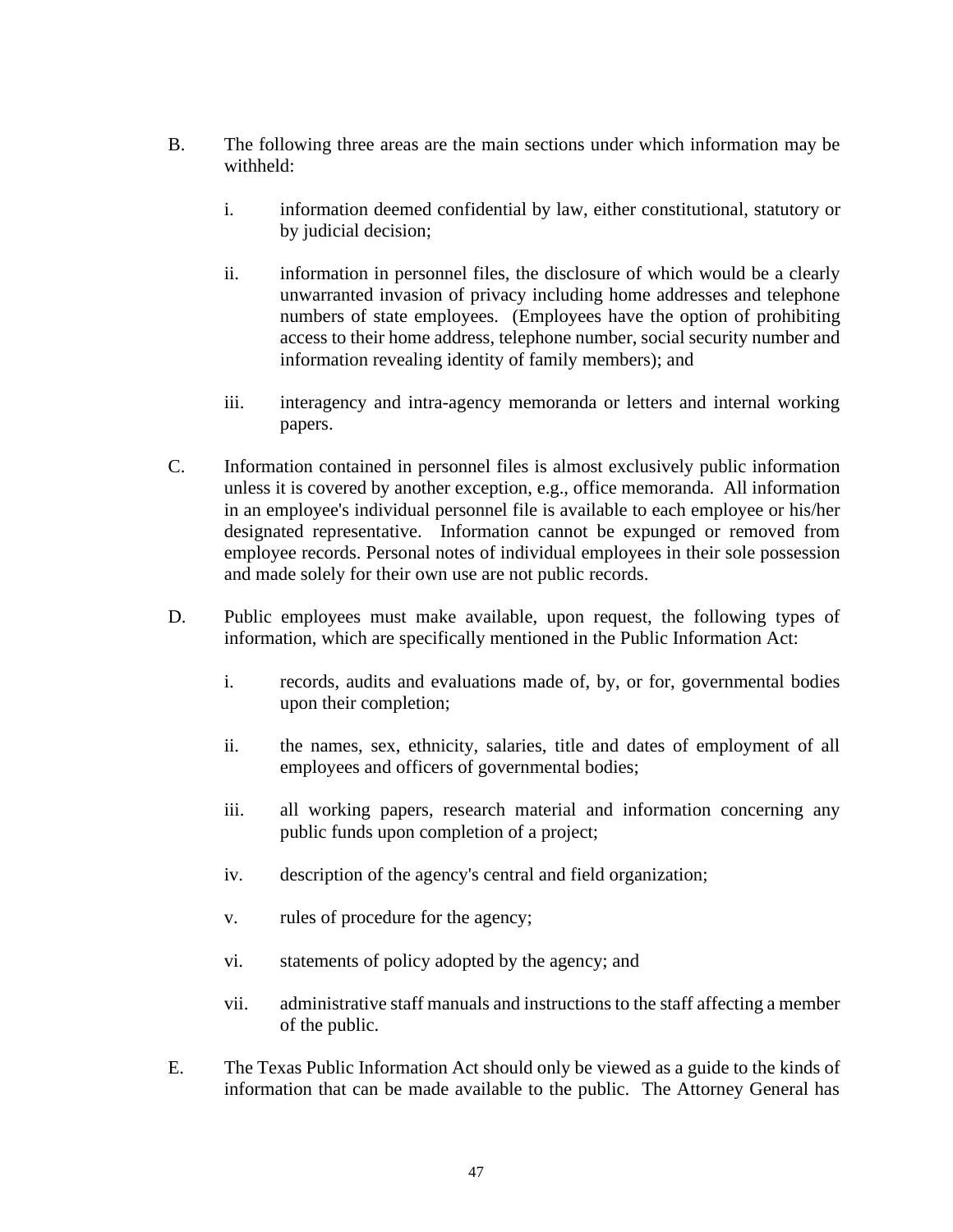made a number of rulings under a separate category of opinions called Open Records Decisions. By no means complete or exhaustive, he has ordered the following material released: (a) the terms of a settlement of an equal employment claim; (b) the amount of unemployment compensation benefits paid to an individual; (c) an employee's letter of resignation; (d) the names of employees who took sick leave and the dates the sick leave was taken; (e) a hearing officer's report concerning a state employee's termination; (f) letter of complaint written to an employee's supervisor about him/her (released to the employee involved); (g) an employee's educational background and work experience; and (h) employee's date of birth.

F. Information may be withheld at any time if it relates to litigation of a criminal or civil nature or to settlement negotiations. Information may be withheld if a case is still pending or if there is a reasonable likelihood that a suit will be filed. Such a decision must be made by the attorney for the agency or by the Attorney General.

# <span id="page-47-0"></span>**11. REQUESTS FOR EMPLOYEE INFORMATION**

- A. All requests for information on current or former employees will be directed to the Executive Director and will be handled in accordance with the Texas Public Information Act. Upon receiving a written request for information, the Executive Director will determine what type of information is needed and handle the request accordingly in a professional manner. Legal Counsel will be responsible for giving guidance to the Executive Director on any legal problems or questions that arise.
- B. Complete personnel files of all active employees are maintained in the office. In response to a request for probability of continued employment, the Executive Director will respond that the Agency is an "at will employer."
- C. Verifications of employment for current, retired or terminated employees will include the following: dates of employment, titles or positions, work location, and verification of salary. The Executive Director will verify the employee's wish to make public the employee's home address, telephone number, social security number and information revealing the identity of family members. If the employee has indicated in writing that the information should not be made public, the request for information will be denied.
- D. For all former employees, an "Ex-employee File," containing the employee's name, social security number, date of hire, date of termination and last known address, will be maintained within the office. Complete personnel files for all separated employees are maintained in accordance with the agency's Records Retention Schedule. The Agency will not provide employee recommendations verbally or in writing.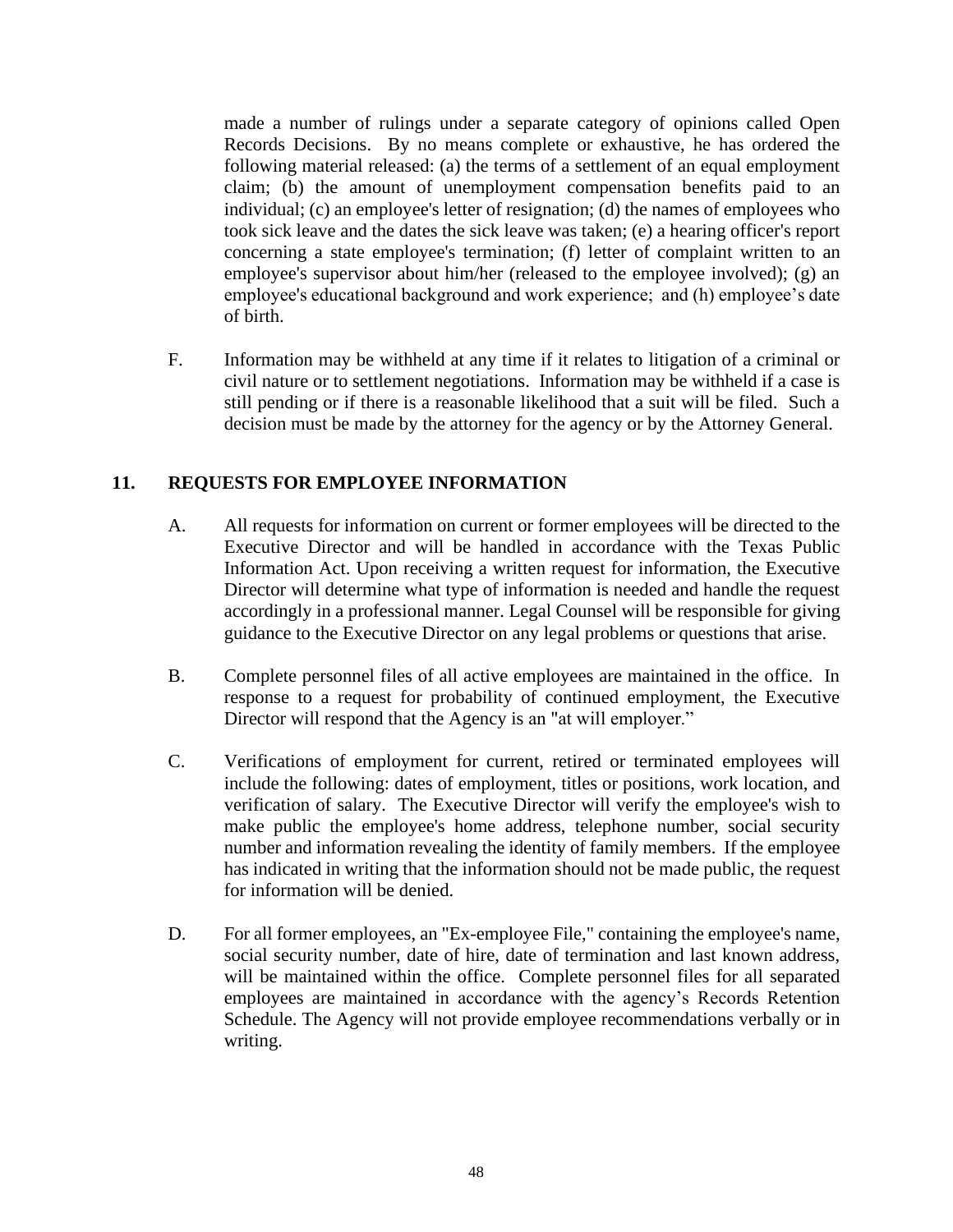#### <span id="page-48-0"></span>**12. CONFLICT OF INTEREST**

- A. Trade associations: An officer, employee, or paid consultant of a Texas trade association in the field of health care may not be an agency employee who is exempt from the state's position classification plan or is compensated at or above the amount prescribed by the General Appropriations Act for step 1, salary group 17, of the position classification salary schedule A or the beginning amount in Group B9 of salary schedule B. In addition, a person who is the spouse of an officer, manager, or paid consultant of a trade association representative may not be an employee as described above.
- B. Generally, employees of the Agency may not have any personal interests or engage in any business of professional activity which conflicts with the public interest. Specific prohibitions include:
	- i. Accepting or soliciting any gift, favor or service that might reasonably tend to influence the employee's discharging of official duties or that the employee knows or should know is being offered with the intent to influence an employee's official conduct.
	- ii. Accepting other employment or engaging in any business or professional activity in which the employee might reasonably expect would require or induce the employee to disclose confidential information acquired by reason of his/her position.
	- iii. Accepting other employment or compensation that could reasonably be expected to impair the employee's independence or judgment in the performance of the employee's official duties.
	- iv. making personal investments that could reasonably be expected to create a substantial conflict between the employee's private interest and the public interest; or
	- v. intentionally or knowingly soliciting, accepting, or agreeing to accept any benefit for having exercised the employee's official powers or performing the employee's official duties in favor of another.

## <span id="page-48-1"></span>**13. MULTIPLE EMPLOYMENT WITH THE STATE**

All state employees are to be informed of their obligation and responsibility to inform both initial and second employers of their intent to accept an additional employment with the state. Employees who are legally employed by more than one Texas agency or institution of higher education are subject to the following provisions and are to be informed of these provisions prior to being placed in such dual employment status: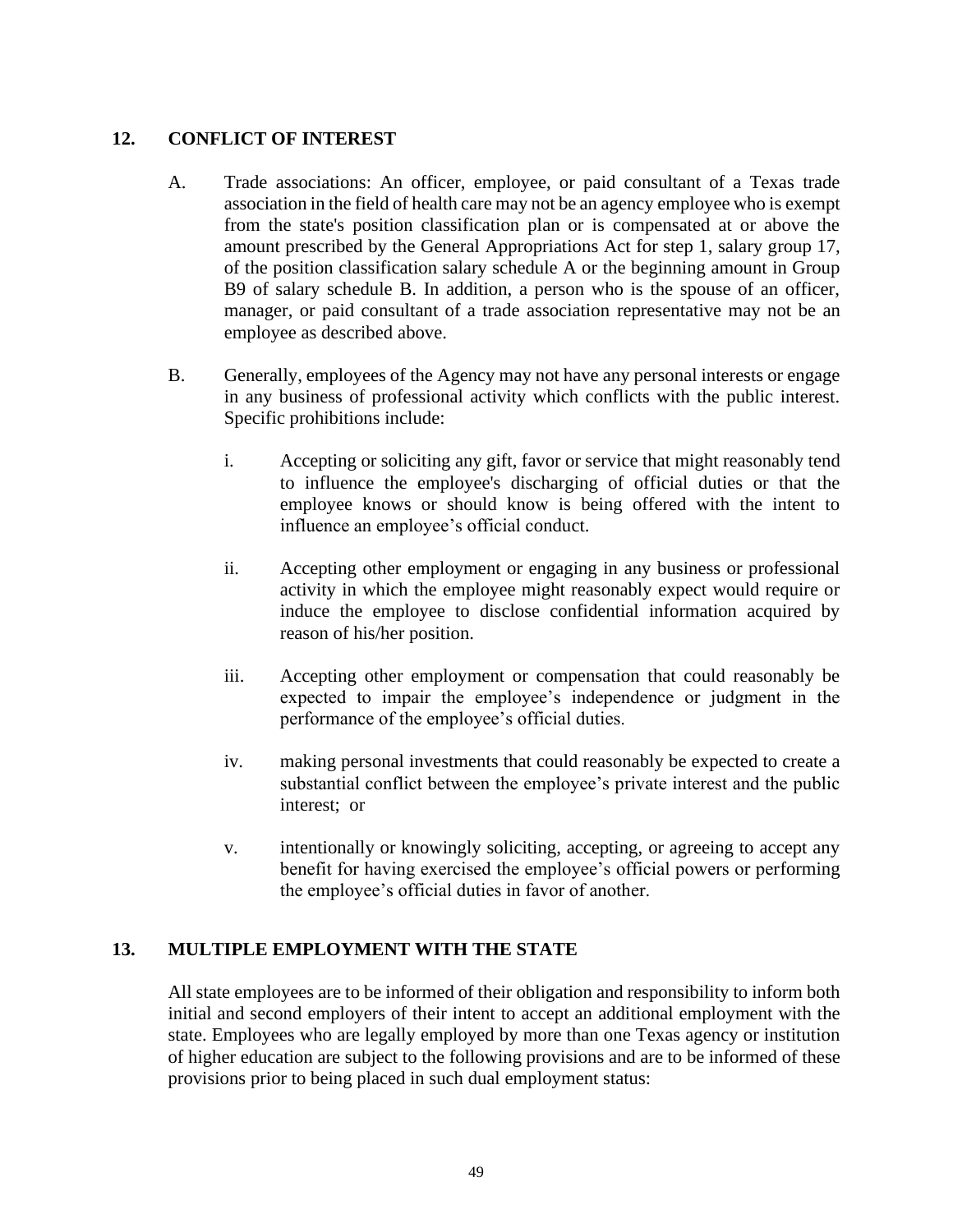- A. The employee must keep completely separate leave records for each employment
- B. Time worked in one position may not be used as additional tenure credit for purposes of longevity or annual leave accrual for other positions.
- C. Upon termination of one employment, the leave balances accrued under that employment may not be transferred to the remaining employment.
- D. The state contribution towards the employee's portion of social security tax liability will be subject to the overall limit specified elsewhere in Article IX. The Comptroller shall prescribe such uniform accounting and reporting procedures as necessary to ensure that expenditures for this purpose do not exceed this limit.
- E. The total state contribution towards the employee's group insurance will be limited to no more than the amount specified elsewhere in the Appropriations Act for fulltime active employees.
- F. The employee will be entitled to receive longevity payment for no more than one employment.
- G. Overtime compensation will accrue to each employment totally independent of the other except that when an employee works in a dual employment capacity where the employee is subject to the overtime provisions of the FLSA. In cases where the dual employment is with two separate agencies, the two agencies shall coordinate in order to determine which agency shall have the responsibility to assure that the employee is properly compensated in accordance with such provisions.

# <span id="page-49-0"></span>**14. FRAUD PREVENTON AND DETECTION**

- A. All staff should be provided with a copy of the Fraud Prevention and Detection Plan and a copy of the Fraud Detection Reporting Form.
	- i. Fraud Policy:
		- a. All employees must conscientiously prevent and avoid any type of fraud at the agency. All employees must report any suspected or detected fraud to a supervisor or the Executive Director.
		- b. All employees must comply with all laws and regulations.
		- c. All employees must maintain accurate records of agency business activities, processing of cash, and payments to vendors and any other information that pertains to their positions.
	- ii. Reporting of Suspected Fraud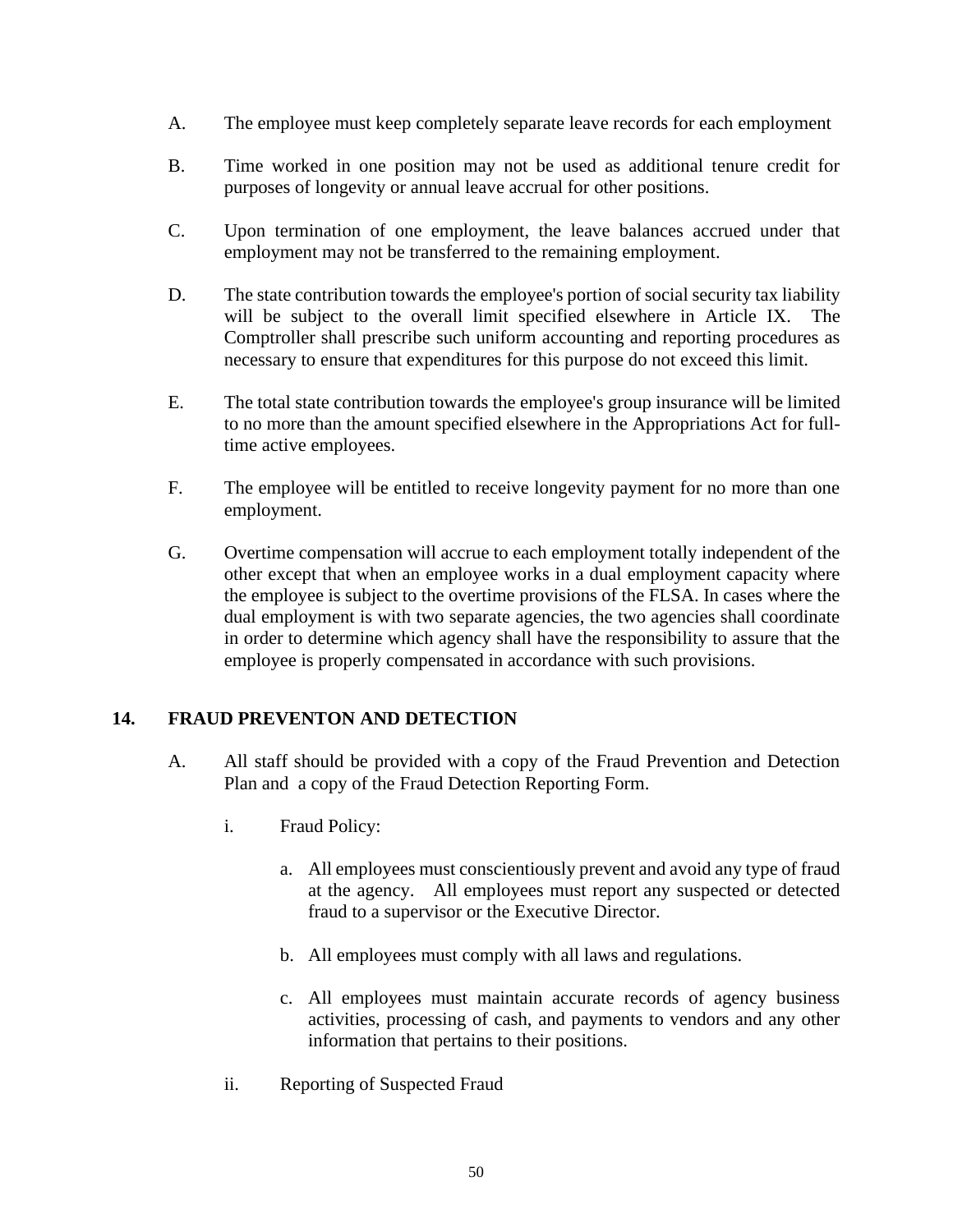- a. Any employee who suspects or detects fraud should complete the Fraud Detection Reporting form and submit it to the supervisor, who in turn will provide it to the Executive Director.
- b. An employee who suspects fraud on the part of a manager should report the allegation on the required form directly to the Executive Director.
- c. An employee who suspects fraud on the part of the Executive Director should report the allegation to the General Counsel of the agency who will then perform the role of the Executive Director in resolving the complaint.
- d. Anonymous reports of fraud may be submitted, but may prove difficult or impossible to investigate or resolve.
- e. Suspected fraud may also be reported to the State Auditor's Office at 1- 800-892-8348, or via the SAO's website at www.sao.texas.gov.
- iii. Rights of Employees Suspected of Fraud
	- a. An employee who is suspected of fraud has the right to explain his or her side of the incident or situation in a disciplinary interview held by the Executive Director and at least one other staff person.
	- b. The investigation will also include an interview with the employee who makes the allegation. The investigator will conduct interviews with any other employees who have knowledge of the matter, as well as with pertinent vendors or customers, as deemed appropriate by the Executive Director.
- iv. Rights of Third Parities
	- a. Any third party who notifies the Executive Director in writing of possible fraud on the part of an employee, will be provided a response from the Executive Director regarding the results of the investigation.
	- b. Third parties may be asked to provide supporting information.
- v. Resolution of Fraud Allegations
	- a. Depending on the nature of the suspected fraud, the Executive Director will investigate the allegation, document the investigation, and resolve the matters as expeditiously as possible. Such files will be confidential and maintained by the Executive Director.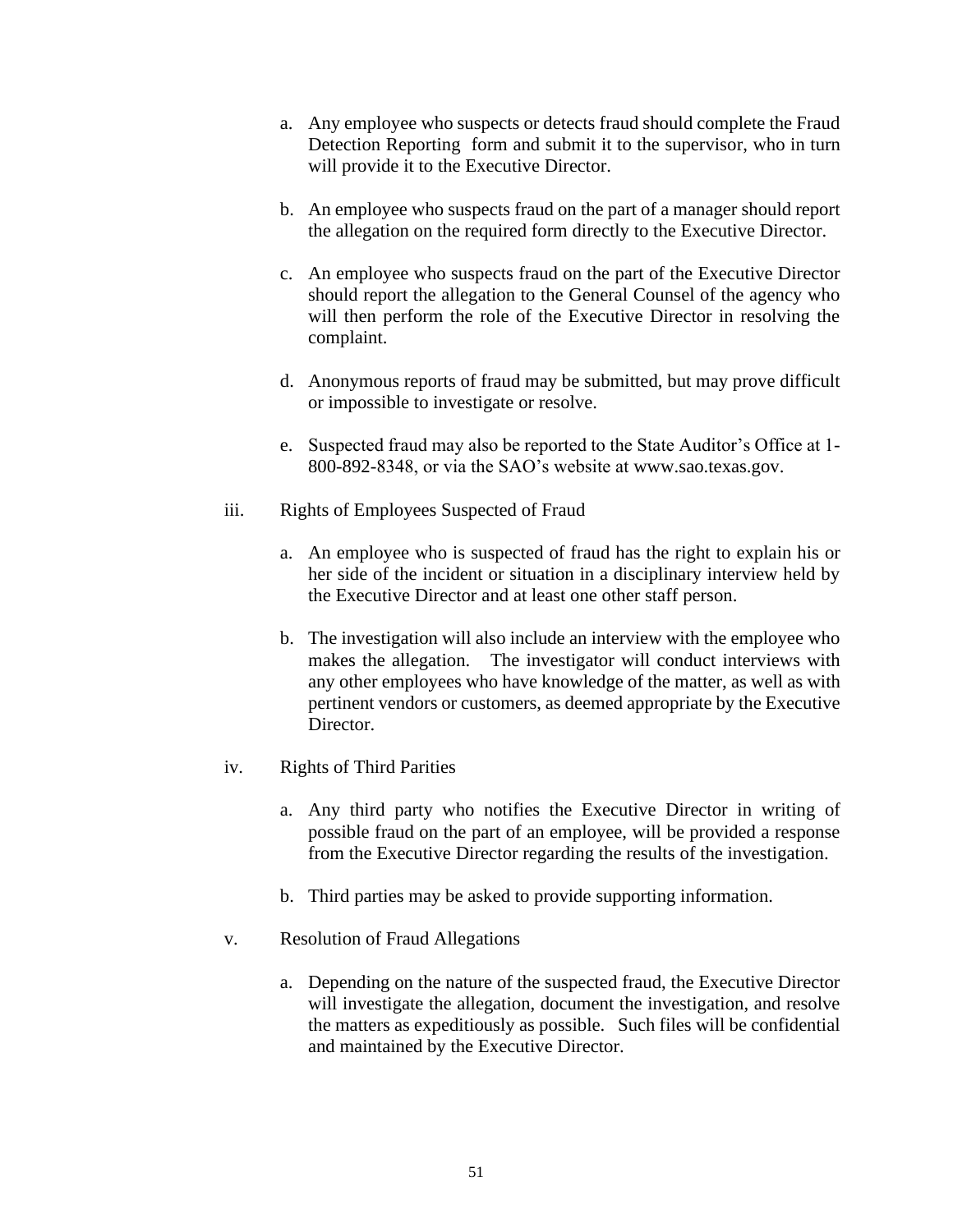- b. The Executive Director has the authority to refer incidents to law enforcement agencies.
- c. Determinations of fraud may only be made by the Executive Director based on clear evidence of fraud. The Executive Director may take disciplinary action against an employee or terminate an employee depending on the severity of the fraud that occurred. In situations where fraud is strongly suspected but which cannot be proved or in situations which the incident is minor, the Executive Director may issue a warning letter to the employee.
- d. A malicious report of fraud is a form of fraud itself and will be dealt with accordingly.
- e. The results of the investigation should be provided to the person who made the allegations in writing. The specifics of the investigation are confidential and not made available to the person who makes the allegations.
- f. A determination of fraud on the part of the Executive Director should be presented to the Council in executive session by the General Counsel. The Council itself must make a final determination regarding the commitment of fraud by the Executive Director. If the Council determines that the Executive Director committed fraud, it may take appropriate disciplinary action against the Executive Director and/or terminate the Executive Director.

# **IV. VACATION, LEAVE AND HOLIDAYS**

# <span id="page-51-1"></span><span id="page-51-0"></span>**1. HOLIDAYS**

- A. Legal Holidays of which state offices may be closed are set by the state legislature each biennium. The legislature has certain designated state holidays of which employees can work and receive straight compensatory time for every hour worked. See Section 662.003 of the Government Code for a list of these state holidays. However, each agency must have on hand enough personnel to carry on the activities of the agency (a "skeleton crew") so that the public business can be carried on during that designated state holiday. See Section 662.004 of the Government Code. These elective holidays are commonly referred to as "Skeleton Crew Days." Employees desiring to take off on a skeleton crew day must submit a leave request form to their supervisor and obtain written approval prior to taking the elective state holiday.
- B. Employees are also entitled to observe Rosh Hashanah, Yom Kippur, and Good Friday, in lieu of any state holiday or holidays on which the agency is required to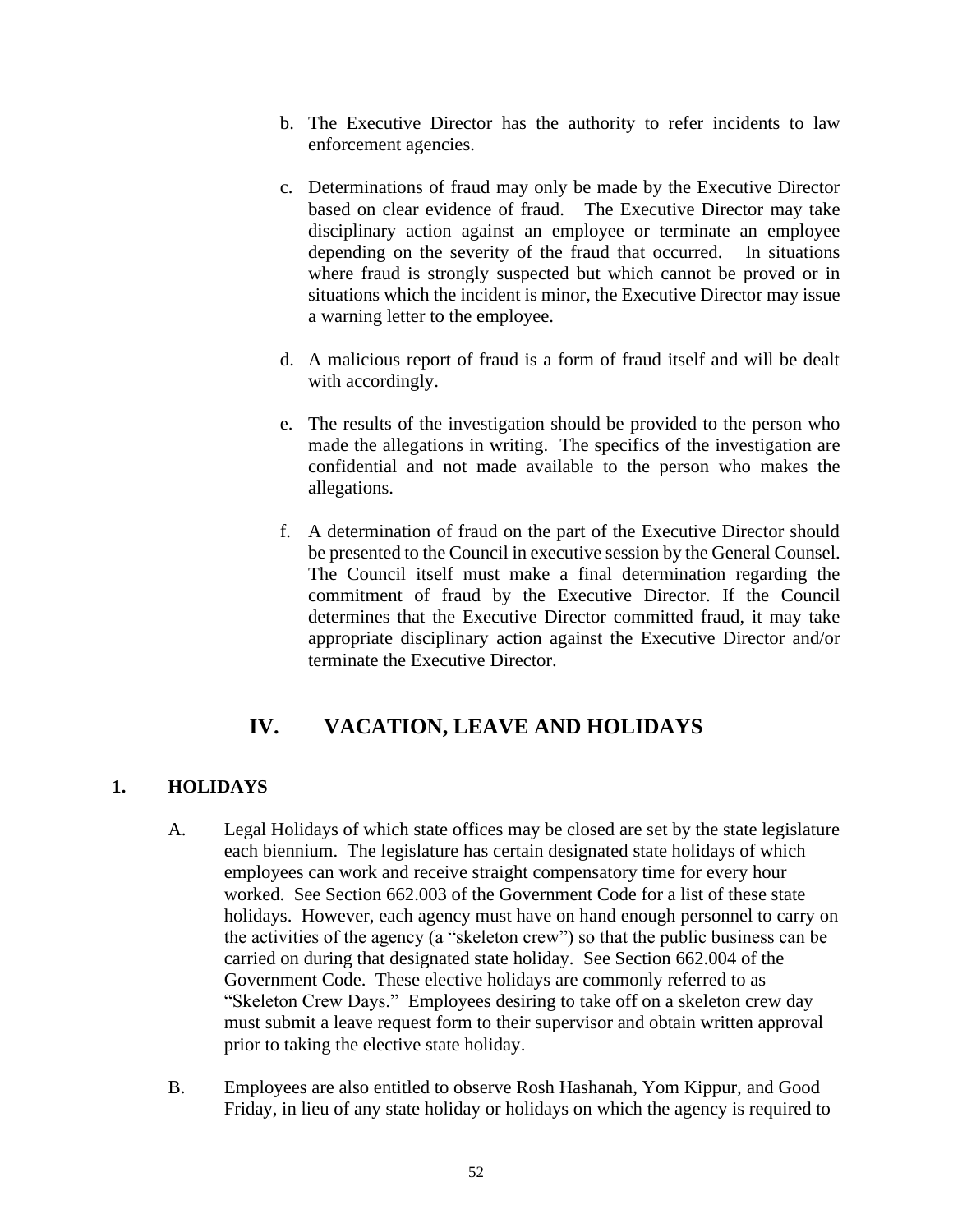be open and staffed to conduct the public business. Employees electing to take leave to observe any of these holidays must submit a leave request form to their supervisor and obtain written approval prior to the requested leave date.

#### <span id="page-52-0"></span>**2. LEAVE REQUEST FORMS**

- A. All leave requests shall be requested by submitting a completed "Request and Authorization for Leave/Absence" to the appropriate person. For timekeeping purposes, all leave is to be rounded off in 15-minute increments.
- B. Although employees are required to give reasonable notice in advance of taking leave, employees are not required to specify the reason for which leave is being taken.

## <span id="page-52-1"></span>**3. VACATION-ANNUAL LEAVE**

A. Employees are entitled to a paid vacation as determined by length of service. The schedule of vacation allowances is as follows:

| <b>Length of State Service</b> | <b>Hours Accrued</b> | <b>Allowable Carry</b> |
|--------------------------------|----------------------|------------------------|
|                                | Per Month            | Over                   |
| 0 but less than 2 years        | 8                    | 180                    |
| 2 but less than 5 years        | 9                    | 244                    |
| 5 but less than 10 years       | 10                   | 268                    |
| 10 but less than 15 years      | 11                   | 292                    |
| 15 but less than 20 years      | 13                   | 340                    |
| 20 but less than 25 years      | 15                   | 388                    |
| 25 but less than 30 years      | 17                   | 436                    |
| 30 but less than 35 years      | 19                   | 484                    |
| 35 but less than 40 years      | 21                   | 532                    |

- B. Credit for one month's accrual is given for each month or fraction of a month of employment with the state and is posted on the first day of employment and on the first day of each succeeding month thereafter. Vacation entitlement accrues from the first day of employment and terminates on the last day of duty. If permitted, an employee may remain on an agency payroll while expending his/her accrued vacation. Vacation with pay may not be granted until the employee has been continuously or uninterruptedly employed with the state for six (6) months.
- C. When an employee resigns, is dismissed, or otherwise separates from state employment, he/she is entitled to be paid for accrued and unused vacation time, as long as the employee has had continuous employment for at least six months. An employee may be paid in a lump sum, after thirty (30) days off payroll, or may, if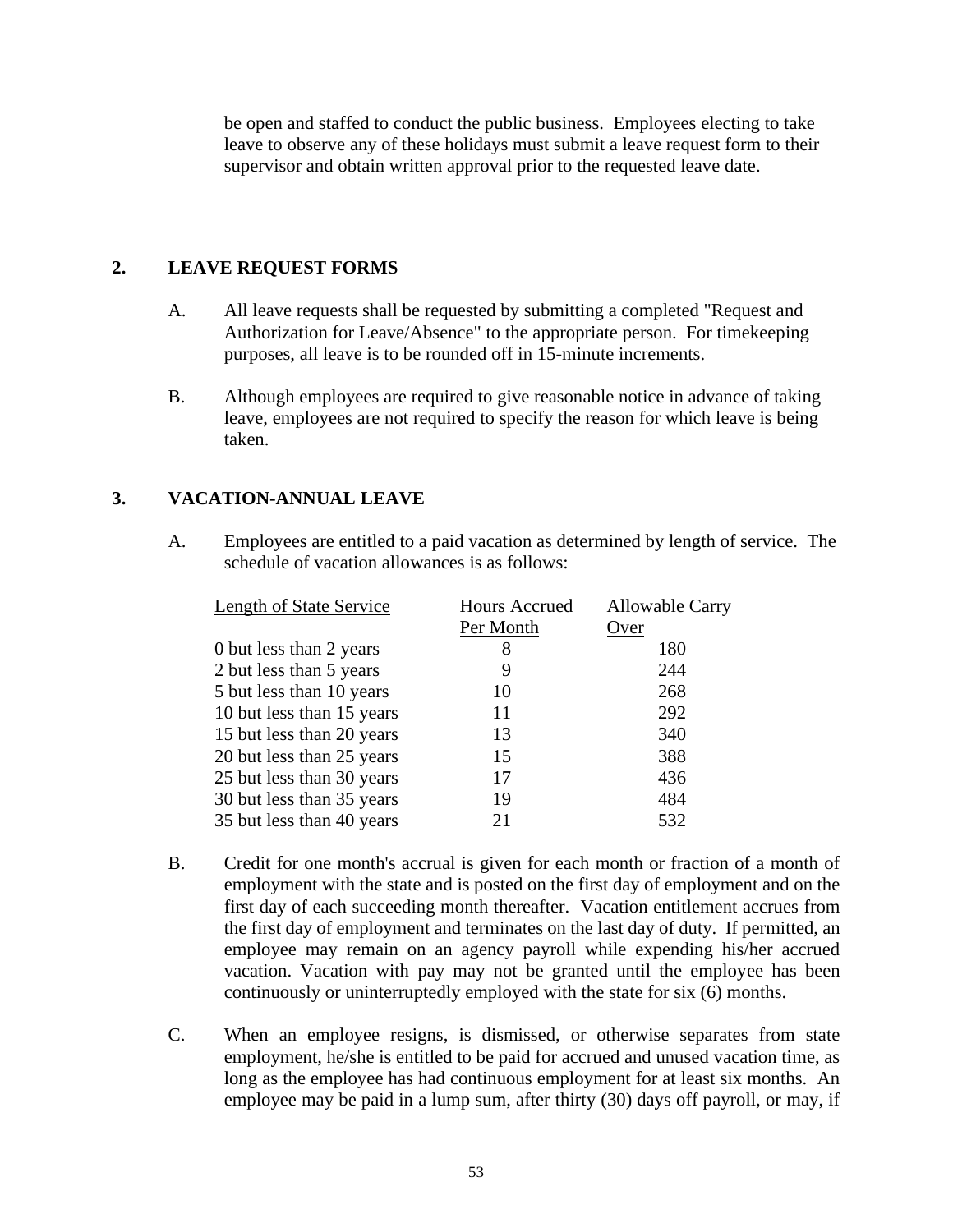permitted, remain on the payroll while expending the accrued but unused vacation time. An employee who is separated before completing six months of continuous employment is not entitled to payment for accrued vacation time. Part-time employees will accrue vacation leave on a proportionate basis and the maximum carryover will also be proportionate.

D. Employees requesting annual leave must submit a "Request for Leave" sheet to their supervisor or Executive Director for approval a minimum of two (2) weeks prior to the first day of leave requested. Approval will be based upon employee workload, office coverage, and the number of consecutive days requested.

## <span id="page-53-0"></span>**4. SICK LEAVE**

- A. An employee accrues sick leave at a rate of eight hours per month of full time employment. Sick leave accumulates with the unused amount carried forward each month and there is no limit on the amount which may be accrued. Sick leave includes sickness, injury, pregnancy, or confinement that prevents the employee from performing his/her duty. It is also applicable when a member of an employee's immediate family is actually ill. Immediate family is defined as those individuals related by kinship, adoption, marriage or foster children who are living in the same household as the employee. Minor children of the employee, whether or not living in the same household, will be considered immediate family for purposes of regular sick leave. An employee's use of sick leave for family members not residing in that employee's household is strictly limited to the time necessary to provide care and assistance to a child, spouse or parent of the employee that needs such care and assistance as a direct result of a documented medical condition.
- B. An employee absent because of illness must notify the agency the first morning of their absence within the first thirty minutes of their scheduled work time, or at the earliest practical time. If reporting an unexpected absence prior to 8:00 a.m. on the day of the absence, the employee should leave a message on the employee's supervisor's voice-mail. If reporting an unexpected absence during normal business hours, the employee should speak directly with the employee's supervisor.
- C. Unless the employee is too ill to call or make contact with their supervisor, the employee himself/herself is expected to make the call. To be eligible for accumulated sick leave with pay for a continuous period of more than three working days, an employee may be required to submit a doctor's certification or an acceptable written statement of facts concerning the illness. When an employee returns to work after taking sick leave, he/she is required to complete a "Request for Leave/Absence" which is submitted to the employee's supervisor for his/her signature and forwarded to the Executive Director for posting on permanent leave record. It is the policy of the Agency to require an explanation of all sick leave absences more than three (3) working days. It is within the discretion of the Executive Director to require documentation concerning illnesses resulting in absences of three (3) working days or less.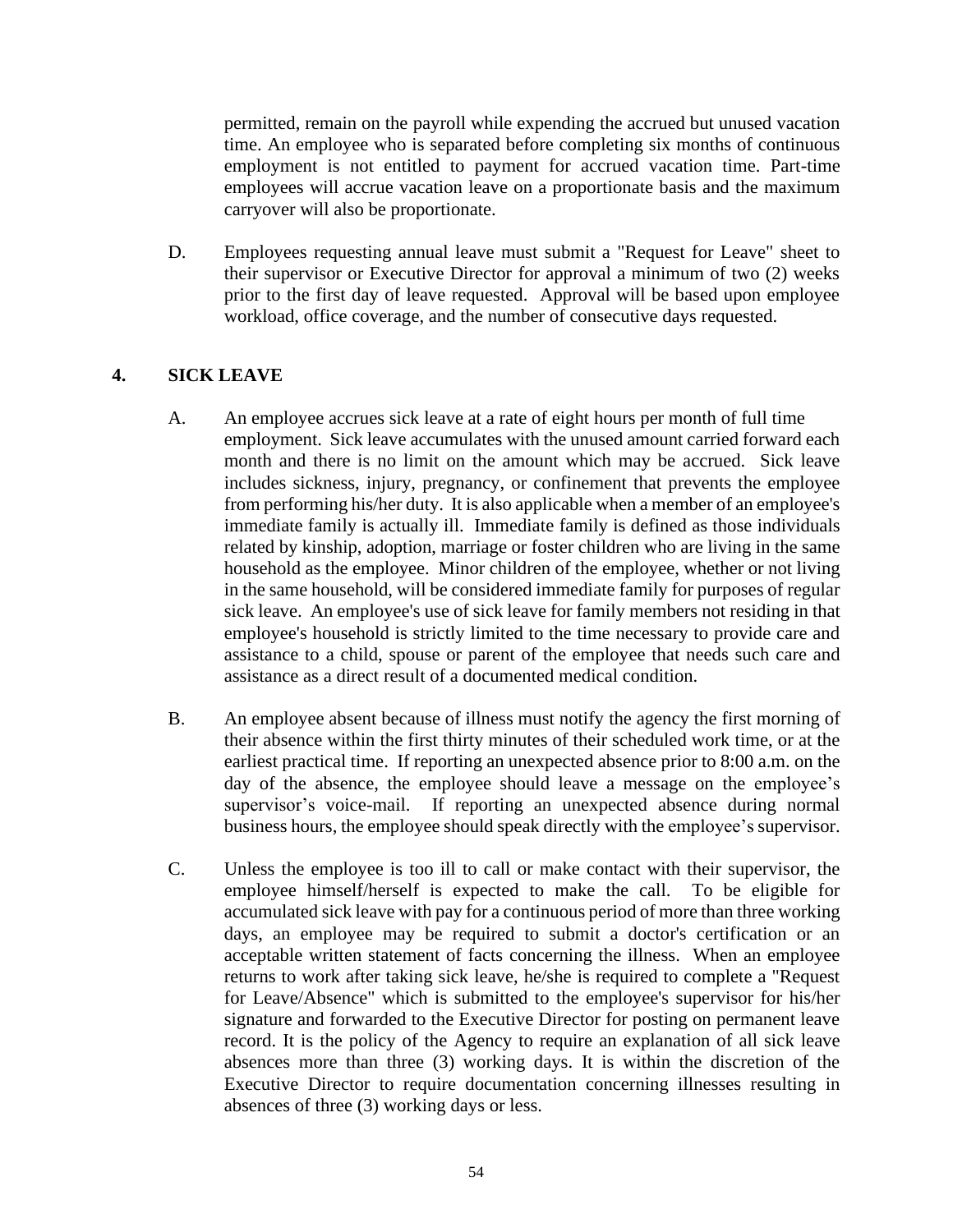- D. Employees, upon retirement, will receive credit for their unused sick leave. Sick leave is creditable in the retirement system at the rate of one month of service for each 20 days or 160 hours of accumulated sick leave.
- E. An employee may donate any amount of the employee's accrued sick leave to another employee in accordance with Section 661.207, Government Code.

# <span id="page-54-0"></span>**5. EXTENDED SICK LEAVE**

Exceptions to the amount of sick leave an employee may take can be authorized by the Executive Director after a review of the merits of each individual case is completed.

#### <span id="page-54-1"></span>**6. SICK LEAVE POOL**

- A. The Agency's sick leave pool for employees is in adherence to the Texas Government Code.
- B. Contributions to the sick leave pool must be in increments of eight hours with the exception of retiring employees, who may contribute any unused balance. The sick leave pool is intended to assist employees and their immediate families in dealing with catastrophic illness or injury that forces them to exhaust all sick leave.
- C. A retiring employee may designate accrued sick leave for retirement credit in increments of 20 days or 160 hours for one month's credit as well as the number of hours to be donated to the sick leave pool.
- D. An employee may draw from the sick leave pool only with the approval of the pool administrator. Supporting documentation from a medical practitioner must be submitted to the pool administrator containing sufficient information to allow the pool administrator to evaluate the employee's eligibility.
- E. An employee may not receive sick leave in excess of one-third of the total time in the pool or 90 days, whichever is less.
- F. The following terms have been defined by the Employees Retirement system of Texas to mean:
	- i. "Catastrophic injury or illness" means a severe condition or combination of conditions affecting the mental or physical health of the employee or the employee's immediate family that requires the services of a licensed practitioner for a prolonged period of time and that forces the employee to exhaust all leave time earned by that employee and to lose sick leave compensation from the State for the employee.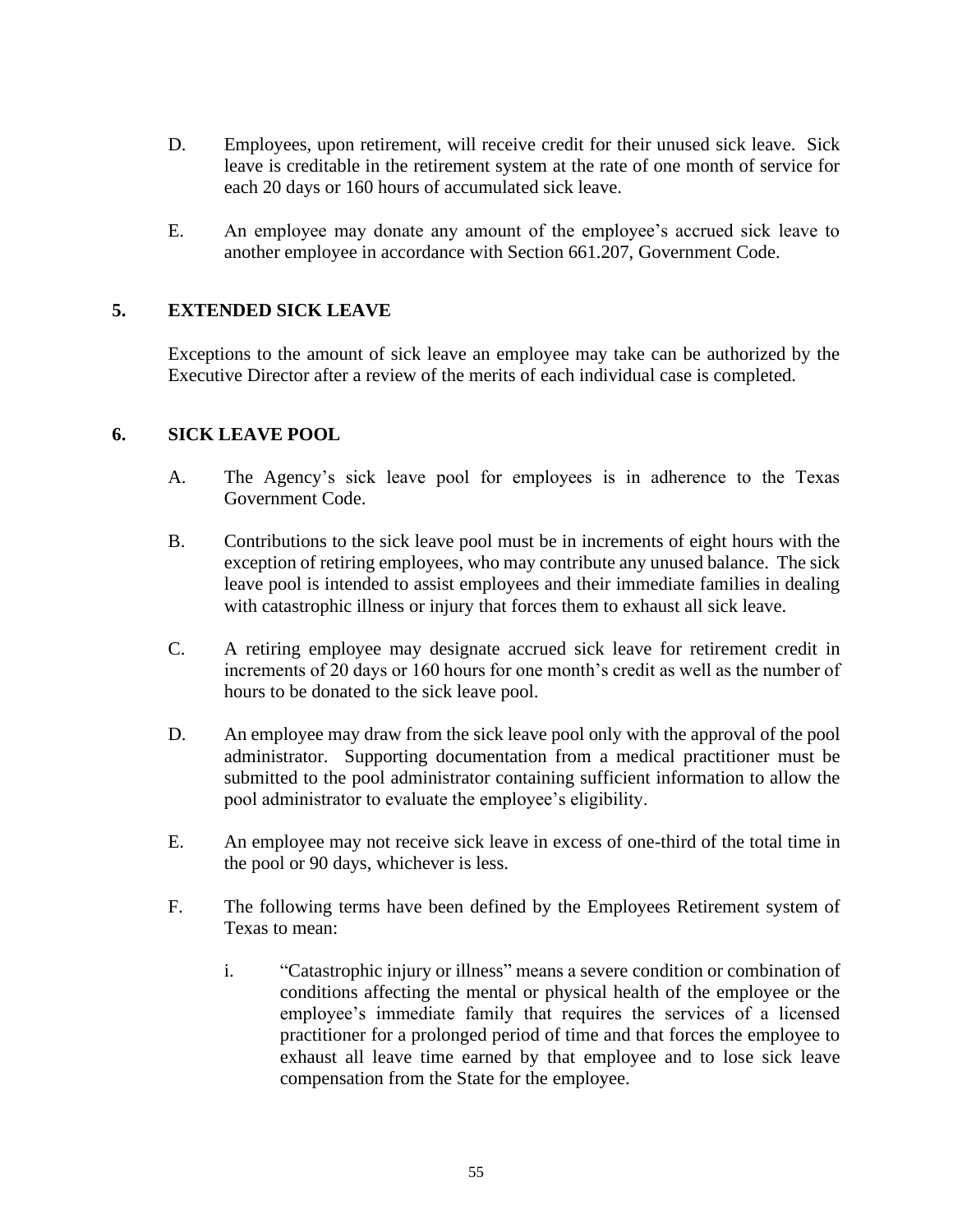- ii. "Licensed practitioner" means a practitioner, as defined in the Texas Insurance Code, who is practicing within the scope of his/her license.
- iii. "Immediate family" is defined as those individuals related by kinship, adoption, marriage, or foster children who are so certified by the Department of Human Services [now the Health and Human Services Commission] who are living in the same household, or if not in the same household are totally dependent upon the employee for personal care or services on a continuing basis.
- G. The Executive Director will serve as the Pool Administrator and is responsible for developing mechanisms to transfer accrued sick leave into and out of the pool; developing rules and procedures for the operation of the pool; and developing forms for contributing leave to, or using leave from, the pool.
- H. The Executive Director may contribute leave to the pool. If the Executive Director requests to use sick leave from the pool, the request must be approved by the presiding officer of the Council who in this instance will serve as the Pool Administrator.
- I. General Provisions:
	- i. All employees of the agency may apply to use sick leave from the sick leave pool.
	- ii. Employees may use pool leave for their own catastrophic illness or injury or for one in their immediate family, as defined above.
	- iii. Employees may also use sick leave pool if they contributed sick leave to the pool and then exhausted their sick leave balance in the same fiscal year. Such employees may receive only the number of hours they contributed to the pool that fiscal year unless they suffer a catastrophic illness or injury.
	- iv. Employees must exhaust all accrued leave before they are eligible to use leave from the pool.
	- v. Employees on sick leave pool for an entire month continue to accrue leave provided they return to work following the leave.
	- vi. Employees with catastrophic illnesses or injuries are not required to contribute to the pool before they can use pool leave.
	- vii. Employees who use pool leave are not required to pay back pool leave.
- J. Contributing Sick Leave to the Pool: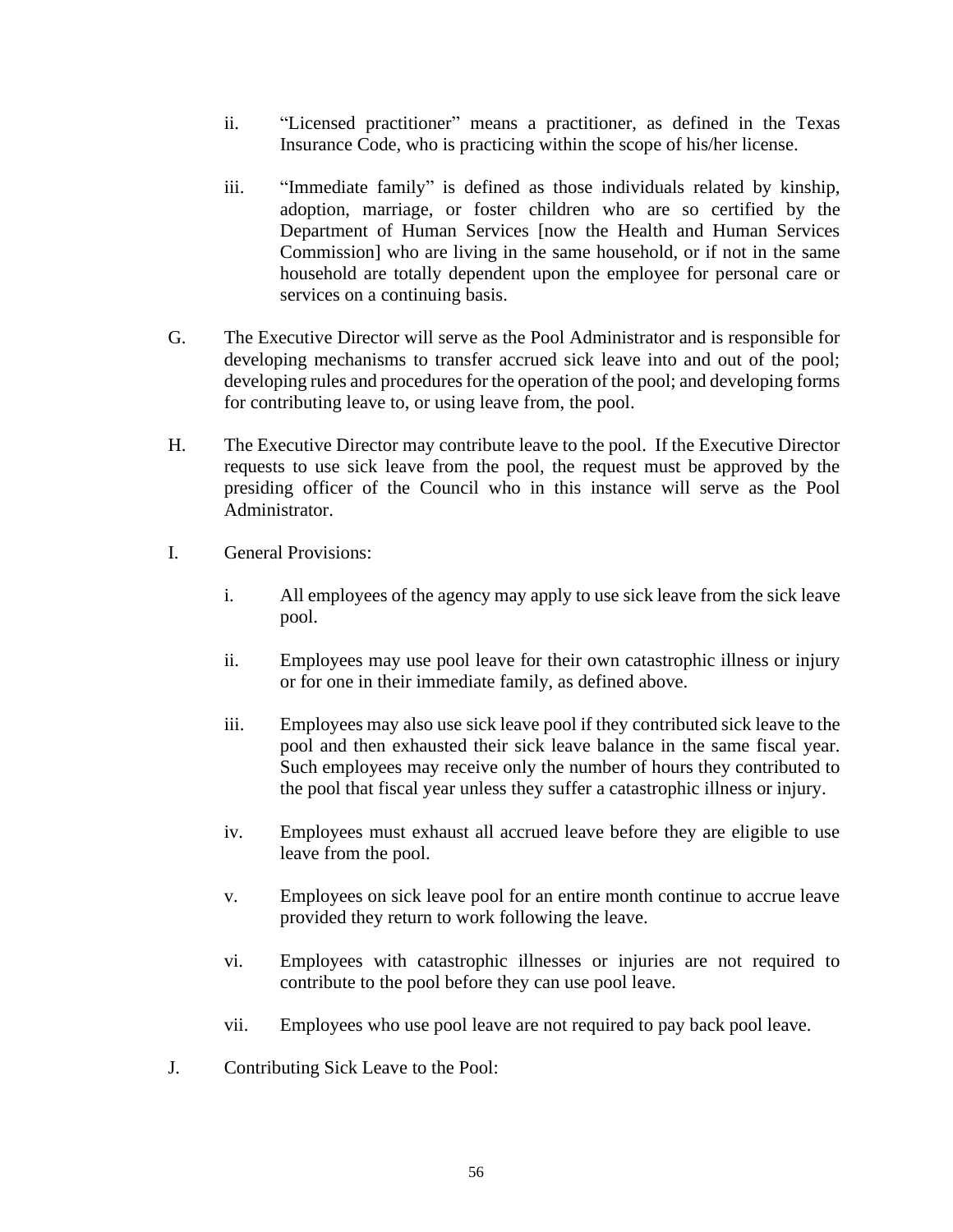- i. Contributions to the pool are strictly voluntary.
- ii. Active employees may contribute one or more days of sick leave to the pool each fiscal year, in increments of eight hours. Employees may contribute to the sick leave pool each month by indicating so at the bottom of their time sheets.
- iii. Employees who make contributions to the pool may not stipulate that their contribution can be used only by a particular person.
- iv. Employees will be encouraged to contribute to the pool at the time of their separation from state employment.
- v. Employees who contribute leave to the pool cannot get it back unless they are eligible to use it.
- K. Requesting to Use Leave from the Pool:
	- i. Requests for pool leave are to be made in writing by the employee and submitted to the Executive Director, along with medical documentation, through appropriate supervisory channels, and will be considered by the Executive Director on a first come, first served basis.
	- ii. The Executive Director will have five working days from the date he/she receives a request in which to approve all or part of the request, or deny the request.
	- iii. The amount of pool leave granted for each catastrophic illness or injury will be determined by the Executive Director. The amount cannot exceed onethird of the balance of hours in the pool, or 90 days, whichever is less.
	- iv. Any unused balance of pool leave granted to an employee returns to the pool. The estate of a deceased employee is not entitled to payment for unused pool leave.

## <span id="page-56-0"></span>**7. FAMILY LEAVE POOL**

- A. The Agency's family leave pool for employees is in adherence to Chapter 661 of the Government Code.
- B. Contributions to the family leave pool are strictly voluntary and must be in increments of eight hours with the exception of retiring employees, who may contribute any unused balance. The family leave pool is intended to provide eligible employees more flexibility in bonding with and caring for children during a child's first year following birth, adoption, or foster placement, and to care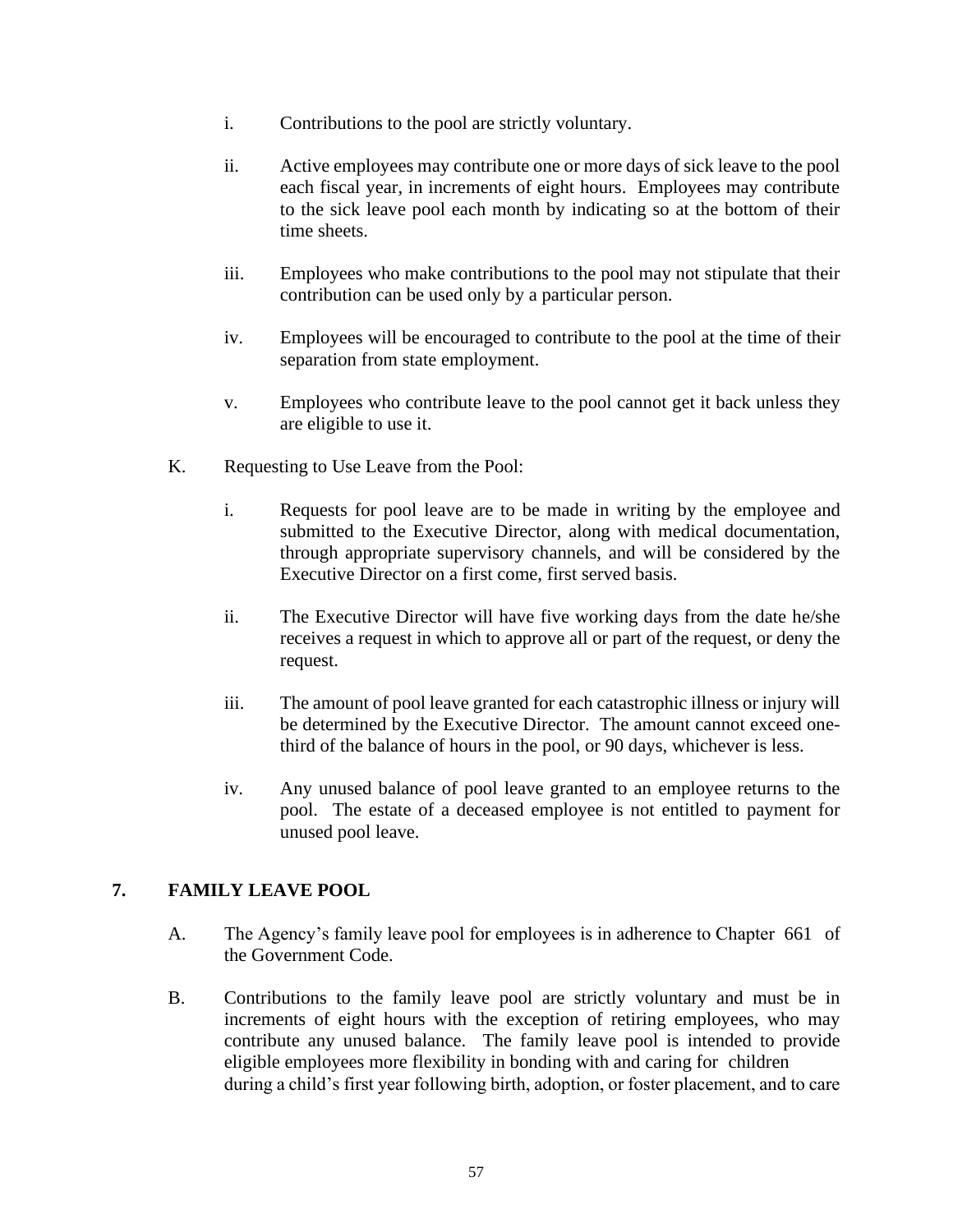for themselves or family members suffering from serious illness, including pandemic-related illnesses or complications caused by a pandemic.

- C. A retiring employee may donate accrued sick or vacation leave to the family leave pool upon retirement. A retiring employee may designate the number of accrued sick or vacation leave hours to be used for retirement credit and the number of hours to be donated on retirement to the family leave pool. Retirement credit will be calculated in accordance with Chapter 813 of the Government Code.
- D. Contributions to the family leave pool are taxable to the donor, cannot be retracted, and may not carry a stipulation that the leave donated can be used only by a particular person.
- E. All employees of the agency may apply to use family leave from the family leave pool, but an employee is only eligible to use time from the family leave pool if the employee has exhausted the employee's accrued leave (e.g., compensatory, discretionary, sick, and vacation leave) because of:
	- i. the birth of a child;
	- ii. the placement of a foster child or adoption of a child under 18 years of age;
	- iii. the placement of any person 18 years of age or older requiring guardianship;
	- iv. a serious illness to an immediate family member or the employee, including pandemic-related illnesses;
	- v. an extenuating circumstance created by an ongoing pandemic, including providing essential care to a family member; or
	- vi. a previous donation of time to the pool.
- F. An employee who requests time from the family leave pool to care for another person must submit and be listed on the other person's birth certificate, birth facts, or adoption or foster paperwork for a child under 18 years of age, including being listed as the mother, father, adoptive parent, foster parent, or partner of the child's mother, adoptive parent, or foster parent, or provide documentation that the employee is the guardian of a person who is 18 years of age or older and requiring guardianship.
- G. An eligible employee may draw from the family leave pool only with the approval of the Executive Director, who serves as the Pool Administrator.
	- i. If the employee is seeking permission to withdraw time because of a serious illness, including a pandemic-related illness, of an immediate family member or the employee and does not qualify for or has exhausted time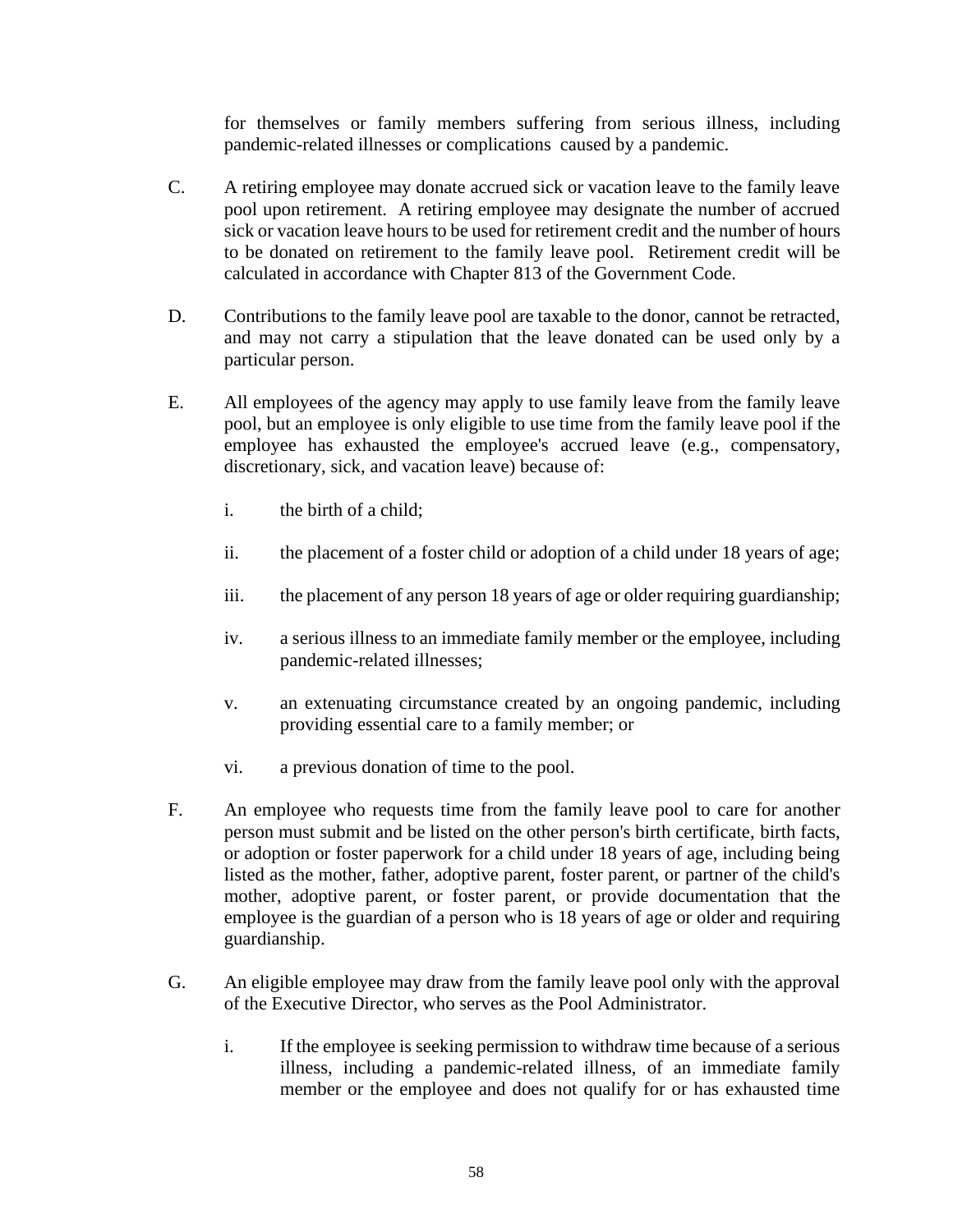available in the sick leave pool, the employee must provide the Pool Administrator with a written statement from the licensed practitioner who is treating the employee or the employee's immediate family member.

- ii. If the employee is seeking permission to withdraw time because of an extenuating circumstance created by an ongoing pandemic, including providing essential care to a family member, the employee must provide the Pool Administrator with any applicable documentation, including an essential caregiver designation, proof of closure of a school or daycare, or other appropriate documentation.
- H. Requests for pool leave are to be made in writing by the employee and submitted to the Executive Director through appropriate supervisory channels, and will be considered by the Executive Director on a first come, first served basis. The Executive Director will have five working days from the date he or she receives a request in which to approve all or part of the request, or deny the request.
- I. If the Executive Director determines the employee is eligible, the Executive Director shall approve the transfer of time from the pool to the employee and credit the time to the employee. The amount of pool leave granted will be determined by the Executive Director, but an employee may not receive family leave in excess of one-third of the total time in the pool or 90 days, whichever is less. Any unused balance of pool leave granted to an employee returns to the pool.
- J. The Executive Director is responsible for developing mechanisms to transfer accrued sick and vacation leave into and out of the pool; developing procedures for the operation of the pool; and developing forms for contributing leave to, or using leave from, the pool.
- K. The Executive Director may contribute leave to the pool. If the Executive Director requests to use family leave from the pool, the request must be approved by the presiding member of the Council who in this instance will serve as the Pool Administrator.
- L. Employees who use pool leave are not required to pay back pool leave.

# <span id="page-58-0"></span>**8. LEAVE WITHOUT PAY**

- A. The Executive Director may grant leave without pay under the following conditions:
	- i. The request for leave without pay must be in writing.
	- ii. All accrued leave (other than sick leave), in cases other than illness, must be exhausted except when requesting parental leave.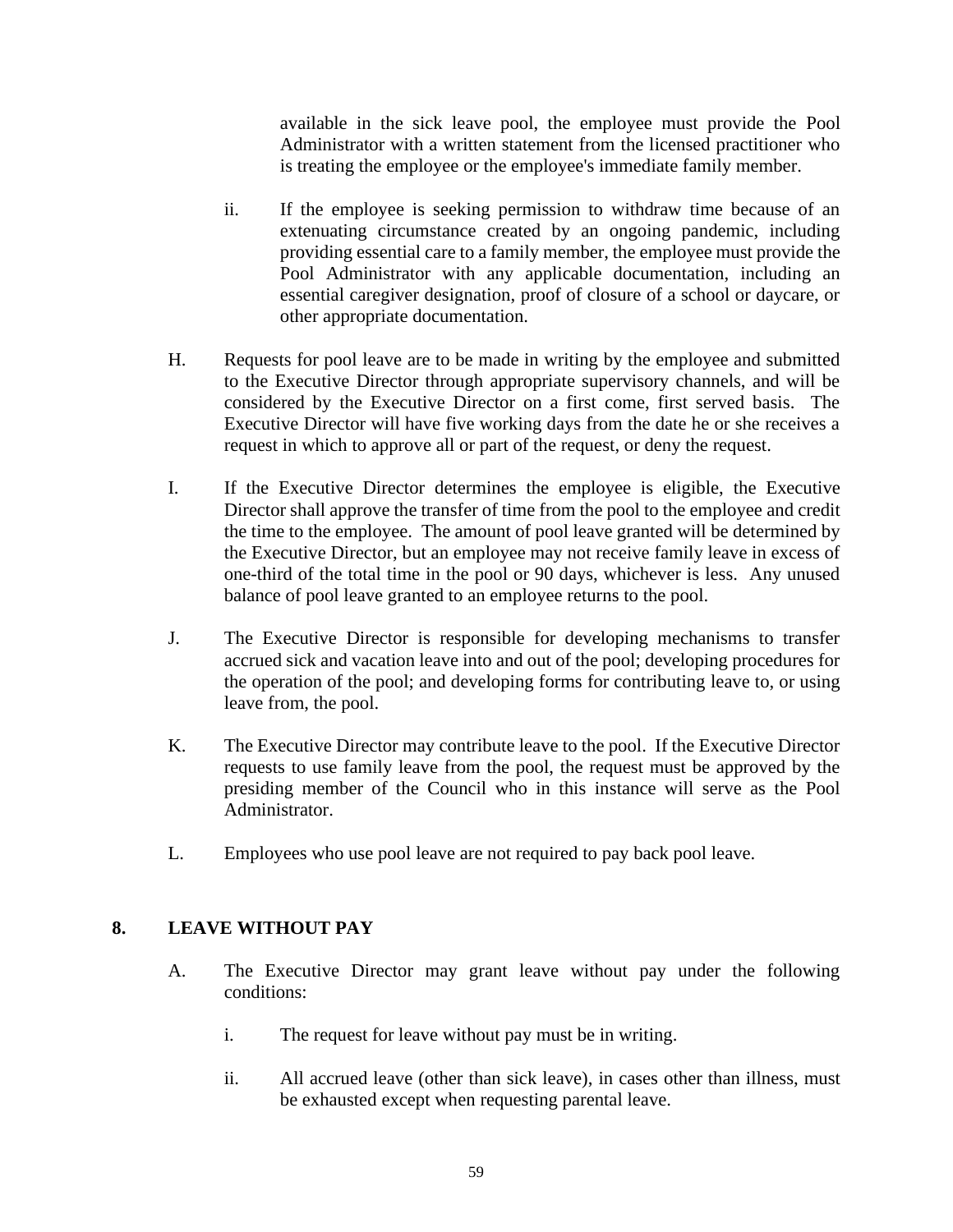- iii. In the case of an extended illness, a written statement from the attending physician must be submitted.
- iv. The following factors will be taken into consideration prior to approval of the leave request: the workload in the agency; the effect of the employee's extended absence; and the situation.
- B. Although approval of leave without pay constitutes a guarantee of employment for a specified period of time, such a guarantee is subject to fiscal constraints. The Executive Director may grant exceptions to the above limitations for such reasons as interagency agreements or educational purposes. Any full calendar month of leave without pay will not constitute a break in the continuity of state employment, but shall not be included in the calculations of the six month continuous service under merit salary provisions and under the employee vacation and leave provisions.
- C. To request leave without pay, the employee must submit a "Request and Authorization for Leave/Absence" to the appropriate person one month prior to the initial expected leave date. The Executive Director will approve or deny the request and inform the employee of the decision in writing or verbally, if possible. If the leave is granted, the Executive Director will inform the Chief Financial Officer in writing of the duration of leave. Sick and annual leave do not accrue during leaves without pay.

## <span id="page-59-0"></span>**9. EMERGENCY LEAVE WITH PAY**

- A. The Executive Director shall grant emergency leave with pay because of a death in the employee's family. Under this provision, an employee's family is defined as employee's spouse, employee's or spouse's parents, children (including foster and adopted children), brothers, sisters, grandparents, and grandchildren. The duration of the employee's leave shall be determined based on the individual situation. The usual time allowed is one day. The maximum allowance is three days. If the employee requires more time than is allowed, he/she may use annual leave time provided prior approval is obtained. The Executive Director may grant emergency leave for reasons determined to be for good cause.
- B. For emergency leave with pay, the employee must submit a "Request and Authorization for Leave/Absence" to the appropriate person as soon as possible. The Executive Director will approve or deny the leave at that time.

#### <span id="page-59-1"></span>**10. DOCKED PAY**

A. An employee who indicates on a time sheet that leave time is being used when leave time is not available will have his or her pay docked for that time period.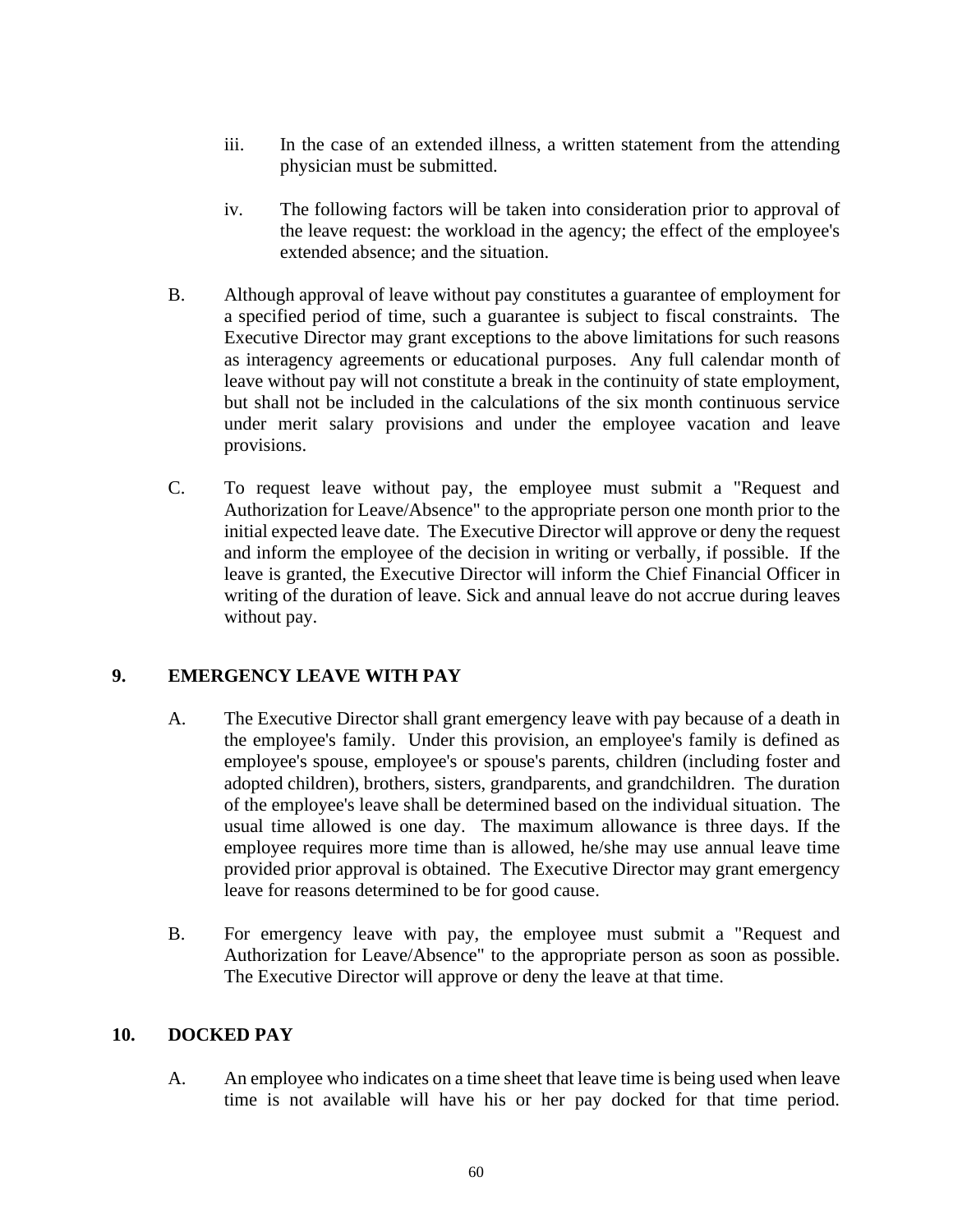Employees should keep their own records of available leave time. Employees in requesting time off in advance are indicating to their supervisor that they have the time available.

B. Three months of continuous docked pay makes the employee ineligible for a merit salary increase at the next annual evaluation.

## <span id="page-60-0"></span>**11. COBRA**

- A. The Consolidated Omnibus Budget Reconciliation Act, known as "COBRA," requires governmental employers to offer continuing health insurance coverage for certain "qualified beneficiaries" who would otherwise lose coverage under the plan upon the occurrence of a "qualifying event". A qualified beneficiary has a right under the law to continue health care coverage under the Texas Employees Uniform Group Insurance Program (UGIP) if the qualified beneficiary would otherwise lose coverage as a result of a "qualifying event".
- B. Qualifying events are: (1) the death of the employee, (2) the voluntary or involuntary termination of the employee's employment (other than for gross misconduct); (3) the divorce of the employee from the employee's spouse; and (4) a dependent child ceasing to be a dependent child under the generally applicable requirements of the plan (i.e., marrying or attaining the age of 25).
- C. COBRA coverage is for health insurance only. It does not include life, accidental death and dismemberment or disability insurance coverage. All employees are notified of their COBRA rights upon employment and upon termination.

## <span id="page-60-1"></span>**12. LEAVE OF ABSENCE WITH PAY**

- A. A leave of absence with full pay shall be provided any state employee who is called to active duty with the National Guard by the Governor of Texas because of an emergency in accordance with Section 431.005 of the Government Code. Employees shall be entitled to leave of absence from their respective duties without loss of time, efficiency rating, vacation time, or salary on all days during which the employee is engaged in authorized training or duty ordered by the proper authority. This leave cannot exceed 15 days in any one federal fiscal year.
- B. An employee called to active military duty during a national emergency by a reserve branch of the United States Armed Forces shall have a leave of absence. The employee shall not lose the ability to accrue state service credit while on active duty but shall not accrue vacation or sick leave. However, the employee shall retain any accrued vacation or sick leave and shall be credited with such balances upon return.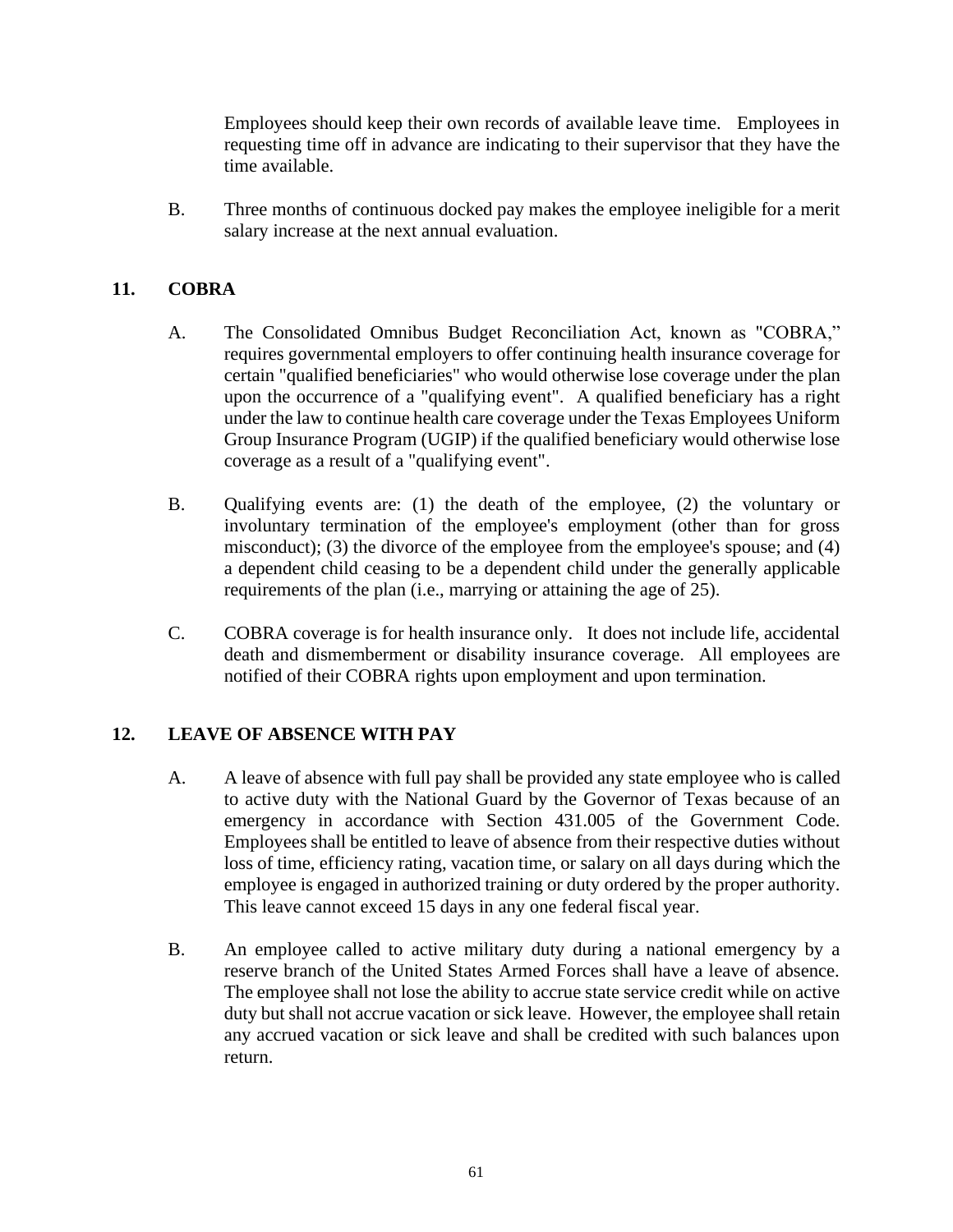- C. State employees who are volunteer firemen shall also be granted a leave of absence with full pay to attend training schools conducted by state agencies provided such leave does not exceed five working days in any one fiscal year.
- D. A state employee, who is a foster parent to a child under the conservatorship of the Department of Protective and Regulatory Services (DPRS), is entitled to a leave of absence with full pay for the purpose of attending staffing meetings held by the DPRS regarding the child under the foster care of the employee, or to attend the Admission, Review and Dismissal (ARD) meeting held by a school district regarding the child under the foster care of the employee.
- E. A state employee shall be given sufficient time off, without a deduction in salary or accrued leave, to vote in each national, state, or local election.

#### <span id="page-61-0"></span>**13. PARENT/TEACHER CONFERENCE LEAVE**

- A. A parent in this policy is defined as anyone who has legal custody of a minor child attending school from pre-kindergarten to Senior High School. This leave must be approved up to three days prior to the requested time by submitting a leave request to their respective supervisor.
- B. Current law allows an employee who is a parent of a child who is a student in prekindergarten through the  $12<sup>th</sup>$  grade to use up to eight hours of sick leave each calendar year to attend parent-teacher conference sessions for the employee's children.

## <span id="page-61-1"></span>**14. PARENTAL LEAVE**

Employees with less than 12 months of state service or less than 1,250 hours of work in the 12 months immediately preceding the start of leave are entitled to a parental leave of absence, not to exceed 12 weeks, if the employee uses all available paid vacation and sick leave while taking the parental leave. Such parental leave may only be taken for the birth of a natural child or the adoption or foster care placement with the employee of a child under three years of age. The leave period begins with the date of birth or the adoption or foster care placement of a child under three years of age.

#### <span id="page-61-2"></span>**15. PAID LEAVE FOR ORGAN, BONE MARROW AND BLOOD DONATIONS**

Approval for paid leave for organ, bone marrow and blood donations must be obtained in advance from the supervisor. Employees will be given leave with pay for donations of organs, bone marrow and blood. For organ donations, employees are entitled to up to thirty (30) days paid leave. For bone marrow donations, employees are entitled to up to three (3) hours per donation, not to exceed four donations per fiscal year. For blood donations, employees are entitled to up to two (2) hours per donation, not to exceed four donations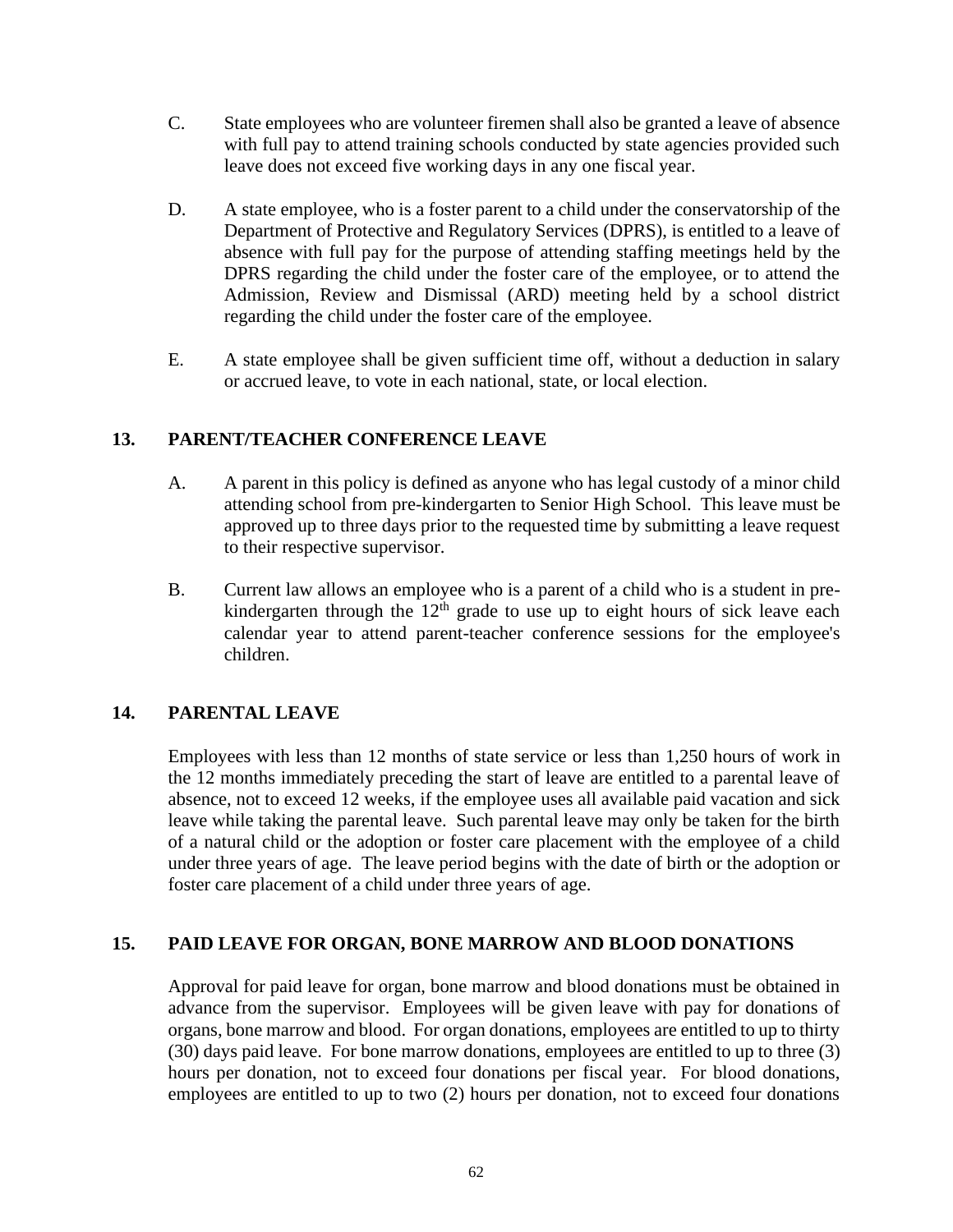per fiscal year. Additionally, for blood donations, employees are required to attach a copy of the certificate of blood donation to their time sheet for that week.

#### <span id="page-62-0"></span>**16. FAMILY AND MEDICAL LEAVE (FMLA)**

- A. State employees who have a total of at least 12 months of State service, and who have worked at least 1,250 hours during the 12 month period immediately preceding the commencement of leave are entitled to leave pursuant to the Federal Family and Medical Leave Act provided that the employee utilize all available applicable paid leave while taking leave pursuant to this provision.
- B. FMLA provides that all eligible employees are entitled to a total of 12 weeks leave during any 12-month period for one or more of the following:
	- i. the birth of a child and to care for the newborn child;
	- ii. placement with the employee of a child for adoption or foster care;
	- iii. to care for the employee's spouse, child or parent with a serious health condition; or
	- iv. a serious health condition that makes the employee unable to perform the functions of the employee's job.
- C. For purpose of the 12-month period discussed above, the Agency uses the rolling 12-month period measured backward from the date an employee uses FMLA.
- D. Other FMLA provisions are as follows:
	- i. An employee who takes leave under the law must be returned to the same job or a job with equivalent status and pay.
	- ii. The employer must continue the employee's health benefits during the leave period at the same level and conditions as if the employee had continued to work.
	- iii. The employer can require an employee to provide a doctor's certification of the serious health condition.
	- iv. The employer may require the employee to use accumulated but unused sick leave or vacation before taking unpaid leave.
	- v. The Act contains other more specific provisions including intermittent leave and leave on a reduced hours schedule and definitions including spouse, parent, son, daughter, and serious health condition.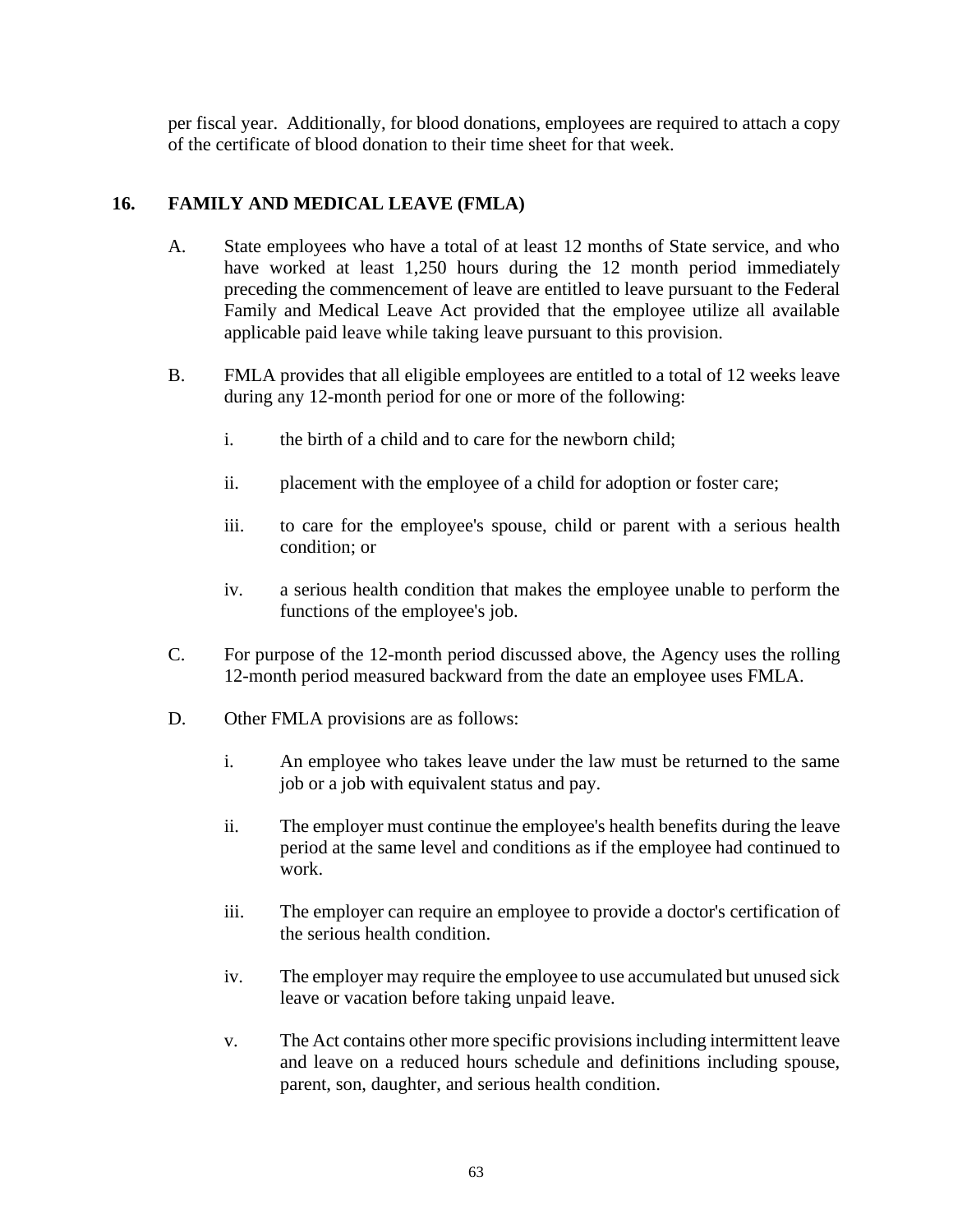- E. An employee on family medical leave (FML) is not entitled to accrue state service credit for any full calendar months of leave without pay (LWOP) taken while on FML and shall not accrue vacation or sick leave for such months. Further, any full calendar months of LWOP shall not be included in the calculation of the six continuous months of employment set forth in Article IX of the Appropriations Act under the merit increase provisions and under the Employee Vacations and Leaves.
- F. Upon initial notification of a serious health condition, the employee must provide the Agency with a release form before returning to work (See Addendum A-6).
- G. Employees must give 30 days advance notice of the need to take FMLA leave when it is foreseeable for the birth or placement of a child for adoption or foster care or for planned medical treatment. When it is not practicable under the circumstances to provide such advance notice, such notice must be given "as soon as practicable," ordinarily within one or two business days of when the employee learns of the need for the leave. In either case, the employee requesting FMLA leave must request the leave by submitting a "request" sheet to their supervisor who will, in turn, obtain the signature of the Executive Director.

## <span id="page-63-0"></span>**17. ADMINISTRATIVE LEAVE FOR OUTSTANDING PERFORMANCE**

Employees must be in any classified position with the Agency for a minimum of one year to be considered. The administrative leave is to be used within twelve months. Employees must notify their appropriate supervisor at least three working days before use of administrative leave by submitting a "leave" request form.